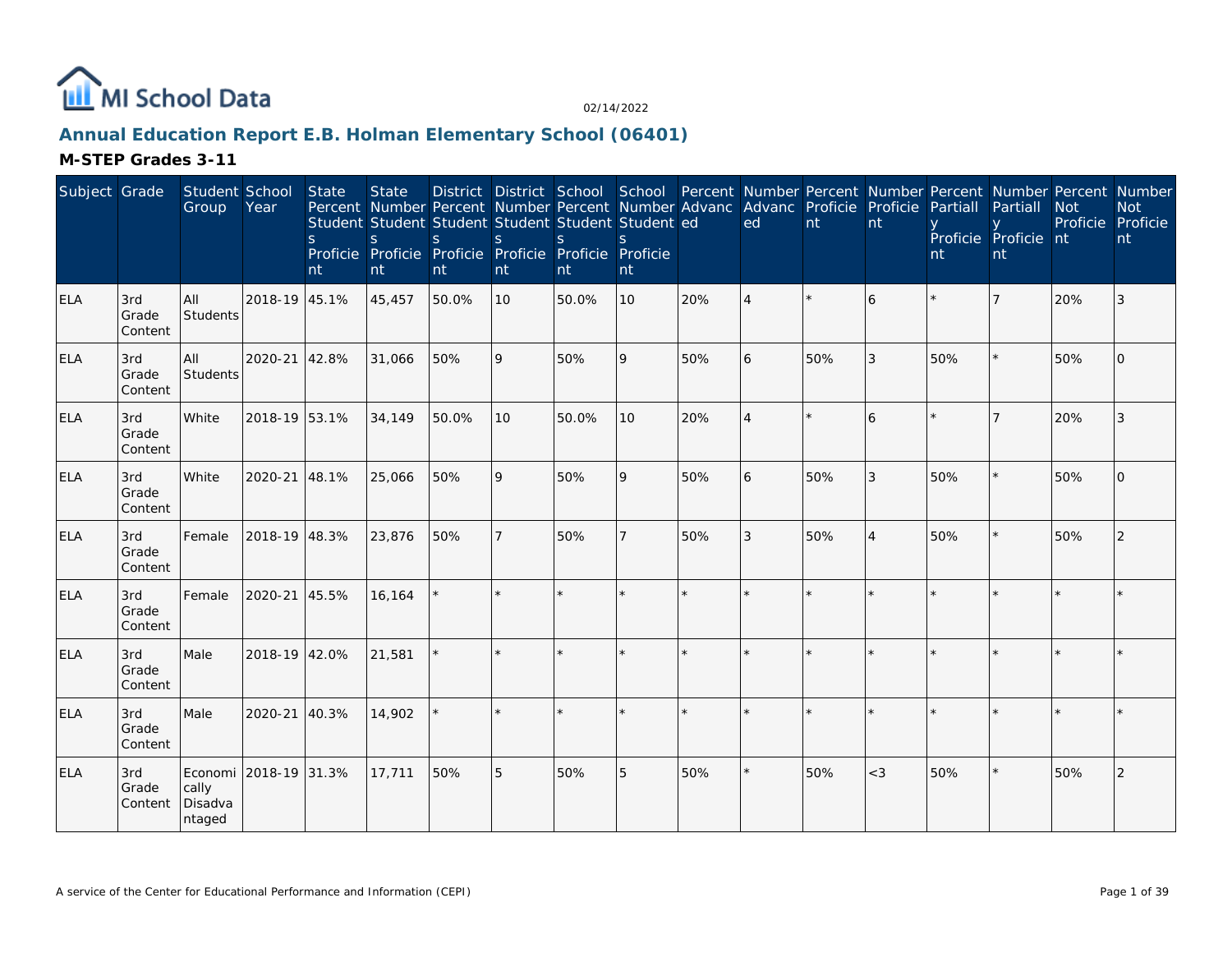

# **Annual Education Report E.B. Holman Elementary School (06401)**

| Subject Grade |                         | Student School<br>Group                       | Year                   | <b>State</b><br><sub>S</sub><br>nt | <b>State</b><br>Percent Number Percent Number Percent Number Advanc Advanc Proficie Proficie<br>Student Student Student Student Student Student ed<br>S<br>Proficie Proficie Proficie Proficie Proficie Proficie<br>nt | District District School School Percent Number Percent Number Percent Number Percent Number<br>S.<br>nt | $\mathsf{S}$<br>nt | <sub>S</sub><br>nt | <sub>S</sub><br>nt |         | ed             | $\mathsf{nt}$ | nt | Partiall<br>nt | Partiall<br>Proficie Proficie nt<br>nt | <b>Not</b><br>Proficie Proficie | <b>Not</b><br>nt |
|---------------|-------------------------|-----------------------------------------------|------------------------|------------------------------------|------------------------------------------------------------------------------------------------------------------------------------------------------------------------------------------------------------------------|---------------------------------------------------------------------------------------------------------|--------------------|--------------------|--------------------|---------|----------------|---------------|----|----------------|----------------------------------------|---------------------------------|------------------|
| <b>ELA</b>    | 3rd<br>Grade<br>Content | Economi 2020-21<br>cally<br>Disadva<br>ntaged |                        | 27.6%                              | 10,241                                                                                                                                                                                                                 |                                                                                                         |                    |                    |                    |         |                |               |    |                |                                        |                                 |                  |
| <b>ELA</b>    | 3rd<br>Grade<br>Content | With<br>Disabiliti<br><b>es</b>               | Students 2018-19 19.5% |                                    | 2,328                                                                                                                                                                                                                  |                                                                                                         |                    |                    | ×.                 |         |                |               |    |                |                                        |                                 |                  |
| <b>ELA</b>    | 3rd<br>Grade<br>Content | Students 2020-21<br>With<br>Disabiliti<br>es  |                        | 17.5%                              | 1,578                                                                                                                                                                                                                  |                                                                                                         |                    |                    |                    |         |                |               |    |                |                                        |                                 |                  |
| <b>ELA</b>    | 3rd<br>Grade<br>Content |                                               | Homeles 2018-19 23.4%  |                                    | 489                                                                                                                                                                                                                    | $\star$                                                                                                 |                    |                    | $\star$            | $\star$ | $\star$        |               |    |                |                                        |                                 |                  |
| <b>ELA</b>    | 4th<br>Grade<br>Content | All<br>Students                               | 2018-19 45.8%          |                                    | 46,892                                                                                                                                                                                                                 | 53.6%                                                                                                   | 15                 | 53.6%              | 15                 | 25.0%   | 7              | 28.6%         | 8  |                | 8                                      | 20%                             | 5                |
| <b>ELA</b>    | 4th<br>Grade<br>Content | All<br>Students                               | 2020-21 44.2%          |                                    | 32,274                                                                                                                                                                                                                 | 50%                                                                                                     | 6                  | 50%                | 6                  | 50%     | $<$ 3          | 50%           |    | 50%            | $<$ 3                                  | 50%                             | 6                |
| <b>ELA</b>    | 4th<br>Grade<br>Content | Asian                                         | 2018-19 68.3%          |                                    | 2,399                                                                                                                                                                                                                  |                                                                                                         |                    |                    |                    |         |                |               |    |                |                                        |                                 |                  |
| <b>ELA</b>    | 4th<br>Grade<br>Content | White                                         | 2018-19 53.4%          |                                    | 35,331                                                                                                                                                                                                                 | 55.6%                                                                                                   | 15                 | 55.6%              | 15                 | 25.9%   | $\overline{7}$ | 29.6%         | 8  |                |                                        | 20%                             | 5                |
| <b>ELA</b>    | 4th<br>Grade<br>Content | White                                         | 2020-21 49.4%          |                                    | 25,863                                                                                                                                                                                                                 | 50%                                                                                                     | 6                  | 50%                | 6                  | 50%     | $<$ 3          | 50%           |    | 50%            | $<$ 3                                  | 50%                             | 6                |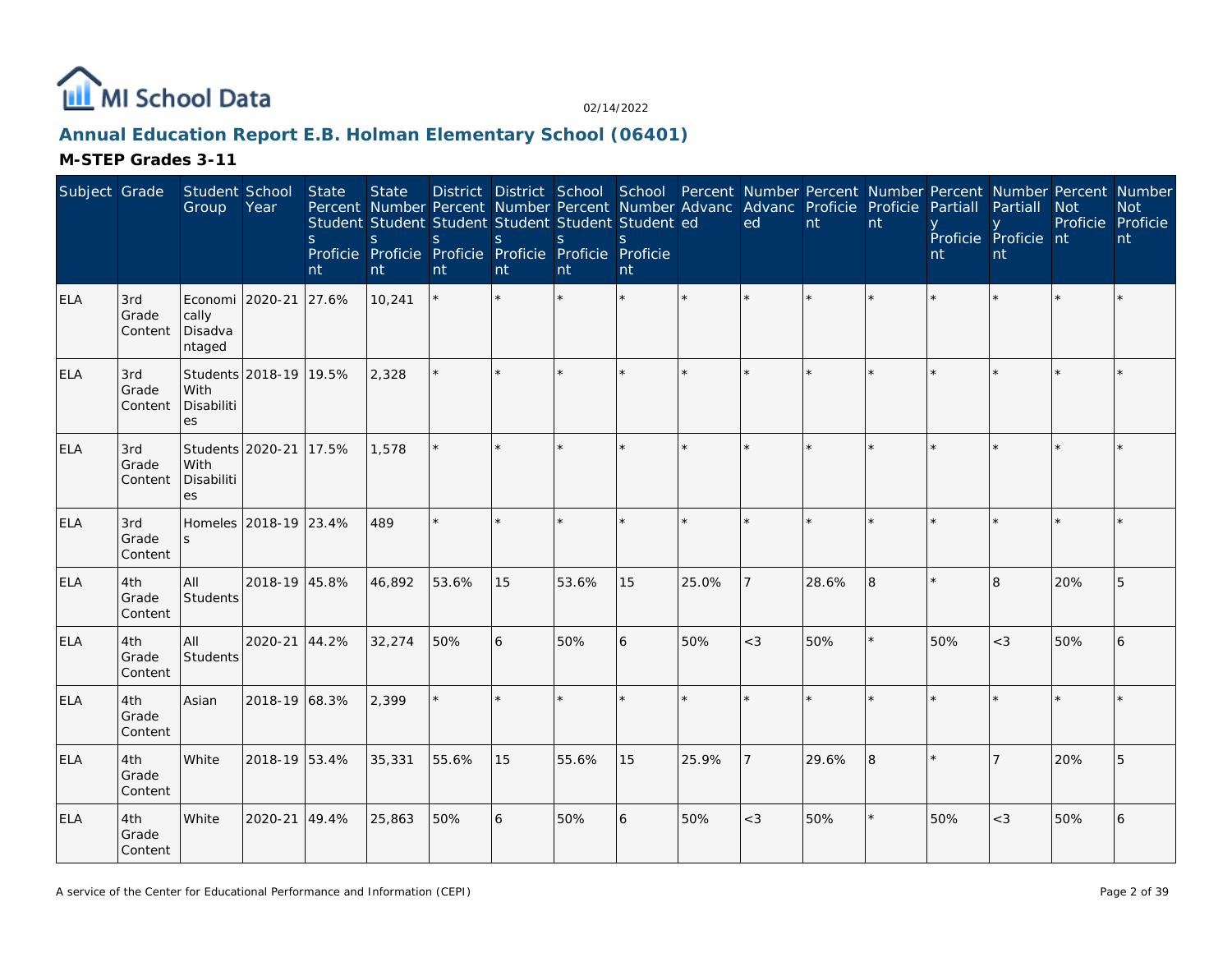

# **Annual Education Report E.B. Holman Elementary School (06401)**

| Subject Grade |                         | Student School<br>Group               | Year          | State<br>$\mathsf{S}$<br>nt | <b>State</b><br>S<br>nt | Percent Number Percent Number Percent Number Advanc<br>Student Student Student Student Student Student ed<br>S.<br>Proficie Proficie Proficie Proficie Proficie Proficie<br>nt | <sub>S</sub><br>nt | S.<br>nt | S.<br>nt |         | District District School School Percent Number Percent Number Percent Number Percent Number<br>Advanc Proficie<br>ed | nt    | Proficie<br>nt | Partiall<br>nt | Partiall<br>Proficie Proficie nt<br>nt | <b>Not</b><br>Proficie Proficie | <b>Not</b><br>nt |
|---------------|-------------------------|---------------------------------------|---------------|-----------------------------|-------------------------|--------------------------------------------------------------------------------------------------------------------------------------------------------------------------------|--------------------|----------|----------|---------|----------------------------------------------------------------------------------------------------------------------|-------|----------------|----------------|----------------------------------------|---------------------------------|------------------|
| <b>ELA</b>    | 4th<br>Grade<br>Content | Female                                | 2018-19 48.8% |                             | 24,513                  | 56.3%                                                                                                                                                                          | 9                  | 56.3%    | 9        | 20%     | 3                                                                                                                    |       | 6              |                |                                        | 20%                             |                  |
| <b>ELA</b>    | 4th<br>Grade<br>Content | Female                                | 2020-21       | 46.0%                       | 16,315                  |                                                                                                                                                                                |                    |          | $\star$  |         |                                                                                                                      |       |                |                |                                        |                                 |                  |
| <b>ELA</b>    | 4th<br>Grade<br>Content | Male                                  | 2018-19 42.9% |                             | 22,379                  | 50%                                                                                                                                                                            | 6                  | 50%      | 6        | 50%     | $\star$                                                                                                              | 50%   | $<$ 3          | 50%            | $<$ 3                                  | 50%                             | $\overline{4}$   |
| <b>ELA</b>    | 4th<br>Grade<br>Content | Male                                  | 2020-21       | 42.6%                       | 15,959                  |                                                                                                                                                                                | $\star$            | $\star$  | ÷.       | $\star$ | $\star$                                                                                                              |       | ÷              |                |                                        |                                 |                  |
| <b>ELA</b>    | 4th<br>Grade<br>Content | Economi<br>cally<br>Disadva<br>ntaged | 2018-19 31.6% |                             | 17,865                  | 47.1%                                                                                                                                                                          | 8                  | 47.1%    | 8        |         | 5                                                                                                                    | 20%   | 3              | 29.4%          | 5                                      | 23.5%                           | $\overline{4}$   |
| <b>ELA</b>    | 4th<br>Grade<br>Content | Economi<br>cally<br>Disadva<br>ntaged | 2020-21       | 28.9%                       | 10.613                  |                                                                                                                                                                                | $\star$            |          | $\star$  |         | $\star$                                                                                                              |       |                |                |                                        |                                 |                  |
| <b>ELA</b>    | 5th<br>Grade<br>Content | All<br>Students                       | 2018-19 46.2% |                             | 48,528                  | 50%                                                                                                                                                                            | 6                  | 50%      | 6        | 50%     | 3                                                                                                                    | 50%   | 3              | 50%            |                                        | 50%                             | 2                |
| <b>ELA</b>    | 5th<br>Grade<br>Content | All<br>Students                       | 2020-21       | 43.7%                       | 31,669                  | 68.4%                                                                                                                                                                          | 13                 | 68.4%    | 13       | 26.3%   | 5                                                                                                                    | 42.1% | 8              |                |                                        | 20%                             | 2                |
| <b>ELA</b>    | 5th<br>Grade<br>Content | White                                 | 2018-19 53.3% |                             | 36,534                  | 50%                                                                                                                                                                            | 6                  | 50%      | 6        | 50%     | 3                                                                                                                    | 50%   | 3              | 50%            |                                        | 50%                             | 2                |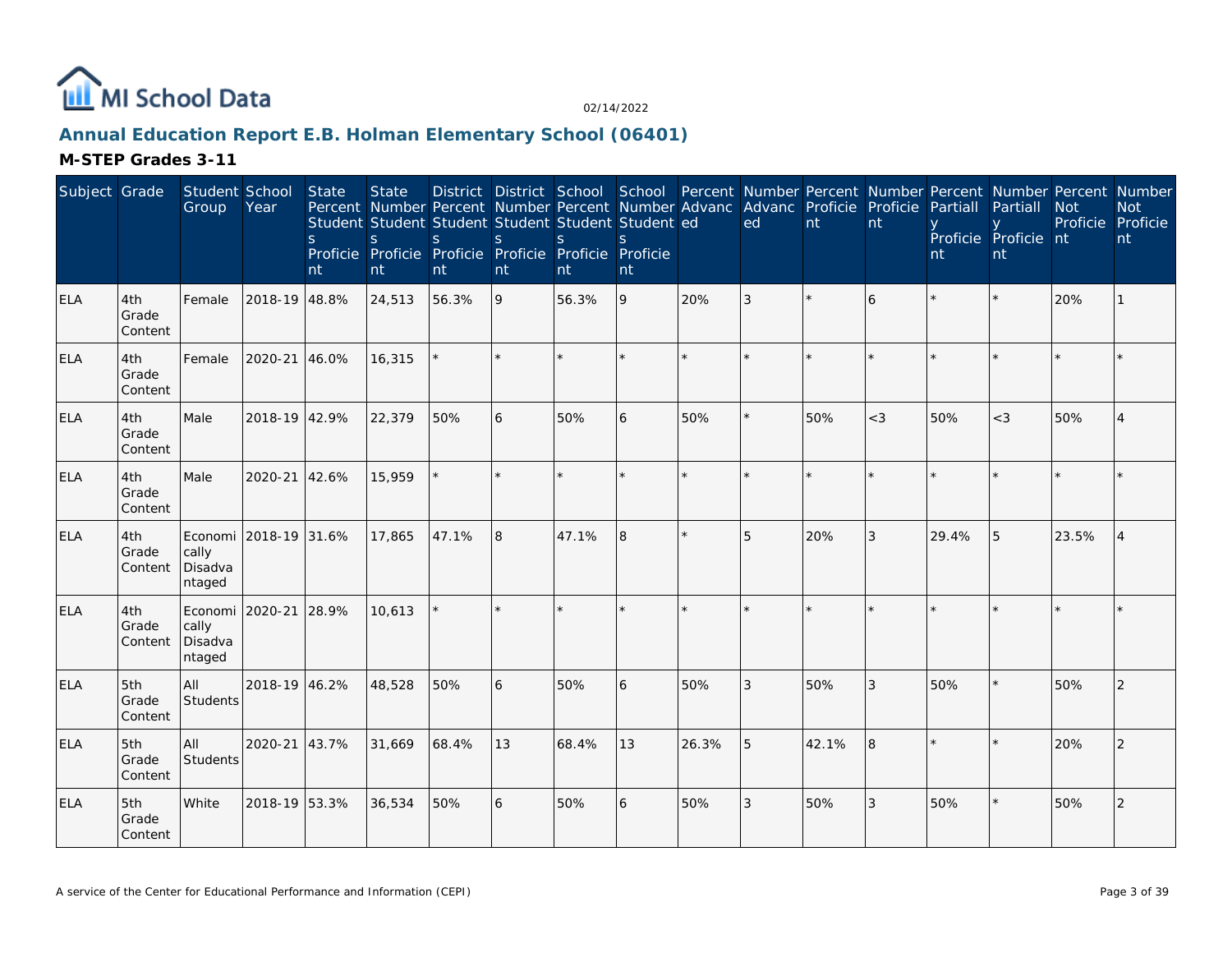

# **Annual Education Report E.B. Holman Elementary School (06401)**

| Subject Grade |                         | Student School<br>Group                             | Year          | <b>State</b><br><sub>S</sub><br>nt | <b>State</b><br>Percent Number Percent Number Percent Number Advanc Advanc Proficie Proficie<br>Student Student Student Student Student Student ed<br><sub>S</sub><br>Proficie Proficie Proficie Proficie Proficie Proficie<br>nt | S.<br>nt | S<br>nt | <sub>S</sub><br>Int | nt      |              | ed             | nt    | nt             | Partiall<br>nt | District District School School Percent Number Percent Number Percent Number Percent Number<br>Partiall<br>Proficie Proficie nt<br>nt | <b>Not</b><br>Proficie Proficie | <b>Not</b><br>nt |
|---------------|-------------------------|-----------------------------------------------------|---------------|------------------------------------|-----------------------------------------------------------------------------------------------------------------------------------------------------------------------------------------------------------------------------------|----------|---------|---------------------|---------|--------------|----------------|-------|----------------|----------------|---------------------------------------------------------------------------------------------------------------------------------------|---------------------------------|------------------|
| <b>ELA</b>    | 5th<br>Grade<br>Content | White                                               | 2020-21       | 48.4%                              | 25,033                                                                                                                                                                                                                            | 68.4%    | 13      | 68.4%               | 13      | 26.3%        | 5              | 42.1% | 8              |                |                                                                                                                                       | 20%                             | 2                |
| ELA           | 5th<br>Grade<br>Content | Female                                              | 2018-19 50.2% |                                    | 25,866                                                                                                                                                                                                                            |          |         |                     | ×.      |              |                |       |                |                |                                                                                                                                       |                                 |                  |
| <b>ELA</b>    | 5th<br>Grade<br>Content | Female                                              | 2020-21 47.0% |                                    | 16,718                                                                                                                                                                                                                            | 50%      | 8       | 50%                 | 8       | 50%          | 3              | 50%   | 5              | 50%            | $<$ 3                                                                                                                                 | 50%                             |                  |
| <b>ELA</b>    | 5th<br>Grade<br>Content | Male                                                | 2018-19 42.3% |                                    | 22,662                                                                                                                                                                                                                            |          |         |                     | ×.      |              |                |       |                |                |                                                                                                                                       |                                 |                  |
| ELA           | 5th<br>Grade<br>Content | Male                                                | 2020-21 40.6% |                                    | 14,951                                                                                                                                                                                                                            |          |         |                     | ×.      |              | $\star$        |       |                |                |                                                                                                                                       |                                 |                  |
| <b>ELA</b>    | 5th<br>Grade<br>Content | Economi 2018-19 31.6%<br>cally<br>Disadva<br>ntaged |               |                                    | 17,978                                                                                                                                                                                                                            |          |         |                     | $\star$ | $\mathbf{d}$ | $\star$        |       |                |                |                                                                                                                                       |                                 |                  |
| <b>ELA</b>    | 5th<br>Grade<br>Content | Economi 2020-21<br>cally<br>Disadva<br>ntaged       |               | 28.5%                              | 10,326                                                                                                                                                                                                                            | 50%      | 8       | 50%                 | 8       | 50%          | $\overline{4}$ | 50%   | $\overline{4}$ | 50%            |                                                                                                                                       | 50%                             |                  |
| <b>ELA</b>    | 5th<br>Grade<br>Content | Students 2018-19 15.0%<br>With<br>Disabiliti<br>les |               |                                    | 1,885                                                                                                                                                                                                                             | $\star$  |         |                     | $\star$ | $\star$      | $\star$        |       |                |                |                                                                                                                                       |                                 |                  |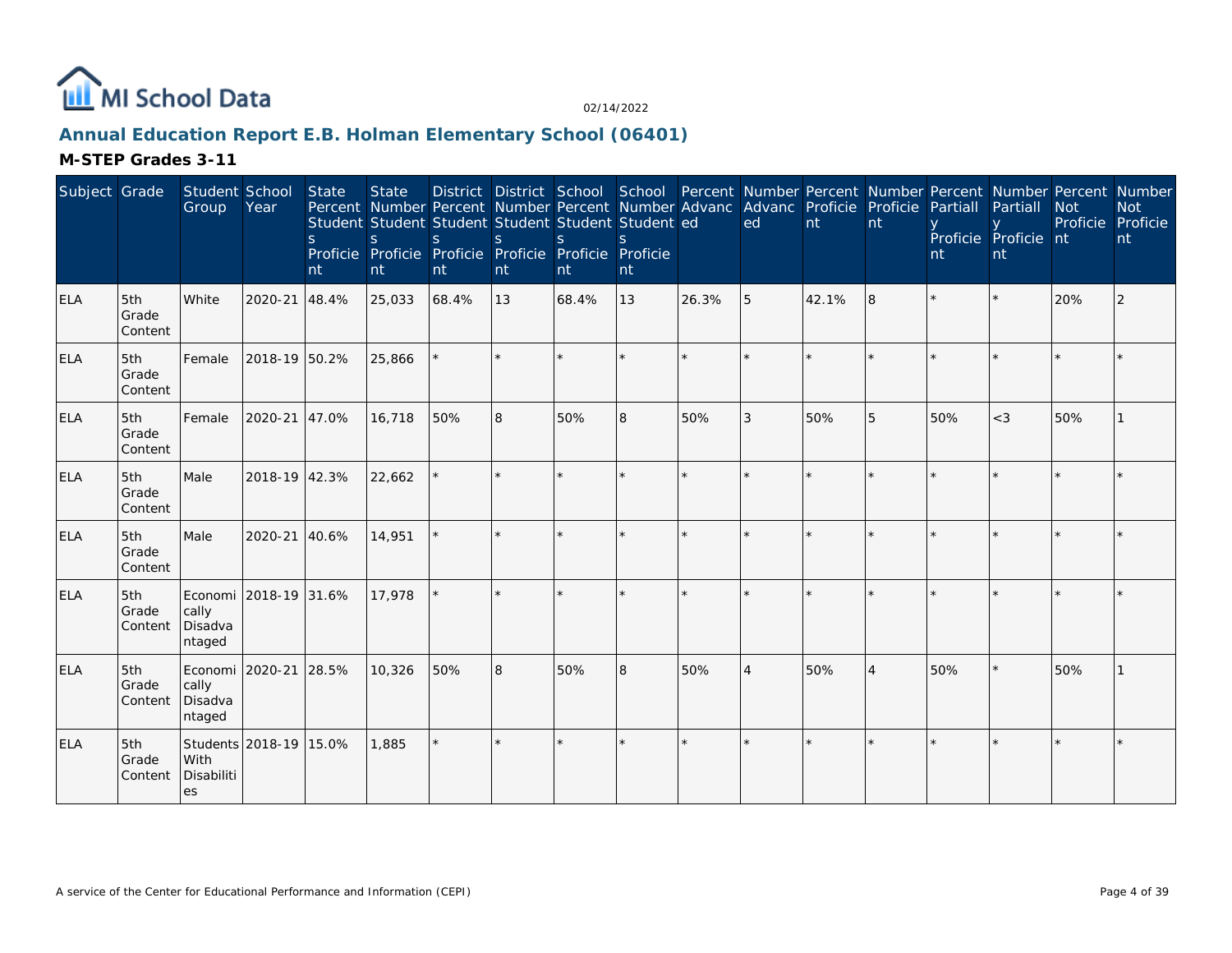

# **Annual Education Report E.B. Holman Elementary School (06401)**

| Subject Grade |                         | Student School<br>Group                      | Year          | <b>State</b><br>S.<br>nt | <b>State</b><br>Percent Number Percent Number Percent Number Advanc Advanc Proficie Proficie<br>Student Student Student Student Student Student ed<br>$\mathsf{S}$<br>Proficie Proficie Proficie Proficie Proficie Proficie<br>nt | S.<br>nt | <sub>S</sub><br>nt | District District School School Percent Number Percent Number Percent Number Percent Number<br>S.<br>nt | S<br>nt         |     | ed    | nt      | nt      | Partiall<br>nt | Partiall<br>Proficie Proficie nt<br>nt | <b>Not</b><br>Proficie Proficie | <b>Not</b><br>nt |
|---------------|-------------------------|----------------------------------------------|---------------|--------------------------|-----------------------------------------------------------------------------------------------------------------------------------------------------------------------------------------------------------------------------------|----------|--------------------|---------------------------------------------------------------------------------------------------------|-----------------|-----|-------|---------|---------|----------------|----------------------------------------|---------------------------------|------------------|
| <b>ELA</b>    | 5th<br>Grade<br>Content | Students 2020-21<br>With<br>Disabiliti<br>es |               | 13.0%                    | 1,138                                                                                                                                                                                                                             | $\star$  |                    |                                                                                                         | $\star$         |     |       |         | $\star$ |                |                                        |                                 |                  |
| <b>ELA</b>    | 6th<br>Grade<br>Content | All<br>Students                              | 2018-19 41.7% |                          | 45,474                                                                                                                                                                                                                            | 41.7%    | 10                 | 41.7%                                                                                                   | 10 <sup>°</sup> | 20% | 3     | $\star$ |         | 33.3%          | 8                                      | 25.0%                           | 6                |
| <b>ELA</b>    | 6th<br>Grade<br>Content | All<br>Students                              | 2020-21 38.6% |                          | 27,217                                                                                                                                                                                                                            | 44.0%    | 11                 | 44.0%                                                                                                   | 11              | 20% | $<$ 3 |         | $\star$ | 28.0%          |                                        | 28.0%                           |                  |
| <b>ELA</b>    | 6th<br>Grade<br>Content | Asian                                        | 2020-21 64.2% |                          | 1,486                                                                                                                                                                                                                             |          |                    |                                                                                                         | ÷.              |     |       |         |         |                |                                        |                                 |                  |
| ELA           | 6th<br>Grade<br>Content | Hispanic 2018-19 31.0%<br>of Any<br>Race     |               |                          | 2,806                                                                                                                                                                                                                             |          |                    |                                                                                                         | $\star$         |     |       |         |         |                |                                        |                                 |                  |
| <b>ELA</b>    | 6th<br>Grade<br>Content | White                                        | 2018-19 48.3% |                          | 34,676                                                                                                                                                                                                                            | 39.1%    | 9                  | 39.1%                                                                                                   | 9               | 20% | 3     |         | 6       | 34.8%          | 8                                      | 26.1%                           | 16               |
| <b>ELA</b>    | 6th<br>Grade<br>Content | White                                        | 2020-21 42.6% |                          | 21,749                                                                                                                                                                                                                            | 45.8%    | 11                 | 45.8%                                                                                                   | 11              | 20% | $<$ 3 |         | $\star$ | 29.2%          |                                        | 25.0%                           | 16               |
| <b>ELA</b>    | 6th<br>Grade<br>Content | Female                                       | 2018-19 45.8% |                          | 24,449                                                                                                                                                                                                                            | 50%      | $\overline{4}$     | 50%                                                                                                     | $\overline{4}$  | 50% |       | 50%     | $<$ 3   | 50%            |                                        | 50%                             | 2                |
| <b>ELA</b>    | 6th<br>Grade<br>Content | Female                                       | 2020-21       | 41.6%                    | 14,398                                                                                                                                                                                                                            | 56.3%    | 9                  | 56.3%                                                                                                   | 9               | 20% | $<$ 3 | $\star$ |         | 20%            | 3                                      |                                 |                  |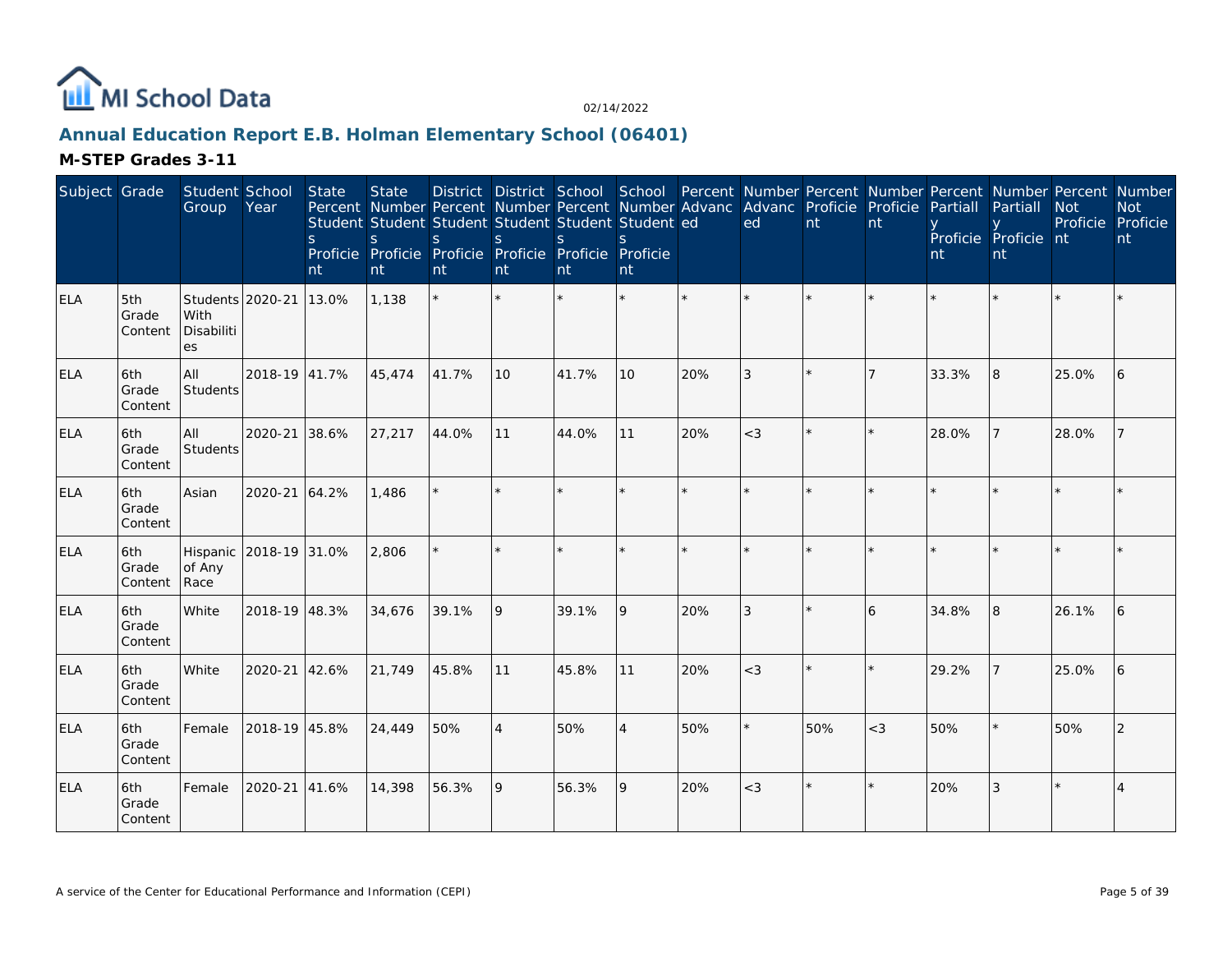

# **Annual Education Report E.B. Holman Elementary School (06401)**

| Subject Grade |                         | Student School<br>Group                       | Year                   | State<br><sub>S</sub><br>nt | <b>State</b><br>Percent Number Percent Number Percent Number Advanc Advanc Proficie Proficie<br>Student Student Student Student Student Student ed<br><sub>S</sub><br>Proficie Proficie Proficie Proficie Proficie Proficie<br>nt | <sub>S</sub><br>nt | S<br>nt | <sub>S</sub><br>nt | S<br>nt |         | ed      | nt      | nt    | Partiall<br>nt | District District School School Percent Number Percent Number Percent Number Percent Number<br>Partiall<br>Proficie Proficie nt<br>nt | <b>Not</b><br>Proficie Proficie | <b>Not</b><br>nt |
|---------------|-------------------------|-----------------------------------------------|------------------------|-----------------------------|-----------------------------------------------------------------------------------------------------------------------------------------------------------------------------------------------------------------------------------|--------------------|---------|--------------------|---------|---------|---------|---------|-------|----------------|---------------------------------------------------------------------------------------------------------------------------------------|---------------------------------|------------------|
| <b>ELA</b>    | 6th<br>Grade<br>Content | Male                                          | 2018-19 37.8%          |                             | 21,025                                                                                                                                                                                                                            | 50%                | 6       | 50%                | 6       | 50%     | $<$ 3   | 50%     |       | 50%            | $<$ 3                                                                                                                                 | 50%                             |                  |
| ELA           | 6th<br>Grade<br>Content | Male                                          | 2020-21                | 35.6%                       | 12,819                                                                                                                                                                                                                            |                    | $\star$ |                    | ×.      | $\star$ |         |         |       |                |                                                                                                                                       |                                 |                  |
| <b>ELA</b>    | 6th<br>Grade<br>Content | cally<br>Disadva<br>ntaged                    | Economi 2018-19 27.6%  |                             | 15,959                                                                                                                                                                                                                            | 50%                | 5       | 50%                | 5       | 50%     |         | 50%     | $<$ 3 | 50%            |                                                                                                                                       | 50%                             | 3                |
| <b>ELA</b>    | 6th<br>Grade<br>Content | Economi 2020-21<br>cally<br>Disadva<br>ntaged |                        | 24.0%                       | 8,196                                                                                                                                                                                                                             | 50%                | 6       | 50%                | 6       | 50%     | $<$ 3   | 50%     |       | 50%            | 3                                                                                                                                     | 50%                             |                  |
| <b>ELA</b>    | 6th<br>Grade<br>Content | With<br>Disabiliti<br>es                      | Students 2018-19 11.2% |                             | 1,386                                                                                                                                                                                                                             |                    |         |                    | ×.      |         | $\star$ |         |       |                |                                                                                                                                       |                                 |                  |
| <b>ELA</b>    | 6th<br>Grade<br>Content | $\mathsf{S}$                                  | Homeles 2018-19 20.8%  |                             | 415                                                                                                                                                                                                                               | $\star$            | ×.      |                    | $\star$ |         | $\star$ | $\star$ |       |                |                                                                                                                                       |                                 |                  |
| <b>ELA</b>    | 7th<br>Grade<br>Content | All<br>Students                               | 2018-19 42.7%          |                             | 46,586                                                                                                                                                                                                                            | 50%                | 6       | 50%                | 6       | 50%     | $<$ 3   | 50%     |       | 50%            |                                                                                                                                       | 50%                             |                  |
| <b>ELA</b>    | 7th<br>Grade<br>Content | All<br>Students                               | 2020-21                | 40.7%                       | 28,759                                                                                                                                                                                                                            |                    |         |                    | $\star$ | $\star$ | $\star$ |         |       |                |                                                                                                                                       |                                 |                  |
| <b>ELA</b>    | 7th<br>Grade<br>Content | White                                         | 2018-19 49.0%          |                             | 35,426                                                                                                                                                                                                                            | 50%                | 6       | 50%                | 6       | 50%     | $<$ 3   | 50%     |       | 50%            |                                                                                                                                       | 50%                             |                  |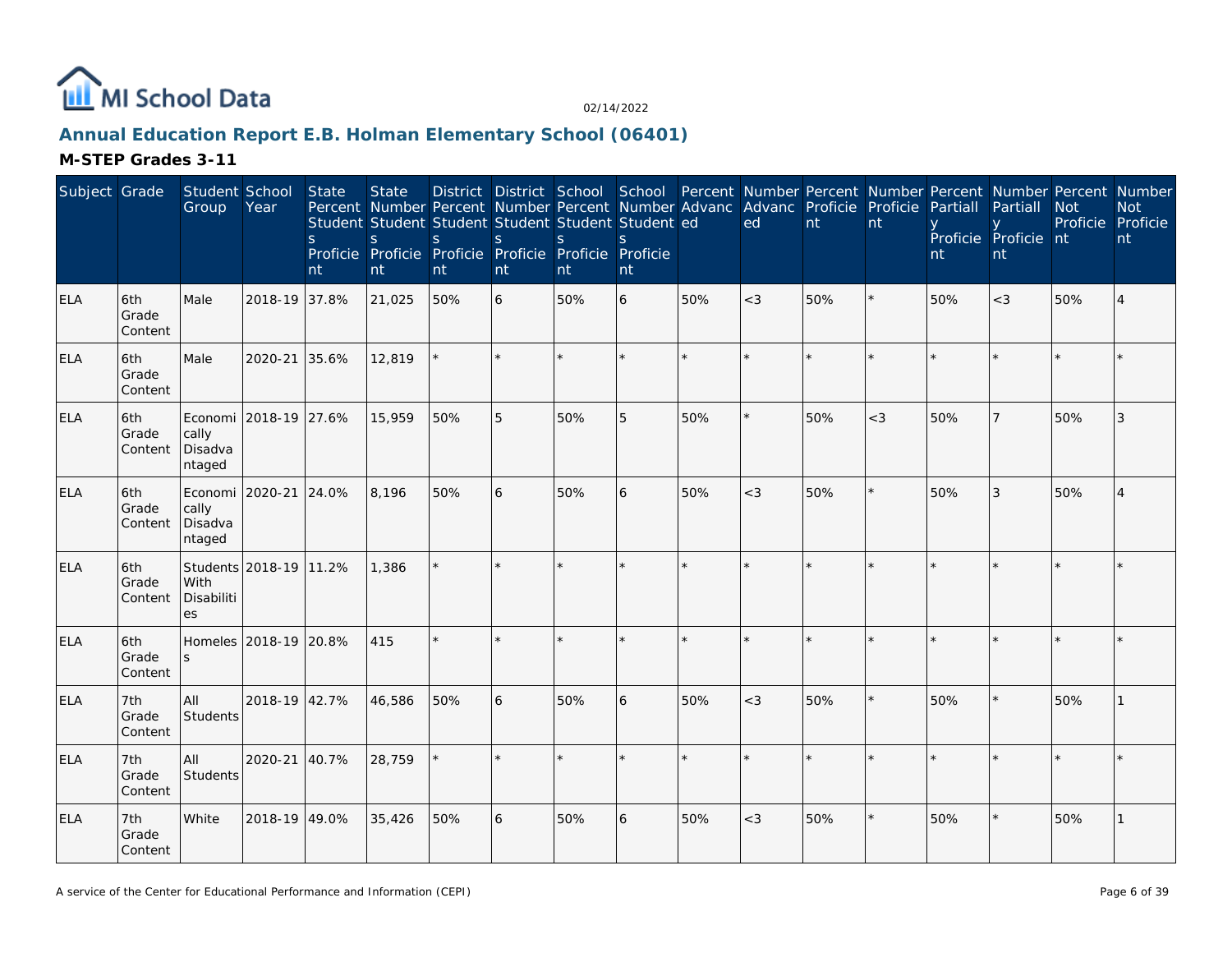

# **Annual Education Report E.B. Holman Elementary School (06401)**

| Subject Grade   |                         | Student School<br>Group                             | Year                   | State<br>S<br>nt | <b>State</b><br>Student Student Student Student Student Student ed<br><sub>S</sub><br>Proficie Proficie Proficie Proficie Proficie Proficie<br>nt | S.<br>nt | S<br>nt | <sub>S</sub><br>nt | <sub>S</sub><br>nt |       | District District School School Percent Number Percent Number Percent Number Percent Number<br>Percent Number Percent Number Percent Number Advanc Advanc Proficie Proficie<br>ed | nt    | nt | Partiall<br>nt | Partiall<br>Proficie Proficie nt<br>nt | <b>Not</b><br>Proficie Proficie | <b>Not</b><br>nt |
|-----------------|-------------------------|-----------------------------------------------------|------------------------|------------------|---------------------------------------------------------------------------------------------------------------------------------------------------|----------|---------|--------------------|--------------------|-------|-----------------------------------------------------------------------------------------------------------------------------------------------------------------------------------|-------|----|----------------|----------------------------------------|---------------------------------|------------------|
| <b>ELA</b>      | 7th<br>Grade<br>Content | White                                               | 2020-21                | 44.5%            | 22,979                                                                                                                                            |          |         |                    |                    |       |                                                                                                                                                                                   |       |    |                |                                        |                                 |                  |
| <b>ELA</b>      | 7th<br>Grade<br>Content | Female                                              | 2018-19 47.9%          |                  | 25,754                                                                                                                                            |          |         |                    |                    |       |                                                                                                                                                                                   |       |    |                |                                        |                                 |                  |
| <b>ELA</b>      | 7th<br>Grade<br>Content | Female                                              | 2020-21                | 44.6%            | 15,364                                                                                                                                            |          |         |                    |                    |       |                                                                                                                                                                                   |       |    |                |                                        |                                 |                  |
| <b>ELA</b>      | 7th<br>Grade<br>Content | Male                                                | 2018-19 37.7%          |                  | 20,832                                                                                                                                            |          |         |                    |                    |       |                                                                                                                                                                                   |       |    |                |                                        |                                 |                  |
| <b>ELA</b>      | 7th<br>Grade<br>Content | Male                                                | 2020-21                | 36.9%            | 13,395                                                                                                                                            |          |         |                    |                    |       |                                                                                                                                                                                   |       |    |                |                                        |                                 |                  |
| ELA             | 7th<br>Grade<br>Content | Economi 2018-19 28.1%<br>cally<br>Disadva<br>ntaged |                        |                  | 15,728                                                                                                                                            |          |         |                    |                    |       |                                                                                                                                                                                   |       |    |                |                                        |                                 |                  |
| <b>ELA</b>      | 7th<br>Grade<br>Content | Economi 2020-21 25.8%<br>cally<br>Disadva<br>ntaged |                        |                  | 8,513                                                                                                                                             |          |         |                    |                    |       |                                                                                                                                                                                   |       |    |                |                                        |                                 |                  |
| <b>ELA</b>      | 7th<br>Grade<br>Content | With<br>Disabiliti<br>es                            | Students 2018-19 10.9% |                  | 1,304                                                                                                                                             |          |         |                    |                    |       |                                                                                                                                                                                   |       |    |                |                                        |                                 |                  |
| Mathem<br>atics | 3rd<br>Grade<br>Content | All<br>Students                                     | 2018-19 46.7%          |                  | 47,210                                                                                                                                            | 65.0%    | 13      | 65.0%              | 13                 | 30.0% | 6                                                                                                                                                                                 | 35.0% | 7  |                |                                        | 20%                             |                  |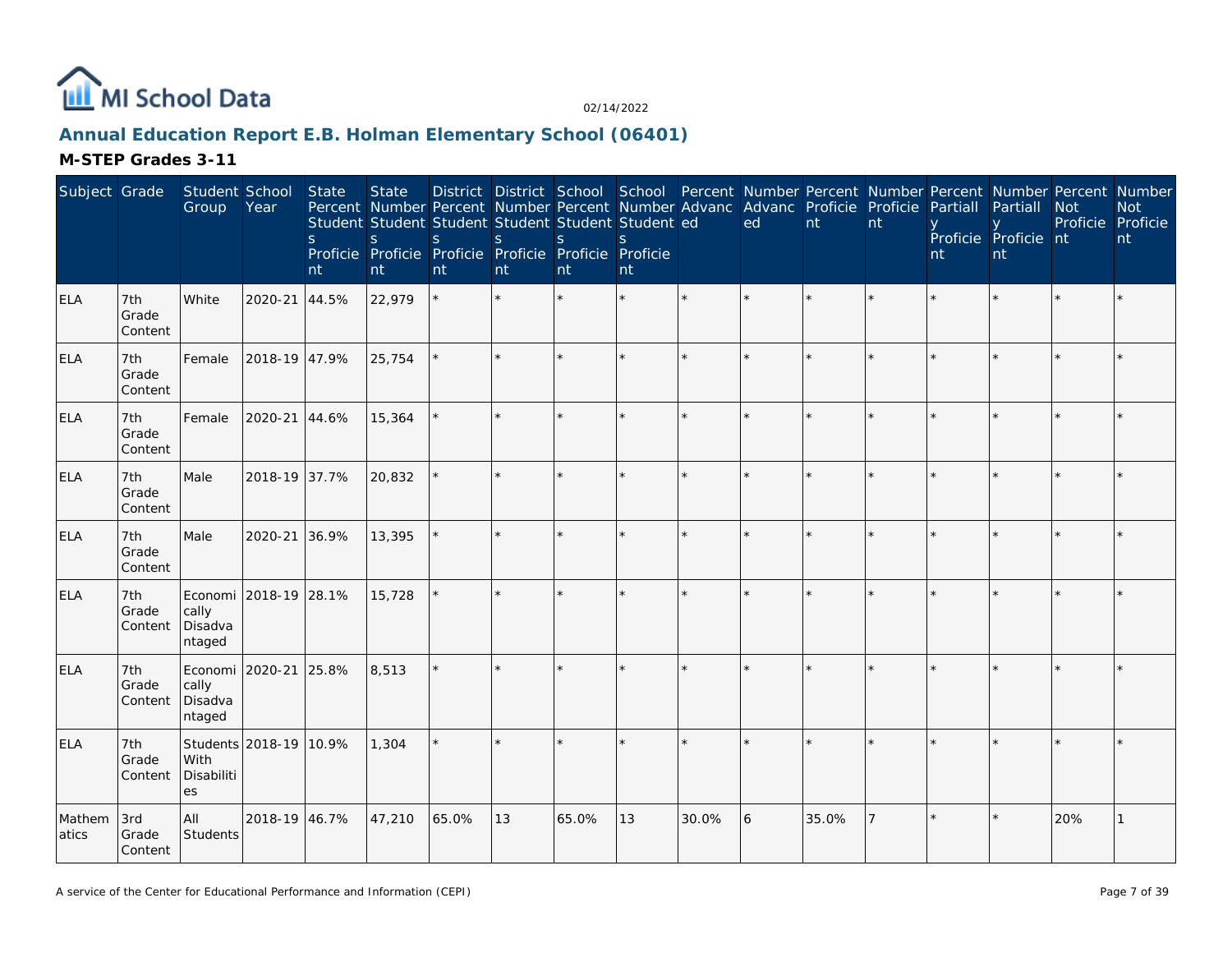

# **Annual Education Report E.B. Holman Elementary School (06401)**

| Subject Grade   |                         | Student School<br>Group                 | Year          | State<br><sub>S</sub><br>nt | <b>State</b><br>Percent Number Percent Number Percent Number Advanc<br>Student Student Student Student Student Student ed<br>S<br>Proficie Proficie Proficie Proficie Proficie Proficie<br>nt | <sub>S</sub><br>nt | S<br>nt | <sub>S</sub><br>nt | $\mathcal{S}_{\mathcal{S}}$<br>nt |       | District District School School Percent Number Percent Number Percent Number Percent Number<br>Advanc Proficie Proficie<br>ed | nt    | nt             | Partiall<br>nt | Partiall<br>Proficie Proficie nt<br>nt | <b>Not</b><br>Proficie Proficie | <b>Not</b><br>nt |
|-----------------|-------------------------|-----------------------------------------|---------------|-----------------------------|-----------------------------------------------------------------------------------------------------------------------------------------------------------------------------------------------|--------------------|---------|--------------------|-----------------------------------|-------|-------------------------------------------------------------------------------------------------------------------------------|-------|----------------|----------------|----------------------------------------|---------------------------------|------------------|
| Mathem<br>atics | 3rd<br>Grade<br>Content | All<br>Students                         | 2020-21       | 42.3%                       | 30,590                                                                                                                                                                                        | 50%                | 11      | 50%                | 11                                | 50%   | 3                                                                                                                             | 50%   | 8              | 50%            |                                        | 50%                             | $\Omega$         |
| Mathem<br>atics | 3rd<br>Grade<br>Content | White                                   | 2018-19 54.8% |                             | 35,297                                                                                                                                                                                        | 65.0%              | 13      | 65.0%              | 13                                | 30.0% | 6                                                                                                                             | 35.0% |                |                |                                        | 20%                             |                  |
| Mathem<br>atics | 3rd<br>Grade<br>Content | White                                   | 2020-21       | 47.9%                       | 24,910                                                                                                                                                                                        | 50%                | 11      | 50%                | 11                                | 50%   | 3                                                                                                                             | 50%   | 8              | 50%            |                                        | 50%                             | $\Omega$         |
| Mathem<br>atics | 3rd<br>Grade<br>Content | Female                                  | 2018-19 44.3% |                             | 21,930                                                                                                                                                                                        | 50%                | 8       | 50%                | 8                                 | 50%   | 3                                                                                                                             | 50%   | 5              | 50%            |                                        | 50%                             |                  |
| Mathem<br>atics | 3rd<br>Grade<br>Content | Female                                  | 2020-21       | 38.9%                       | 13,785                                                                                                                                                                                        |                    |         |                    | $\star$                           |       |                                                                                                                               |       |                |                |                                        |                                 |                  |
| Mathem<br>atics | 3rd<br>Grade<br>Content | Male                                    | 2018-19 49.1% |                             | 25,280                                                                                                                                                                                        |                    | ×.      |                    | $\star$                           |       |                                                                                                                               |       |                |                |                                        |                                 |                  |
| Mathem<br>atics | 3rd<br>Grade<br>Content | Male                                    | 2020-21       | 45.6%                       | 16,805                                                                                                                                                                                        |                    | ×.      |                    |                                   |       |                                                                                                                               |       |                |                |                                        |                                 |                  |
| Mathem<br>atics | 3rd<br>Grade<br>Content | Economi<br>cally<br>Disadva<br>ntaged   | 2018-19 32.6% |                             | 18,495                                                                                                                                                                                        | 50%                | 8       | 50%                | 8                                 | 50%   | $\overline{4}$                                                                                                                | 50%   | $\overline{4}$ | 50%            |                                        | 50%                             | $\Omega$         |
| Mathem<br>atics | 3rd<br>Grade<br>Content | Economi  <br>cally<br>Disadva<br>ntaged | 2020-21       | 25.8%                       | 9,511                                                                                                                                                                                         | $\star$            | $\star$ |                    | $\star$                           |       | $\star$                                                                                                                       |       |                |                |                                        |                                 | $\star$          |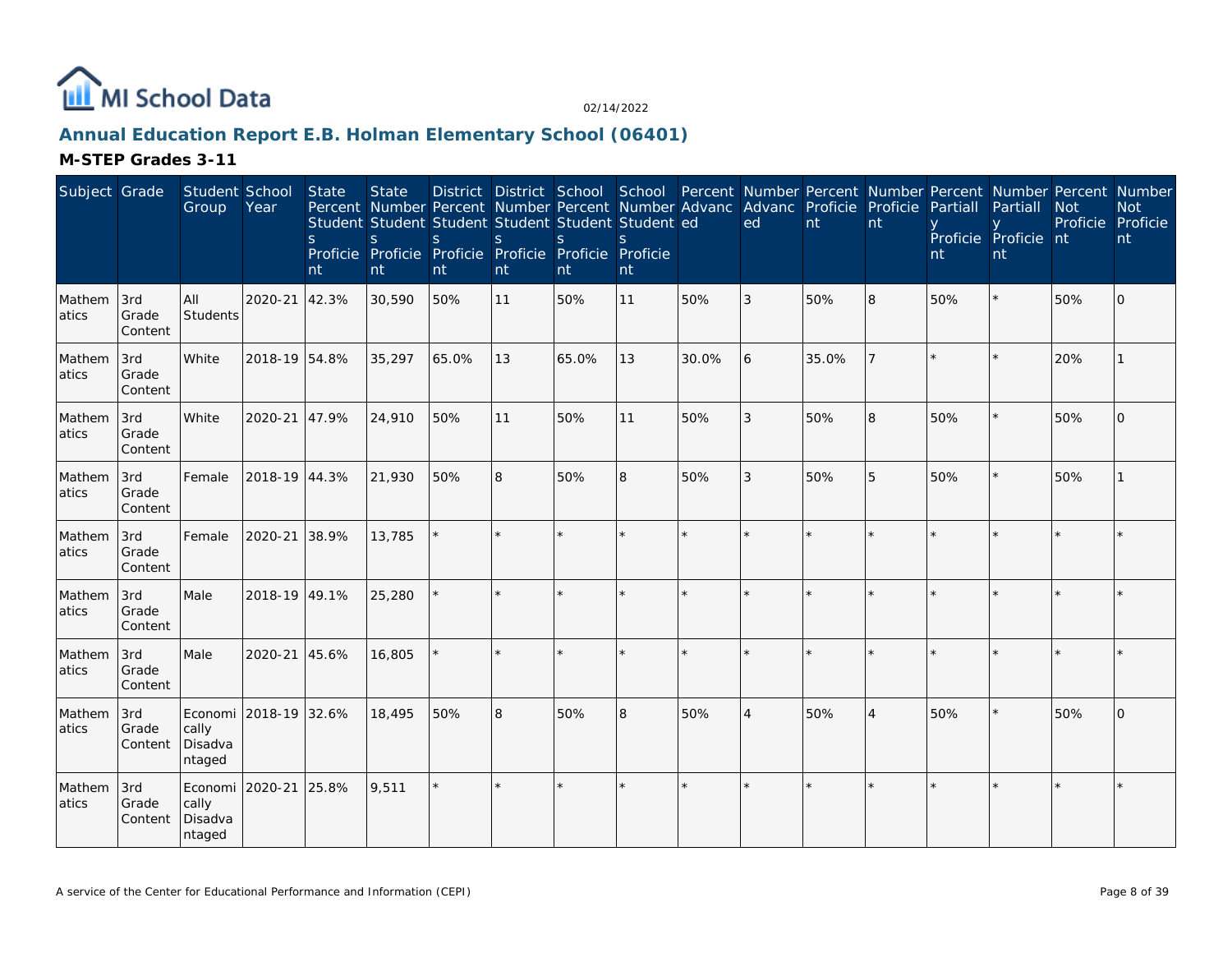

# **Annual Education Report E.B. Holman Elementary School (06401)**

| Subject Grade   |                         | Student School<br>Group  | Year                   | State<br>S.<br>nt | <b>State</b><br>Percent Number Percent Number Percent Number Advanc<br>Student Student Student Student Student Student ed<br>S<br>Proficie Proficie Proficie Proficie Proficie Proficie<br>nt | S.<br>nt | <sub>S</sub><br>nt | <sub>S</sub><br>nt | S.<br>nt |     | District District School School Percent Number Percent Number Percent Number Percent Number<br>Advanc Proficie Proficie<br>ed | nt | nt | Partiall<br>nt | Partiall<br>Proficie Proficie nt<br>nt | <b>Not</b><br>Proficie Proficie | <b>Not</b><br>nt |
|-----------------|-------------------------|--------------------------|------------------------|-------------------|-----------------------------------------------------------------------------------------------------------------------------------------------------------------------------------------------|----------|--------------------|--------------------|----------|-----|-------------------------------------------------------------------------------------------------------------------------------|----|----|----------------|----------------------------------------|---------------------------------|------------------|
| Mathem<br>atics | 3rd<br>Grade<br>Content | With<br>Disabiliti<br>es | Students 2018-19 20.9% |                   | 2,504                                                                                                                                                                                         |          |                    |                    |          |     |                                                                                                                               |    |    |                |                                        |                                 |                  |
| Mathem<br>atics | 3rd<br>Grade<br>Content | With<br>Disabiliti<br>es | Students 2020-21 19.1% |                   | 1,711                                                                                                                                                                                         |          |                    |                    |          |     |                                                                                                                               |    |    |                |                                        |                                 |                  |
| Mathem<br>atics | 3rd<br>Grade<br>Content |                          | Homeles 2018-19 22.4%  |                   | 469                                                                                                                                                                                           |          |                    |                    |          |     |                                                                                                                               |    |    |                |                                        |                                 |                  |
| Mathem<br>atics | 4th<br>Grade<br>Content | All<br><b>Students</b>   | 2018-19 41.8%          |                   | 42,898                                                                                                                                                                                        | 57.1%    | 16                 | 57.1%              | 16       | 20% | 3                                                                                                                             |    | 13 |                |                                        | 20%                             | $\Omega$         |
| Mathem<br>atics | 4th<br>Grade<br>Content | All<br>Students          | 2020-21 36.5%          |                   | 26,524                                                                                                                                                                                        | 43.8%    |                    | 43.8%              |          | 20% | $<$ 3                                                                                                                         |    |    |                |                                        | 20%                             | 2                |
| Mathem<br>atics | 4th<br>Grade<br>Content | Asian                    | 2018-19 70.7%          |                   | 2,554                                                                                                                                                                                         |          |                    |                    |          |     |                                                                                                                               |    |    |                |                                        |                                 |                  |
| Mathem<br>atics | 4th<br>Grade<br>Content | White                    | 2018-19 49.6%          |                   | 32,851                                                                                                                                                                                        | 59.3%    | 16                 | 59.3%              | 16       | 20% | 3                                                                                                                             |    | 13 |                |                                        | 20%                             | $\Omega$         |
| Mathem<br>atics | 4th<br>Grade<br>Content | White                    | 2020-21 41.5%          |                   | 21,680                                                                                                                                                                                        | 43.8%    |                    | 43.8%              |          | 20% | $<$ 3                                                                                                                         |    |    |                |                                        | 20%                             | 2                |
| Mathem<br>atics | 4th<br>Grade<br>Content | Female                   | 2018-19 39.0%          |                   | 19,618                                                                                                                                                                                        | 62.5%    | 10 <sup>°</sup>    | 62.5%              | 10       | 20% | $<$ 3                                                                                                                         |    |    |                |                                        | 20%                             | $\Omega$         |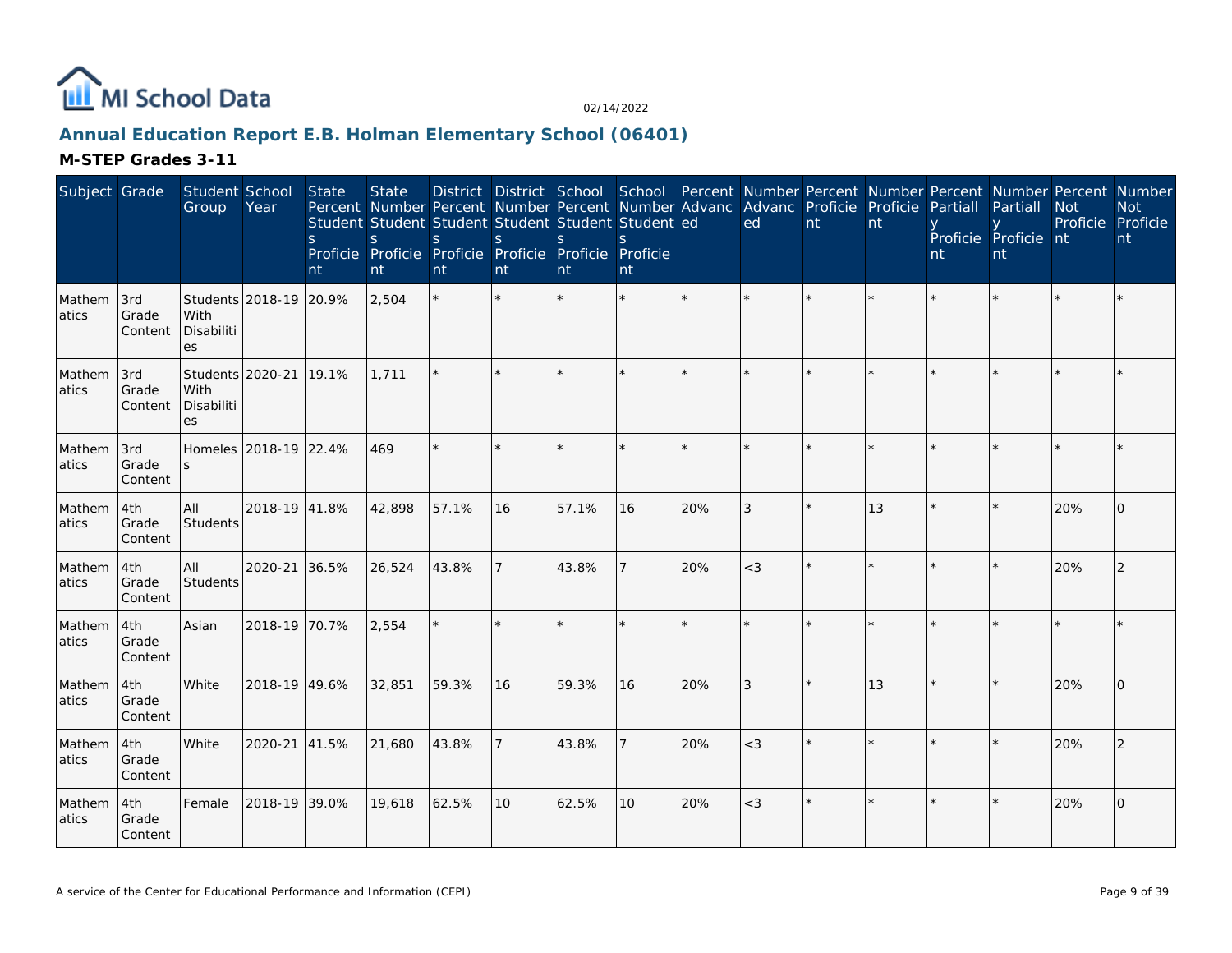

# **Annual Education Report E.B. Holman Elementary School (06401)**

| Subject Grade    |                         | Student School<br>Group                       | Year                  | State<br>S.<br>nt | <b>State</b><br>Percent Number Percent Number Percent Number Advanc<br>Student Student Student Student Student Student ed<br>S.<br>Proficie Proficie Proficie Proficie Proficie Proficie<br>nt | S.<br>nt | <sub>S</sub><br>nt | <sub>S</sub><br><b>nt</b> | S.<br>nt       |       | District District School School Percent Number Percent Number Percent Number Percent Number<br>Advanc Proficie<br>ed | nt    | Proficie<br>nt | Partiall<br>nt | Partiall<br>Proficie Proficie nt<br>nt | <b>Not</b><br>Proficie Proficie | <b>Not</b><br>nt |
|------------------|-------------------------|-----------------------------------------------|-----------------------|-------------------|------------------------------------------------------------------------------------------------------------------------------------------------------------------------------------------------|----------|--------------------|---------------------------|----------------|-------|----------------------------------------------------------------------------------------------------------------------|-------|----------------|----------------|----------------------------------------|---------------------------------|------------------|
| Mathem<br>atics  | 4th<br>Grade<br>Content | Female                                        | 2020-21               | 32.4%             | 11,434                                                                                                                                                                                         |          |                    |                           |                |       |                                                                                                                      |       |                |                |                                        |                                 |                  |
| Mathem<br>atics  | 4th<br>Grade<br>Content | Male                                          | 2018-19 44.5%         |                   | 23,280                                                                                                                                                                                         | 50%      | 6                  | 50%                       | 6              | 50%   | $<$ 3                                                                                                                | 50%   |                | 50%            |                                        | 50%                             | $\Omega$         |
| Mathem<br>latics | 4th<br>Grade<br>Content | Male                                          | 2020-21               | 40.4%             | 15,090                                                                                                                                                                                         | 50%      | 3                  | 50%                       | 3              | 50%   | $<$ 3                                                                                                                | 50%   | $<$ 3          | 50%            |                                        | 50%                             | 2                |
| Mathem<br>atics  | 4th<br>Grade<br>Content | cally<br>Disadva<br>ntaged                    | Economi 2018-19 27.0% |                   | 15,316                                                                                                                                                                                         | 64.7%    | 11                 | 64.7%                     | 11             | 20%   | 3                                                                                                                    |       | 8              |                |                                        | 20%                             | $\Omega$         |
| Mathem<br>atics  | 4th<br>Grade<br>Content | Economi 2020-21<br>cally<br>Disadva<br>ntaged |                       | 20.7%             | 7,547                                                                                                                                                                                          | 50%      | $\overline{4}$     | 50%                       | $\overline{4}$ | 50%   | $<$ 3                                                                                                                | 50%   | $\star$        | 50%            |                                        | 50%                             | 2                |
| Mathem<br>atics  | 5th<br>Grade<br>Content | All<br>Students                               | 2018-19 34.8%         |                   | 36,649                                                                                                                                                                                         | 50%      | 5                  | 50%                       | 5              | 50%   |                                                                                                                      | 50%   | $<$ 3          | 50%            |                                        | 50%                             | 2                |
| Mathem<br>atics  | 5th<br>Grade<br>Content | All<br><b>Students</b>                        | 2020-21 29.6%         |                   | 21,274                                                                                                                                                                                         | 68.4%    | 13                 | 68.4%                     | 13             | 36.8% |                                                                                                                      | 31.6% | 6              |                |                                        | 20%                             | $\mathcal{P}$    |
| Mathem<br>atics  | 5th<br>Grade<br>Content | White                                         | 2018-19 41.6%         |                   | 28,567                                                                                                                                                                                         | 50%      | 5                  | 50%                       | 5              | 50%   |                                                                                                                      | 50%   | $<$ 3          | 50%            |                                        | 50%                             | 2                |
| Mathem<br>atics  | 5th<br>Grade<br>Content | White                                         | 2020-21               | 33.8%             | 17,393                                                                                                                                                                                         | 68.4%    | 13                 | 68.4%                     | 13             | 36.8% |                                                                                                                      | 31.6% | 6              |                |                                        | 20%                             | 2                |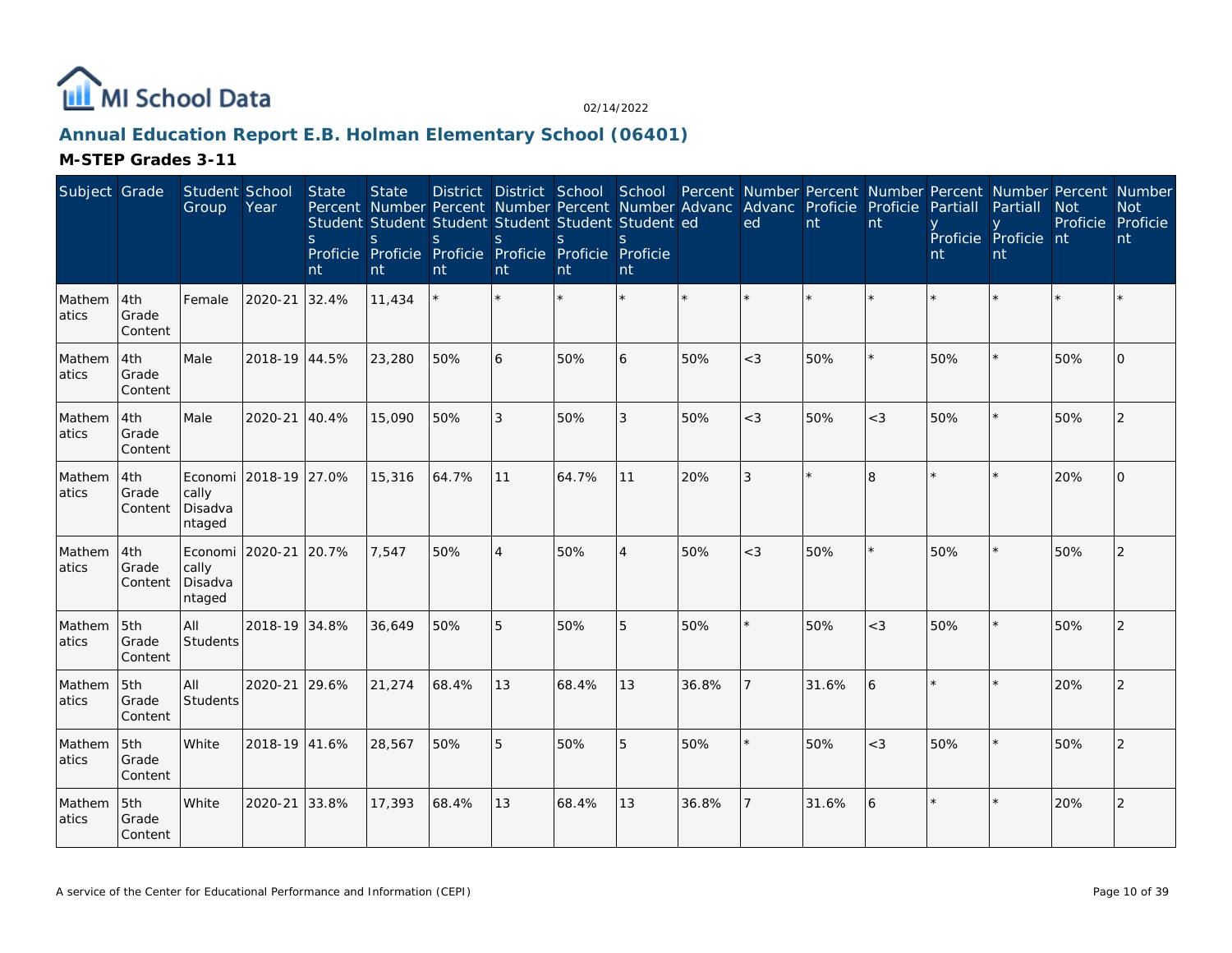

# **Annual Education Report E.B. Holman Elementary School (06401)**

| Subject Grade   |                         | Student School<br>Group                       | Year                   | State<br><sub>S</sub><br>nt | <b>State</b><br>$\mathsf{S}$<br>nt | District District School School Percent Number Percent Number Percent Number Percent Number<br>Percent Number Percent Number Percent Number Advanc Advanc Proficie Proficie<br>Student Student Student Student Student Student ed<br><sub>S</sub><br>Proficie Proficie Proficie Proficie Proficie Proficie<br>nt | <sub>S</sub><br>nt | $\mathbf S$<br>nt | S.<br>nt        |         | ed      | nt  | nt | Partiall<br>nt | Partiall<br>Proficie Proficie nt<br>nt | <b>Not</b><br>Proficie | <b>Not</b><br>Proficie<br>nt |
|-----------------|-------------------------|-----------------------------------------------|------------------------|-----------------------------|------------------------------------|------------------------------------------------------------------------------------------------------------------------------------------------------------------------------------------------------------------------------------------------------------------------------------------------------------------|--------------------|-------------------|-----------------|---------|---------|-----|----|----------------|----------------------------------------|------------------------|------------------------------|
| Mathem<br>atics | 5th<br>Grade<br>Content | Female                                        | 2018-19 31.7%          |                             | 16,346                             | $\star$                                                                                                                                                                                                                                                                                                          | $\star$            |                   | ¥.              | $\star$ |         |     |    |                |                                        |                        |                              |
| Mathem<br>atics | 5th<br>Grade<br>Content | Female                                        | 2020-21                | 25.2%                       | 8,880                              | 50%                                                                                                                                                                                                                                                                                                              | 6                  | 50%               | 6               | 50%     | $<$ 3   | 50% |    | 50%            |                                        | 50%                    | 2                            |
| Mathem<br>atics | 5th<br>Grade<br>Content | Male                                          | 2018-19 37.8%          |                             | 20,303                             |                                                                                                                                                                                                                                                                                                                  | ×.                 |                   | $\star$         |         | $\star$ |     |    |                |                                        |                        |                              |
| Mathem<br>atics | 5th<br>Grade<br>Content | Male                                          | 2020-21                | 33.8%                       | 12,394                             |                                                                                                                                                                                                                                                                                                                  |                    |                   | ×.              |         |         |     |    |                |                                        |                        |                              |
| Mathem<br>atics | 5th<br>Grade<br>Content | cally<br>Disadva<br>ntaged                    | Economi 2018-19 20.2%  |                             | 11,502                             |                                                                                                                                                                                                                                                                                                                  |                    |                   | ×.              |         |         |     |    |                |                                        |                        |                              |
| Mathem<br>atics | 5th<br>Grade<br>Content | Economi 2020-21<br>cally<br>Disadva<br>ntaged |                        | 15.5%                       | 5,557                              | 50%                                                                                                                                                                                                                                                                                                              | 10                 | 50%               | 10 <sup>°</sup> | 50%     | 5       | 50% | 5  | 50%            | $<$ 3                                  | 50%                    | $\Omega$                     |
| Mathem<br>atics | 5th<br>Grade<br>Content | With<br>Disabiliti<br>es                      | Students 2018-19 10.3% |                             | 1,300                              |                                                                                                                                                                                                                                                                                                                  |                    |                   |                 |         |         |     |    |                |                                        |                        |                              |
| Mathem<br>atics | 5th<br>Grade<br>Content | Students 2020-21<br>With<br>Disabiliti<br>es  |                        | 8.4%                        | 728                                |                                                                                                                                                                                                                                                                                                                  |                    |                   | $\star$         |         |         |     |    |                |                                        |                        |                              |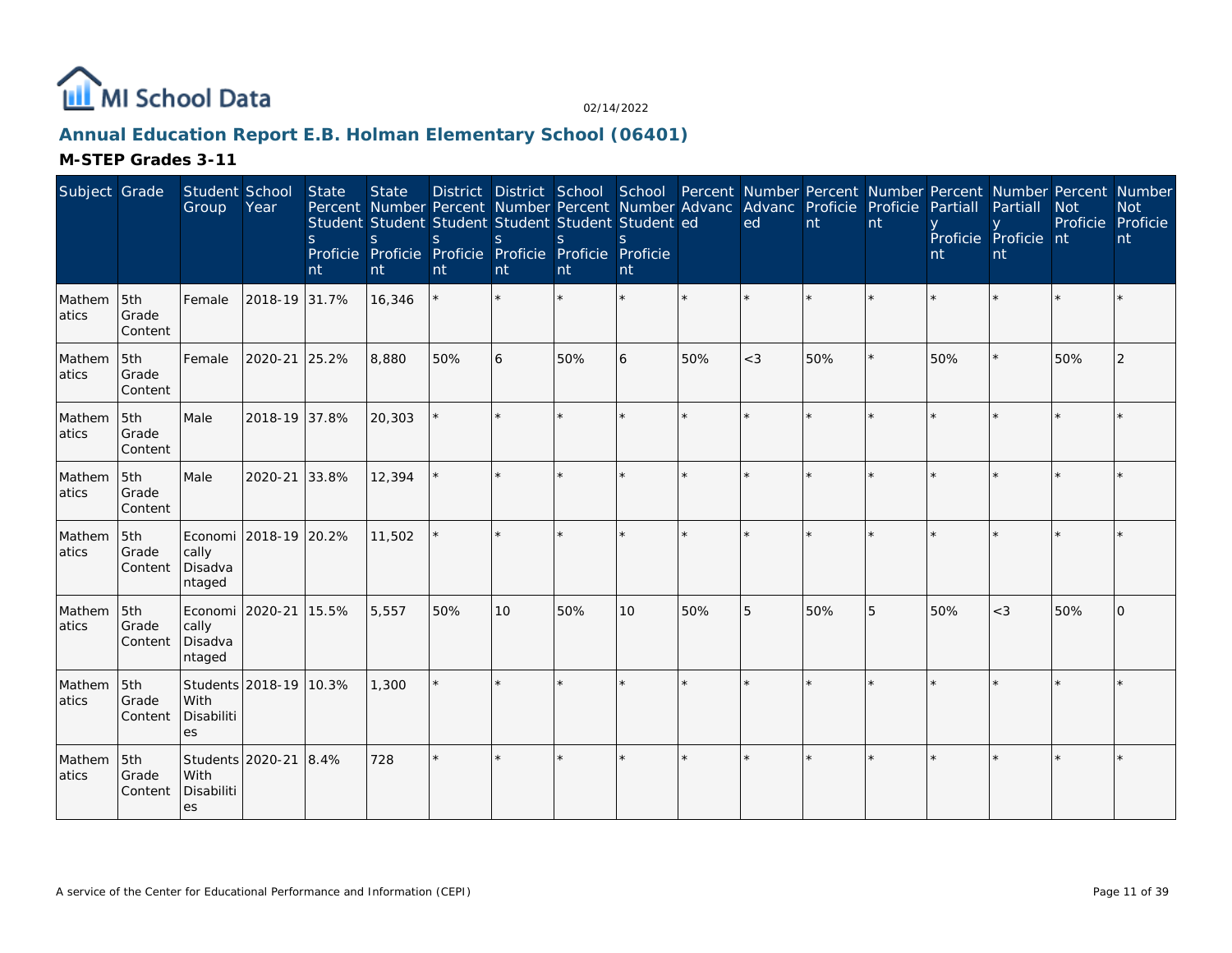

# **Annual Education Report E.B. Holman Elementary School (06401)**

| Subject Grade    |                          | Student School<br>Group    | Year          | State<br><sub>S</sub><br>nt | <b>State</b><br>S.<br>nt | Percent Number Percent Number Percent Number Advanc Advanc Proficie Proficie<br>Student Student Student Student Student Student ed<br><sub>S</sub><br>Proficie Proficie Proficie Proficie Proficie Proficie<br>nt | <sub>S</sub><br>nt | <sub>S</sub><br>nt | $\mathcal{S}$<br>nt |     | ed             | nt  | nt             | Partiall<br>nt | District District School School Percent Number Percent Number Percent Number Percent Number<br>Partiall<br>Proficie Proficie nt<br>nt | <b>Not</b><br>Proficie Proficie | <b>Not</b><br>nt |
|------------------|--------------------------|----------------------------|---------------|-----------------------------|--------------------------|-------------------------------------------------------------------------------------------------------------------------------------------------------------------------------------------------------------------|--------------------|--------------------|---------------------|-----|----------------|-----|----------------|----------------|---------------------------------------------------------------------------------------------------------------------------------------|---------------------------------|------------------|
| Mathem<br>latics | 6th<br>Grade<br>Content  | lail<br>Students           | 2018-19 35.1% |                             | 38,321                   | 41.7%                                                                                                                                                                                                             | 10                 | 41.7%              | 10                  | 20% | $\overline{4}$ |     | 6              |                |                                                                                                                                       | 20%                             | 2                |
| Mathem<br>atics  | 6th<br>Grade<br>Content  | All<br>Students            | 2020-21       | 28.6%                       | 20,103                   | 36.0%                                                                                                                                                                                                             | 9                  | 36.0%              | 9                   | 20% | 3              |     | 6              |                | 11                                                                                                                                    | 20%                             |                  |
| Mathem<br>latics | l6th<br>Grade<br>Content | Asian                      | 2020-21       | 60.0%                       | 1,392                    |                                                                                                                                                                                                                   |                    |                    | $\star$             | ÷.  | $\star$        |     |                |                |                                                                                                                                       |                                 |                  |
| Mathem<br>atics  | 6th<br>Grade<br>Content  | Hispanic<br>of Any<br>Race | 2018-19 22.3% |                             | 2,028                    |                                                                                                                                                                                                                   |                    |                    | ×.                  |     | $\star$        |     |                |                |                                                                                                                                       |                                 |                  |
| Mathem<br>atics  | 6th<br>Grade<br>Content  | White                      | 2018-19 42.1% |                             | 30,300                   | 39.1%                                                                                                                                                                                                             | l 9                | 39.1%              | 9                   | 20% | $\Delta$       |     | 5              |                |                                                                                                                                       | 20%                             | 2                |
| Mathem<br>atics  | 6th<br>Grade<br>Content  | White                      | 2020-21       | 32.4%                       | 16,474                   | 37.5%                                                                                                                                                                                                             | 9                  | 37.5%              | 9                   | 20% | 3              |     | $\overline{a}$ |                | 11                                                                                                                                    | 20%                             |                  |
| Mathem<br>atics  | 6th<br>Grade<br>Content  | Female                     | 2018-19 33.4% |                             | 17,856                   | 50%                                                                                                                                                                                                               | 5                  | 50%                | 5                   | 50% | $<$ 3          | 50% |                | 50%            |                                                                                                                                       | 50%                             | <sup>n</sup>     |
| Mathem<br>atics  | 6th<br>Grade<br>Content  | Female                     | 2020-21       | 26.0%                       | 8,929                    | 37.5%                                                                                                                                                                                                             | 6                  | 37.5%              | 6                   | 20% | $<$ 3          |     |                |                |                                                                                                                                       | 20%                             |                  |
| Mathem<br>atics  | 6th<br>Grade<br>Content  | Male                       | 2018-19 36.7% |                             | 20,465                   | 50%                                                                                                                                                                                                               | 5                  | 50%                | 5                   | 50% | $<$ 3          | 50% |                | 50%            |                                                                                                                                       | 50%                             | 2                |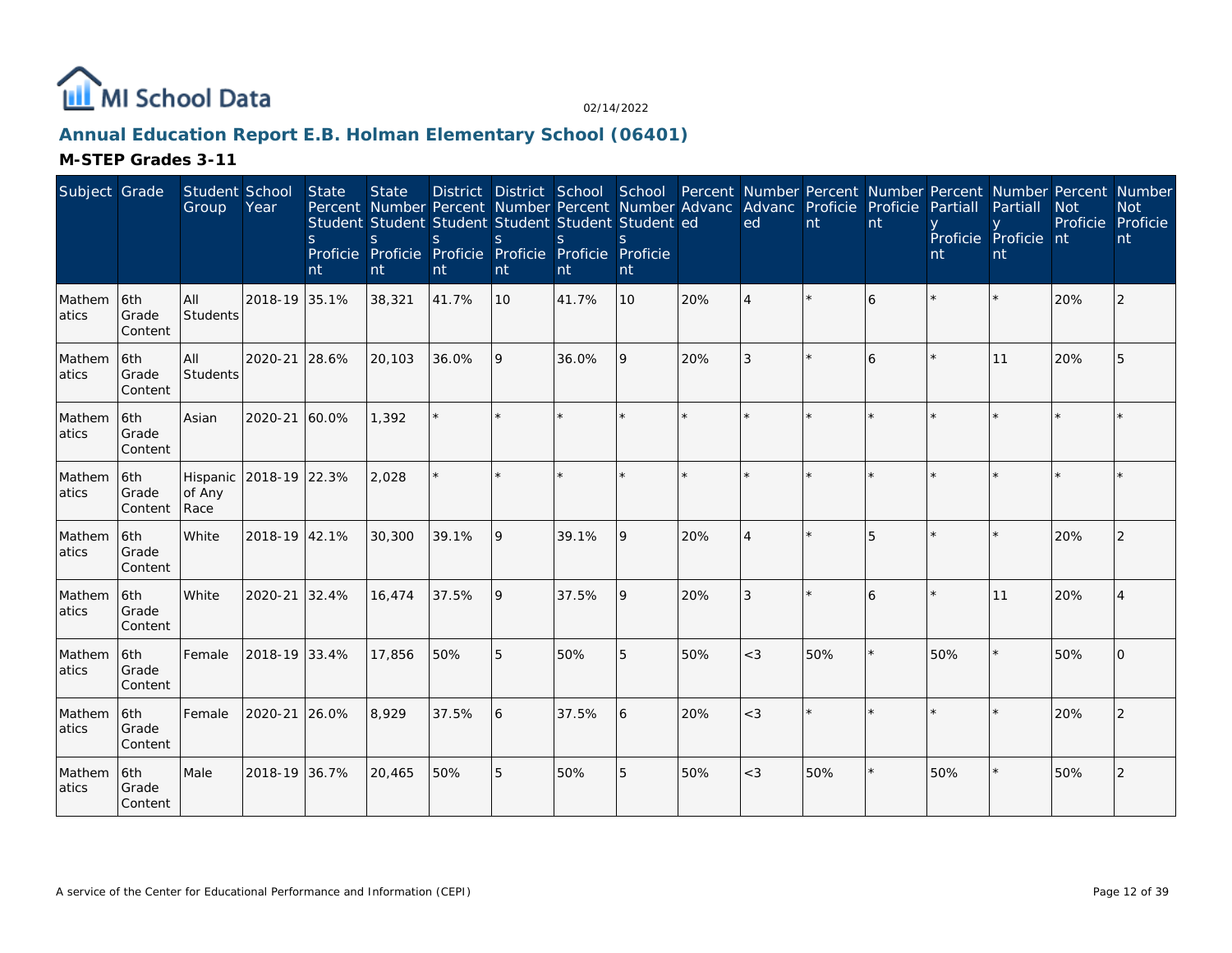

# **Annual Education Report E.B. Holman Elementary School (06401)**

| Subject Grade   |                         | Student School<br>Group    | Year                  | State<br>S.<br>nt | <b>State</b><br>Percent Number Percent Number Percent Number Advanc<br>Student Student Student Student Student Student ed<br>S<br>Proficie Proficie Proficie Proficie Proficie Proficie<br>nt | <sub>S</sub><br>nt | S<br>nt | District District School School Percent Number Percent Number Percent Number Percent Number<br><sub>S</sub><br>nt | <sub>S</sub><br>nt |     | Advanc Proficie Proficie<br>ed | nt  | nt      | Partiall<br>nt | Partiall<br>Proficie Proficie nt<br>nt | <b>Not</b><br>Proficie Proficie | <b>Not</b><br>nt |
|-----------------|-------------------------|----------------------------|-----------------------|-------------------|-----------------------------------------------------------------------------------------------------------------------------------------------------------------------------------------------|--------------------|---------|-------------------------------------------------------------------------------------------------------------------|--------------------|-----|--------------------------------|-----|---------|----------------|----------------------------------------|---------------------------------|------------------|
| Mathem<br>atics | 6th<br>Grade<br>Content | Male                       | 2020-21               | 31.2%             | 11,174                                                                                                                                                                                        |                    |         |                                                                                                                   |                    |     |                                |     |         |                |                                        |                                 |                  |
| Mathem<br>atics | 6th<br>Grade<br>Content | cally<br>Disadva<br>ntaged | Economi 2018-19 20.1% |                   | 11,622                                                                                                                                                                                        | 50%                | 5       | 50%                                                                                                               | 5                  | 50% | $<$ 3                          | 50% |         | 50%            |                                        | 50%                             | 2                |
| Mathem<br>atics | 6th<br>Grade<br>Content | cally<br>Disadva<br>ntaged | Economi 2020-21 14.3% |                   | 4,846                                                                                                                                                                                         | 50%                | 6       | 50%                                                                                                               | 6                  | 50% | $<$ 3                          | 50% |         | 50%            | 3                                      | 50%                             | 4                |
| Mathem<br>atics | 6th<br>Grade<br>Content | With<br>Disabiliti<br>es   | Students 2018-19 8.3% |                   | 1,028                                                                                                                                                                                         |                    |         |                                                                                                                   |                    |     |                                |     |         |                |                                        |                                 |                  |
| Mathem<br>atics | 6th<br>Grade<br>Content | S                          | Homeles 2018-19 13.1% |                   | 262                                                                                                                                                                                           | $\star$            | $\star$ |                                                                                                                   |                    |     |                                |     | $\star$ |                |                                        |                                 | $\star$          |
| Mathem<br>atics | 7th<br>Grade<br>Content | All<br>Students            | 2018-19 35.7%         |                   | 38,988                                                                                                                                                                                        | 50%                | 10      | 50%                                                                                                               | 10                 | 50% | 5                              | 50% | 5       | 50%            | $<$ 3                                  | 50%                             |                  |
| Mathem<br>atics | 7th<br>Grade<br>Content | All<br>Students            | 2020-21 32.3%         |                   | 22,803                                                                                                                                                                                        |                    |         |                                                                                                                   |                    |     |                                |     |         |                |                                        |                                 |                  |
| Mathem<br>atics | 7th<br>Grade<br>Content | White                      | 2018-19 42.5%         |                   | 30,741                                                                                                                                                                                        | 50%                | 10      | 50%                                                                                                               | 10                 | 50% | 5                              | 50% | 5       | 50%            | $<$ 3                                  | 50%                             |                  |
| Mathem<br>atics | 7th<br>Grade<br>Content | White                      | 2020-21               | 36.2%             | 18,627                                                                                                                                                                                        |                    | $\star$ |                                                                                                                   |                    |     | $\ddot{\phantom{0}}$           |     | $\star$ |                |                                        |                                 |                  |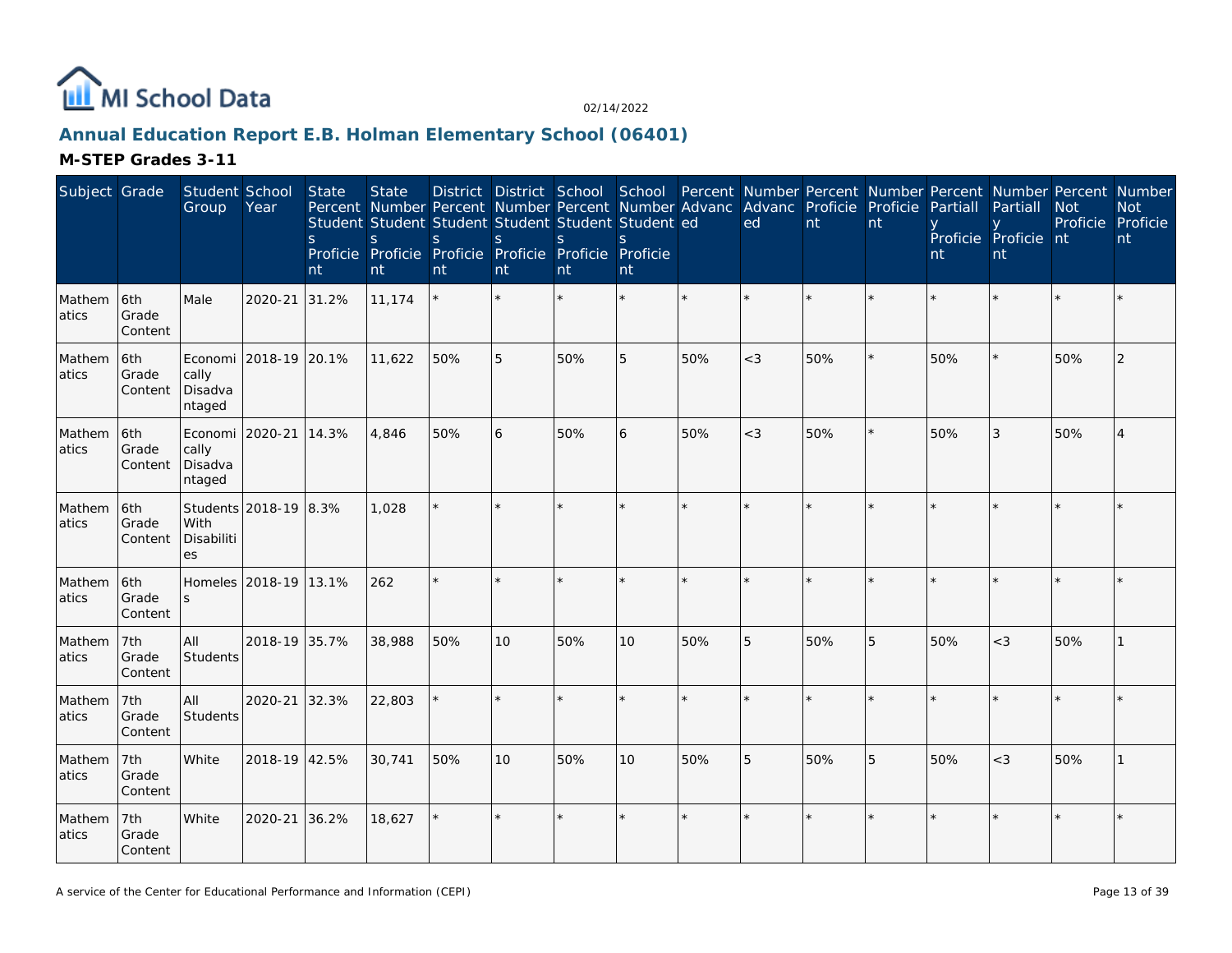

# **Annual Education Report E.B. Holman Elementary School (06401)**

| Subject Grade   |                         | Student School<br>Group               | Year                  | State<br><sub>S</sub><br>nt | <b>State</b><br>Percent Number Percent Number Percent Number Advanc<br>Student Student Student Student Student Student ed<br>S.<br>Proficie Proficie Proficie Proficie Proficie<br>nt | <sub>S</sub><br>nt | S<br>nt | <sub>S</sub><br>nt | <sub>S</sub><br>Proficie<br>nt |     | District District School School Percent Number Percent Number Percent Number Percent Number<br>Advanc Proficie Proficie<br>ed | nt | nt      | Partiall<br>nt | Partiall<br>Proficie Proficie nt<br>nt | <b>Not</b><br>Proficie Proficie | <b>Not</b><br>nt |
|-----------------|-------------------------|---------------------------------------|-----------------------|-----------------------------|---------------------------------------------------------------------------------------------------------------------------------------------------------------------------------------|--------------------|---------|--------------------|--------------------------------|-----|-------------------------------------------------------------------------------------------------------------------------------|----|---------|----------------|----------------------------------------|---------------------------------|------------------|
| Mathem<br>atics | 7th<br>Grade<br>Content | Female                                | 2018-19 34.2%         |                             | 18,415                                                                                                                                                                                |                    |         |                    |                                |     |                                                                                                                               |    | $\star$ |                |                                        |                                 |                  |
| Mathem<br>atics | 7th<br>Grade<br>Content | Female                                | 2020-21 29.1%         |                             | 10,012                                                                                                                                                                                |                    |         |                    |                                |     |                                                                                                                               |    |         |                |                                        |                                 |                  |
| Mathem<br>atics | 7th<br>Grade<br>Content | Male                                  | 2018-19 37.2%         |                             | 20,573                                                                                                                                                                                |                    |         |                    |                                |     |                                                                                                                               |    |         |                |                                        |                                 |                  |
| Mathem<br>atics | 7th<br>Grade<br>Content | Male                                  | 2020-21               | 35.4%                       | 12,791                                                                                                                                                                                |                    |         |                    |                                |     |                                                                                                                               |    |         |                |                                        |                                 |                  |
| Mathem<br>atics | 7th<br>Grade<br>Content | Economi<br>cally<br>Disadva<br>ntaged | 2018-19 20.3%         |                             | 11,374                                                                                                                                                                                |                    |         |                    |                                |     |                                                                                                                               |    |         |                |                                        |                                 |                  |
| Mathem<br>atics | 7th<br>Grade<br>Content | cally<br>Disadva<br>ntaged            | Economi 2020-21 17.1% |                             | 5,603                                                                                                                                                                                 |                    |         |                    |                                |     |                                                                                                                               |    |         |                |                                        |                                 |                  |
| Mathem<br>atics | 7th<br>Grade<br>Content | With<br>Disabiliti<br>es              | Students 2018-19 7.9% |                             | 938                                                                                                                                                                                   |                    |         |                    |                                |     |                                                                                                                               |    |         |                |                                        |                                 |                  |
| Science         | 5th<br>Grade<br>Content | All<br>Students                       | 2020-21 28.5%         |                             | 20,119                                                                                                                                                                                | 73.7%              | 14      | 73.7%              | 14                             | 20% | $<$ 3                                                                                                                         |    |         |                |                                        | 20%                             |                  |
| Science         | 5th<br>Grade<br>Content | White                                 | 2020-21               | 32.5%                       | 16,483                                                                                                                                                                                | 73.7%              | 14      | 73.7%              | 14                             | 20% | $<$ 3                                                                                                                         |    |         |                |                                        | 20%                             |                  |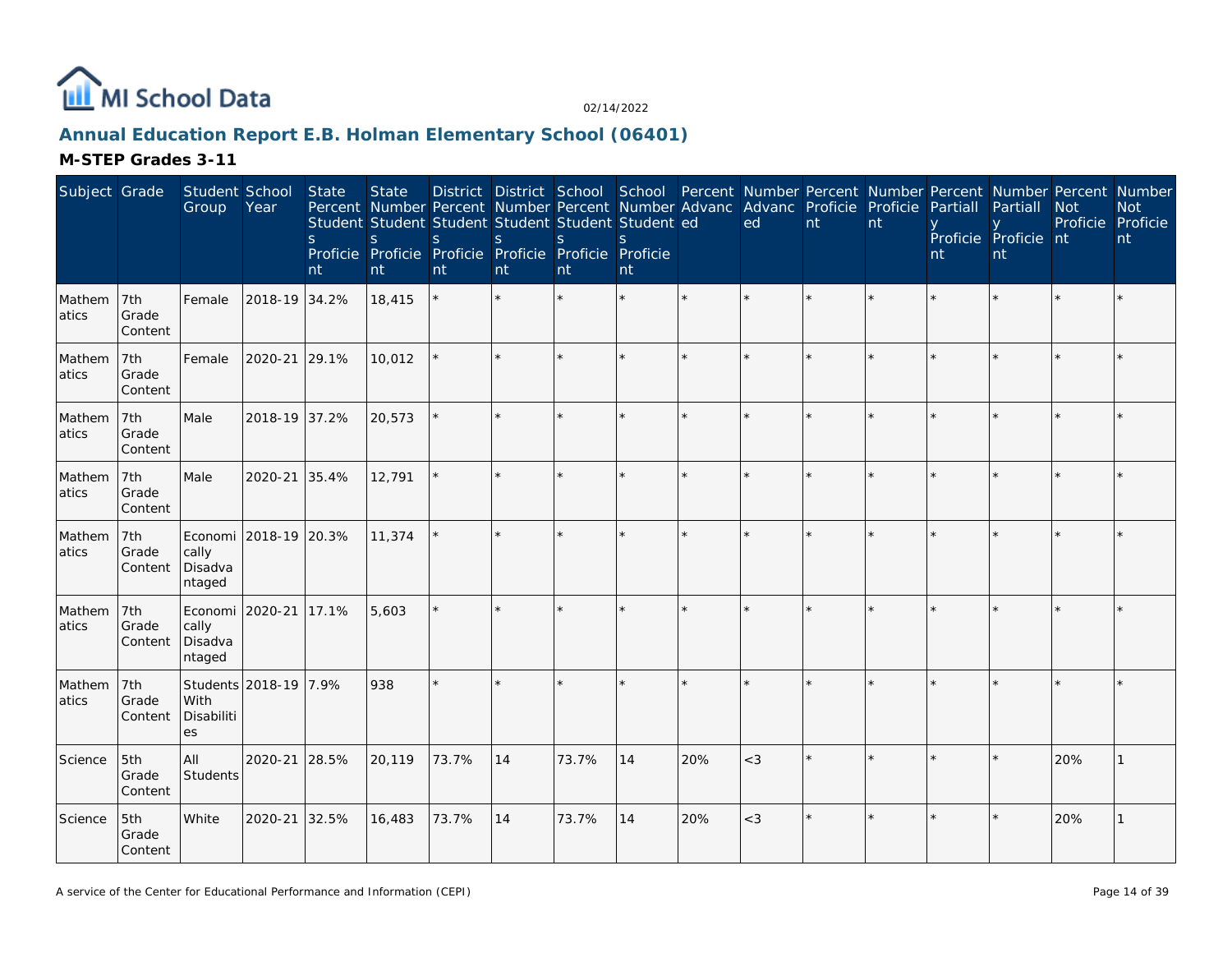

# **Annual Education Report E.B. Holman Elementary School (06401)**

| Subject Grade |                         | Student School<br>Group                       | Year          | State<br>S.<br>nt | <b>State</b><br>S.<br>nt | S.<br>nt | <sub>S</sub><br>nt | Percent Number Percent Number Percent Number Advanc<br>Student Student Student Student Student Student ed<br><sub>S</sub><br>Proficie Proficie Proficie Proficie Proficie Proficie<br>nt | S.<br>nt |     | District District School School Percent Number Percent Number Percent Number Percent Number<br>Advanc Proficie<br>ed | nt  | Proficie<br>nt | Partiall<br>nt | Partiall<br>Proficie Proficie nt<br>nt | <b>Not</b><br>Proficie Proficie | <b>Not</b><br>nt |
|---------------|-------------------------|-----------------------------------------------|---------------|-------------------|--------------------------|----------|--------------------|------------------------------------------------------------------------------------------------------------------------------------------------------------------------------------------|----------|-----|----------------------------------------------------------------------------------------------------------------------|-----|----------------|----------------|----------------------------------------|---------------------------------|------------------|
| Science       | 5th<br>Grade<br>Content | Female                                        | 2020-21 27.5% |                   | 9,500                    | 50%      | 8                  | 50%                                                                                                                                                                                      | 8        | 50% | $<$ 3                                                                                                                | 50% | $\star$        | 50%            | $<$ 3                                  | 50%                             |                  |
| Science       | 5th<br>Grade<br>Content | Male                                          | 2020-21 29.6% |                   | 10,619                   |          |                    |                                                                                                                                                                                          |          |     |                                                                                                                      |     |                |                |                                        |                                 |                  |
| Science       | 5th<br>Grade<br>Content | Economi 2020-21<br>cally<br>Disadva<br>ntaged |               | 16.5%             | 5,761                    | 50%      | 10                 | 50%                                                                                                                                                                                      | 10       | 50% | $<$ 3                                                                                                                | 50% | $\star$        | 50%            | $<$ 3                                  | 50%                             | $\Omega$         |
| Science       | 5th<br>Grade<br>Content | Students 2020-21<br>With<br>Disabiliti<br>es  |               | 8.8%              | 748                      | $\star$  | $\star$            |                                                                                                                                                                                          |          |     |                                                                                                                      |     |                |                |                                        |                                 |                  |
| Science       | 8th<br>Grade<br>Content | All<br>Students                               | 2020-21 22.6% |                   | 16,269                   | 35.0%    |                    | 35.0%                                                                                                                                                                                    |          | 20% | $<$ 3                                                                                                                |     |                |                | $\mathsf Q$                            | 20%                             | $\overline{4}$   |
| Science       | 8th<br>Grade<br>Content | Hispanic<br>of Any<br>Race                    | 2020-21       | 13.3%             | 720                      | $\star$  |                    |                                                                                                                                                                                          |          | ÷.  |                                                                                                                      |     |                |                |                                        |                                 |                  |
| Science       | 8th<br>Grade<br>Content | White                                         | 2020-21 25.3% |                   | 13,357                   | 31.6%    | 6                  | 31.6%                                                                                                                                                                                    | 6        | 20% | $<$ 3                                                                                                                |     | $\star$        | 47.4%          | 9                                      | 21.1%                           | $\overline{4}$   |
| Science       | 8th<br>Grade<br>Content | Female                                        | 2020-21 21.4% |                   | 7,489                    |          | $\star$            |                                                                                                                                                                                          |          |     |                                                                                                                      |     |                |                |                                        |                                 |                  |
| Science       | 8th<br>Grade<br>Content | Male                                          | 2020-21       | 23.7%             | 8,780                    | 50%      | 3                  | 50%                                                                                                                                                                                      | 3        | 50% | $<$ 3                                                                                                                | 50% | $\star$        | 50%            |                                        | 50%                             | $\overline{4}$   |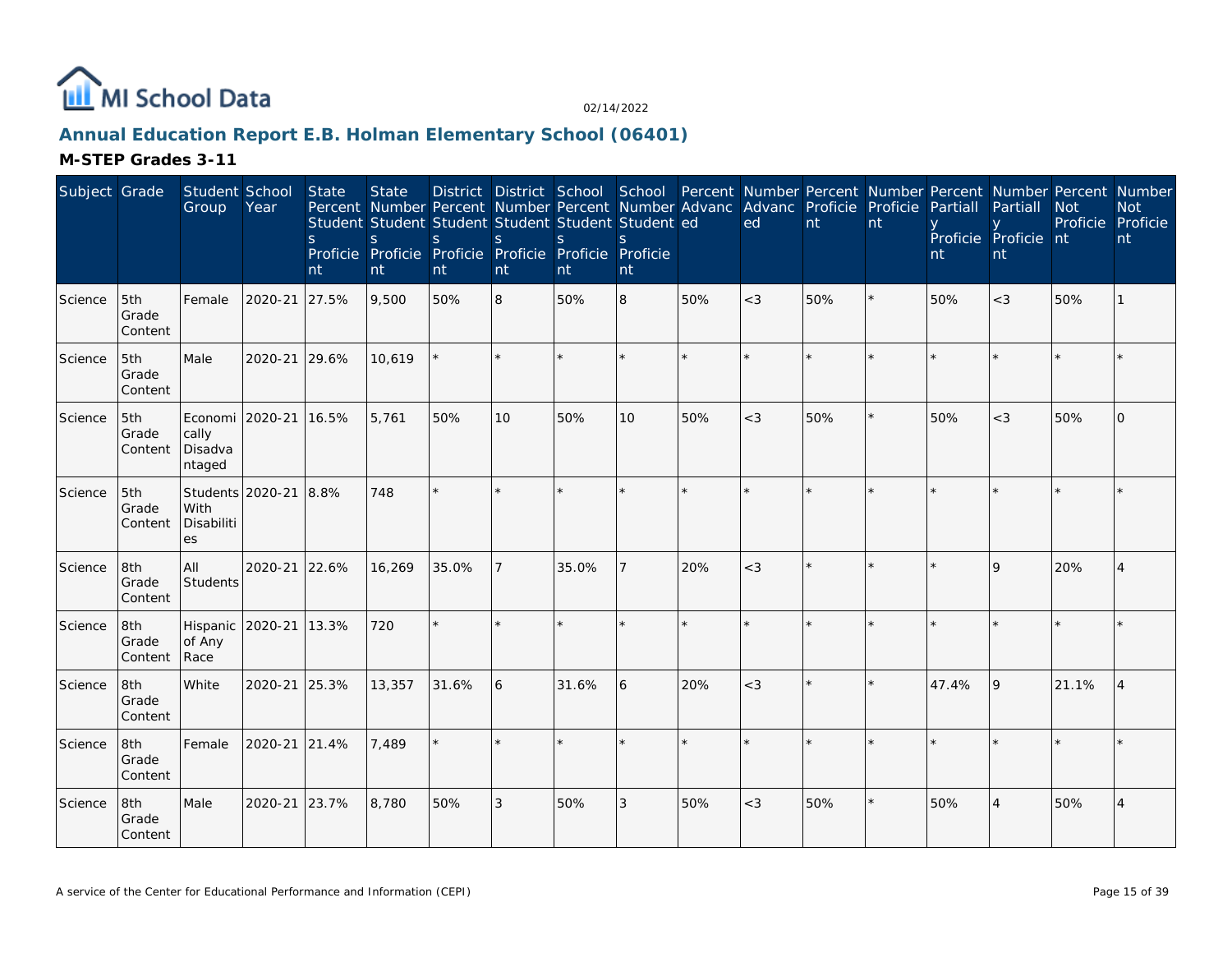

# **Annual Education Report E.B. Holman Elementary School (06401)**

| Subject Grade            |                         | Student School<br>Group                       | Year                  | State<br><sub>S</sub><br>nt | <b>State</b><br>Percent Number Percent Number Percent Number Advanc Advanc Proficie Proficie<br>Student Student Student Student Student Student ed<br>S<br>Proficie Proficie Proficie Proficie Proficie Proficie<br>nt | S.<br>nt | <sub>S</sub><br>nt | District District School School Percent Number Percent Number Percent Number Percent Number<br><sub>S</sub><br>nt | S.<br>nt |         | ed      | nt      | nt      | Partiall<br>nt | Partiall<br>Proficie Proficie nt<br>nt | <b>Not</b><br>Proficie Proficie | <b>Not</b><br>nt |
|--------------------------|-------------------------|-----------------------------------------------|-----------------------|-----------------------------|------------------------------------------------------------------------------------------------------------------------------------------------------------------------------------------------------------------------|----------|--------------------|-------------------------------------------------------------------------------------------------------------------|----------|---------|---------|---------|---------|----------------|----------------------------------------|---------------------------------|------------------|
| Science                  | 8th<br>Grade<br>Content | Economi 2020-21<br>cally<br>Disadva<br>ntaged |                       | 12.2%                       | 3,942                                                                                                                                                                                                                  | 50%      | 5                  | 50%                                                                                                               | 5        | 50%     | $<$ 3   | 50%     |         | 50%            |                                        | 50%                             |                  |
| Science                  | 8th<br>Grade<br>Content | With<br>Disabiliti<br>es                      | Students 2020-21 4.7% |                             | 351                                                                                                                                                                                                                    | $\star$  |                    |                                                                                                                   |          | $\star$ | $\star$ |         |         |                |                                        |                                 |                  |
| Social<br>Studies        | 5th<br>Grade<br>Content | All<br>Students                               | 2018-19 17.4%         |                             | 18,265                                                                                                                                                                                                                 | 50%      | $<$ 3              | 50%                                                                                                               |          | 50%     | $<$ 3   | 50%     | $<$ 3   |                | 6                                      |                                 | 3                |
| Social<br>Studies        | 5th<br>Grade<br>Content | All<br>Students                               | 2020-21               | 15.6%                       | 11,119                                                                                                                                                                                                                 | 31.6%    | 6                  | 31.6%                                                                                                             | 6        | 20%     | $<$ 3   | $\star$ |         |                |                                        | 20%                             |                  |
| Social<br>Studies        | 5th<br>Grade<br>Content | White                                         | 2018-19 21.5%         |                             | 14,719                                                                                                                                                                                                                 | 50%      | $<$ 3              | 50%                                                                                                               |          | 50%     | $<$ 3   | 50%     | $<$ 3   |                | 6                                      |                                 |                  |
| Social<br><b>Studies</b> | 5th<br>Grade<br>Content | White                                         | 2020-21               | 18.0%                       | 9,158                                                                                                                                                                                                                  | 31.6%    | 6                  | 31.6%                                                                                                             | 6        | 20%     | $<$ 3   |         | $\star$ |                |                                        | 20%                             |                  |
| Social<br>Studies        | 5th<br>Grade<br>Content | Female                                        | 2018-19 15.3%         |                             | 7,868                                                                                                                                                                                                                  | $\star$  |                    |                                                                                                                   |          | $\star$ | $\star$ |         |         |                |                                        |                                 |                  |
| Social<br>Studies        | 5th<br>Grade<br>Content | Female                                        | 2020-21               | 13.4%                       | 4,686                                                                                                                                                                                                                  | 50%      | $<$ 3              | 50%                                                                                                               |          | 50%     | $<$ 3   | 50%     | $<$ 3   |                |                                        |                                 |                  |
| Social<br>Studies        | 5th<br>Grade<br>Content | Male                                          | 2018-19 19.4%         |                             | 10,397                                                                                                                                                                                                                 |          |                    |                                                                                                                   |          | $\star$ |         |         |         |                |                                        |                                 |                  |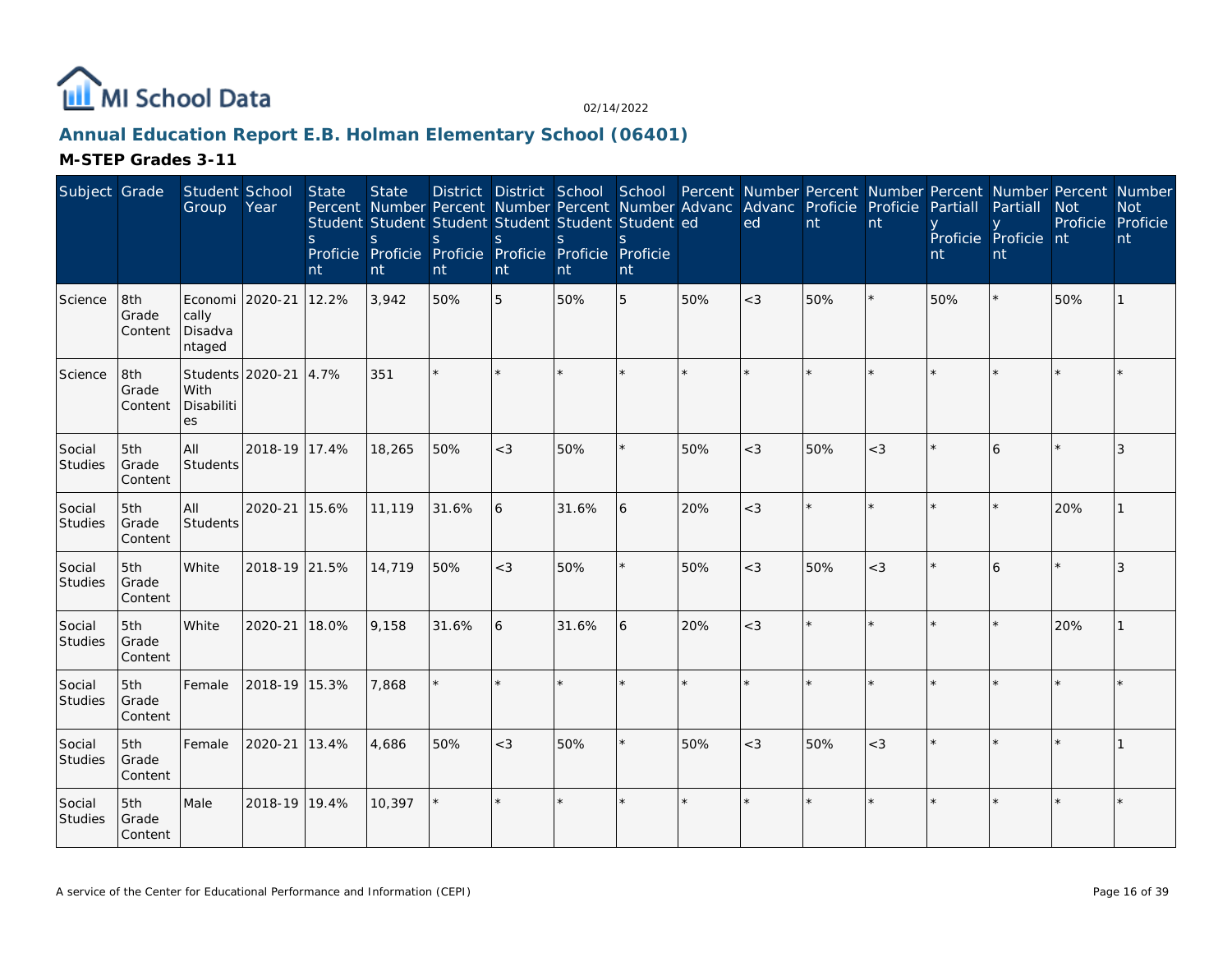

# **Annual Education Report E.B. Holman Elementary School (06401)**

| Subject Grade            |                              | Student School<br>Group                       | Year                  | State<br><sub>S</sub><br>nt | <b>State</b><br>S<br>nt | Percent Number Percent Number Percent Number Advanc Advanc Proficie Proficie<br>Student Student Student Student Student Student ed<br>S<br>Proficie Proficie Proficie Proficie Proficie Proficie<br>nt | $\mathsf{S}$<br>nt | S.<br>nt | $\mathcal{S}$<br>nt |     | District District School School Percent Number Percent Number Percent Number Percent Number<br>ed | nt  | nt | Partiall<br>nt | Partiall<br>Proficie Proficie nt<br>nt | <b>Not</b><br>Proficie | <b>Not</b><br>Proficie<br>nt |
|--------------------------|------------------------------|-----------------------------------------------|-----------------------|-----------------------------|-------------------------|--------------------------------------------------------------------------------------------------------------------------------------------------------------------------------------------------------|--------------------|----------|---------------------|-----|---------------------------------------------------------------------------------------------------|-----|----|----------------|----------------------------------------|------------------------|------------------------------|
| Social<br>Studies        | 5th<br>Grade<br>Content      | Male                                          | 2020-21               | 17.8%                       | 6,433                   | $\star$                                                                                                                                                                                                | $\star$            |          | $\star$             |     |                                                                                                   |     |    |                |                                        |                        |                              |
| Social<br>Studies        | 5th<br>Grade<br>Content      | Economi<br>cally<br>Disadva<br>ntaged         | 2018-19 8.1%          |                             | 4,614                   |                                                                                                                                                                                                        | ×.                 |          | ×.                  |     | $\star$                                                                                           |     |    |                |                                        |                        |                              |
| Social<br>Studies        | 5th<br>Grade<br>Content      | Economi 2020-21<br>cally<br>Disadva<br>ntaged |                       | 7.0%                        | 2,478                   | 50%                                                                                                                                                                                                    | $\overline{4}$     | 50%      | 4                   | 50% | $<$ 3                                                                                             | 50% |    | 50%            |                                        | 50%                    | $\Omega$                     |
| Social<br><b>Studies</b> | 5th<br>Grade<br>Content      | With<br>Disabiliti<br>es                      | Students 2018-19 5.0% |                             | 632                     | ÷.                                                                                                                                                                                                     | ×.                 |          | ×.                  |     | ÷                                                                                                 |     |    |                |                                        |                        |                              |
| Social<br>Studies        | 5th<br>Grade<br>Content      | Students 2020-21<br>With<br>Disabiliti<br>es  |                       | 4.2%                        | 357                     |                                                                                                                                                                                                        |                    |          |                     |     |                                                                                                   |     |    |                |                                        |                        |                              |
| Social<br><b>Studies</b> | 8th<br>Grade<br>Content      | All<br>Students                               | 2018-19 28.0%         |                             | 30,225                  | 44.4%                                                                                                                                                                                                  | 8                  | 44.4%    | 8                   | 20% | $<$ 3                                                                                             |     |    |                |                                        | 20%                    | 3                            |
| Social<br>Studies        | 8th<br>Grade<br>Content      | All<br>Students                               | 2020-21               | 25.9%                       | 18,848                  | 25.0%                                                                                                                                                                                                  | 5                  | 25.0%    | 5                   | 20% | $<$ 3                                                                                             |     |    | 50.0%          | 10                                     | 25.0%                  | 5                            |
| Social<br><b>Studies</b> | 8th<br>Grade<br>Content Race | Hispanic<br>of Any                            | 2018-19 17.1%         |                             | 1,538                   | $\star$                                                                                                                                                                                                | $\star$            |          | $\star$             |     | $\star$                                                                                           |     |    |                |                                        |                        |                              |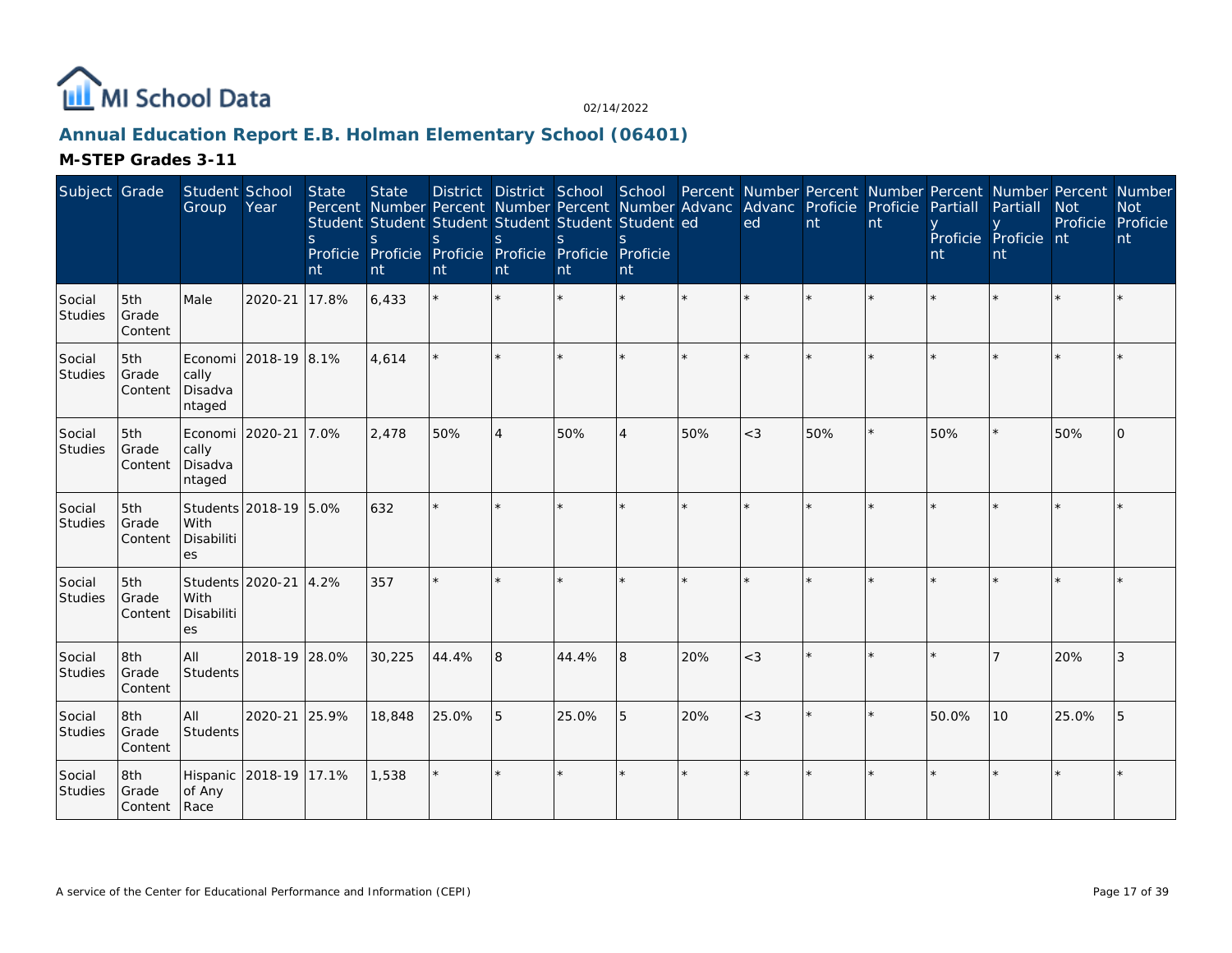

# **Annual Education Report E.B. Holman Elementary School (06401)**

| Subject Grade            |                         | Student School<br>Group               | Year          | State<br><sub>S</sub><br>nt | <b>State</b><br>Percent Number Percent Number Percent Number Advanc<br>Student Student Student Student Student Student ed<br>S<br>Proficie Proficie Proficie Proficie Proficie Proficie<br>nt | S.<br>nt | S<br>nt        | <sub>S</sub><br>nt | S.<br>nt       |     | District District School School Percent Number Percent Number Percent Number Percent Number<br>Advanc Proficie<br>ed | nt      | Proficie<br>nt | Partiall<br>nt | Partiall<br>Proficie Proficie nt<br><b>nt</b> | <b>Not</b> | <b>Not</b><br>Proficie Proficie<br>nt |
|--------------------------|-------------------------|---------------------------------------|---------------|-----------------------------|-----------------------------------------------------------------------------------------------------------------------------------------------------------------------------------------------|----------|----------------|--------------------|----------------|-----|----------------------------------------------------------------------------------------------------------------------|---------|----------------|----------------|-----------------------------------------------|------------|---------------------------------------|
| Social<br><b>Studies</b> | 8th<br>Grade<br>Content | Hispanic<br>of Any<br>Race            | 2020-21       | 15.7%                       | 856                                                                                                                                                                                           | $\star$  |                |                    |                |     |                                                                                                                      |         | $\star$        |                |                                               |            |                                       |
| Social<br><b>Studies</b> | 8th<br>Grade<br>Content | White                                 | 2018-19 33.6% |                             | 24,258                                                                                                                                                                                        | 41.2%    |                | 41.2%              |                | 20% | $<$ 3                                                                                                                | $\star$ | $\star$        |                |                                               | 20%        | 3                                     |
| Social<br>Studies        | 8th<br>Grade<br>Content | White                                 | 2020-21       | 29.1%                       | 15,531                                                                                                                                                                                        | 21.1%    | $\overline{4}$ | 21.1%              | $\overline{4}$ | 20% | $<$ 3                                                                                                                | $\star$ | $\star$        | 52.6%          | 10                                            | 26.3%      | 5                                     |
| Social<br>Studies        | 8th<br>Grade<br>Content | Female                                | 2018-19 25.4% |                             | 13,449                                                                                                                                                                                        | 50%      | 5              | 50%                | 5              | 50% | $<$ 3                                                                                                                | 50%     | $\star$        | 50%            | 3                                             | 50%        | 3                                     |
| Social<br><b>Studies</b> | 8th<br>Grade<br>Content | Female                                | 2020-21       | 22.5%                       | 7,965                                                                                                                                                                                         |          |                |                    |                |     |                                                                                                                      | $\star$ |                |                |                                               |            |                                       |
| Social<br>Studies        | 8th<br>Grade<br>Content | Male                                  | 2018-19 30.6% |                             | 16,776                                                                                                                                                                                        |          |                |                    |                |     |                                                                                                                      | ×.      | $\star$        |                |                                               |            |                                       |
| Social<br><b>Studies</b> | 8th<br>Grade<br>Content | Male                                  | 2020-21       | 29.1%                       | 10,883                                                                                                                                                                                        | 50%      | $<$ 3          | 50%                |                | 50% | $<$ 3                                                                                                                | 50%     | $<$ 3          |                | 5                                             |            |                                       |
| Social<br><b>Studies</b> | 8th<br>Grade<br>Content | Economi<br>cally<br>Disadva<br>ntaged | 2018-19 14.7% |                             | 7,829                                                                                                                                                                                         | 50%      | 5              | 50%                | 5              | 50% | $<$ 3                                                                                                                | 50%     | $\star$        | 50%            |                                               | 50%        | $\overline{2}$                        |
| Social<br>Studies        | 8th<br>Grade<br>Content | Economi<br>cally<br>Disadva<br>ntaged | 2020-21       | 13.7%                       | 4,479                                                                                                                                                                                         | 50%      | 3              | 50%                | 3              | 50% | $<$ 3                                                                                                                | 50%     | $\star$        | 50%            |                                               | 50%        | $\overline{2}$                        |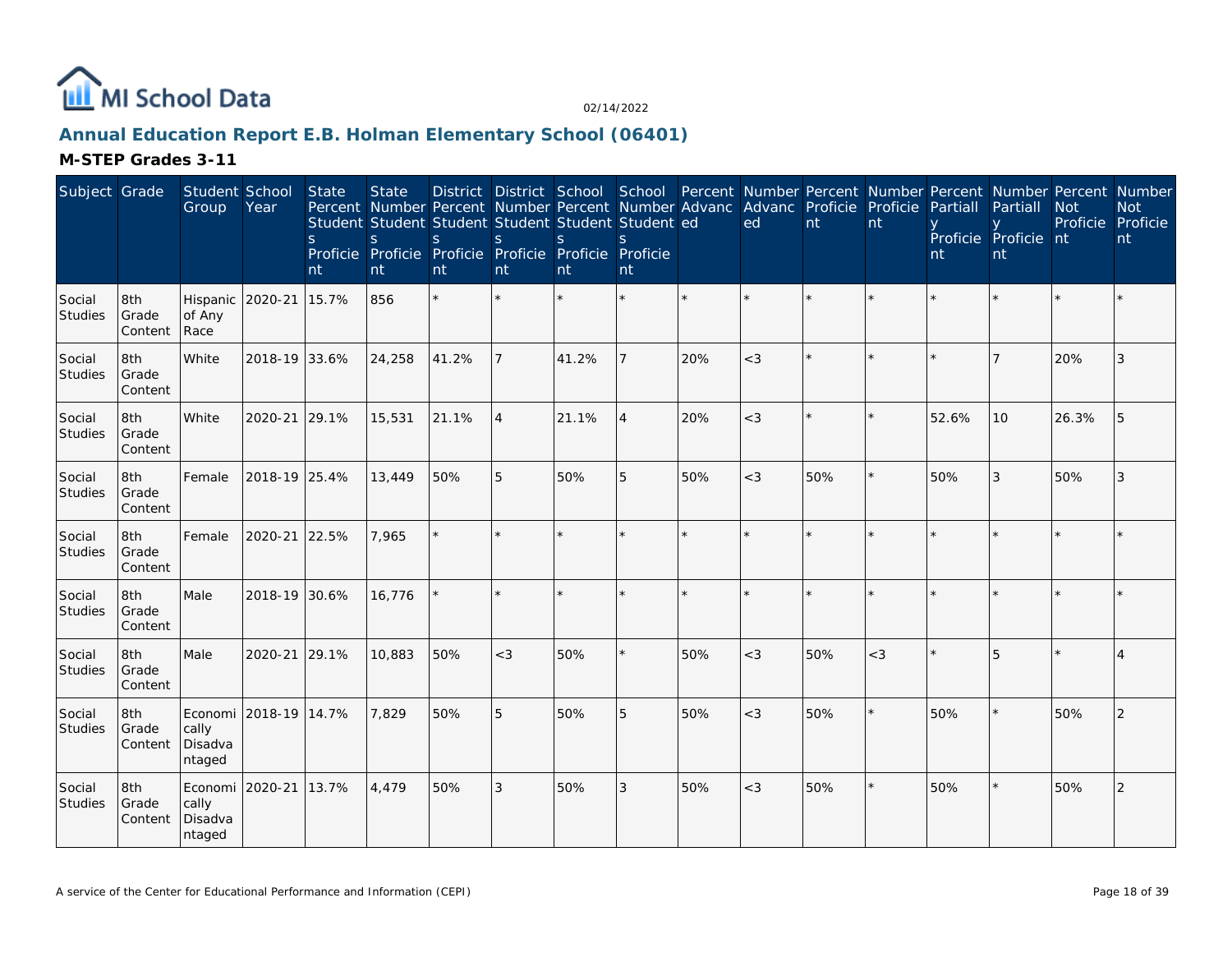

# **Annual Education Report E.B. Holman Elementary School (06401)**

| Subject Grade      |                            | Student School<br>Group                            | Year | State<br>nt | Percent Number Percent Number Percent Number Advanc Advanc Proficie Proficie Partiall<br>Student Student Student Student Student Student ed<br>Proficie Proficie Proficie Proficie Proficie Proficie<br>l nt | <b>nt</b> | nt. | nt. | nt | ed | -nt | nt | Proficie Proficie nt<br>nt | Partiall<br>nt | Not .<br>Proficie <sup>'</sup> | State District District School School Percent Number Percent Number Percent Number Percent Number<br>Not :<br>Proficie<br>nt |
|--------------------|----------------------------|----------------------------------------------------|------|-------------|--------------------------------------------------------------------------------------------------------------------------------------------------------------------------------------------------------------|-----------|-----|-----|----|----|-----|----|----------------------------|----------------|--------------------------------|------------------------------------------------------------------------------------------------------------------------------|
| Social<br>Studies  | l8th<br>Grade<br> Content  | Students 2018-19 7.0%<br>With<br>Disabiliti<br>es  |      |             | 829                                                                                                                                                                                                          |           |     |     |    |    |     |    |                            |                |                                |                                                                                                                              |
| Social<br> Studies | l8th.<br>Grade<br> Content | Students 2020-21 5.9%<br>With<br>Disabiliti<br>es. |      |             | 451                                                                                                                                                                                                          |           |     |     |    |    |     |    |                            |                |                                |                                                                                                                              |
| Social<br>Studies  | l8th.<br>Grade<br>Content  | Homeles 12018-19 110.1%                            |      |             | 170                                                                                                                                                                                                          |           |     |     |    |    |     |    |                            |                |                                |                                                                                                                              |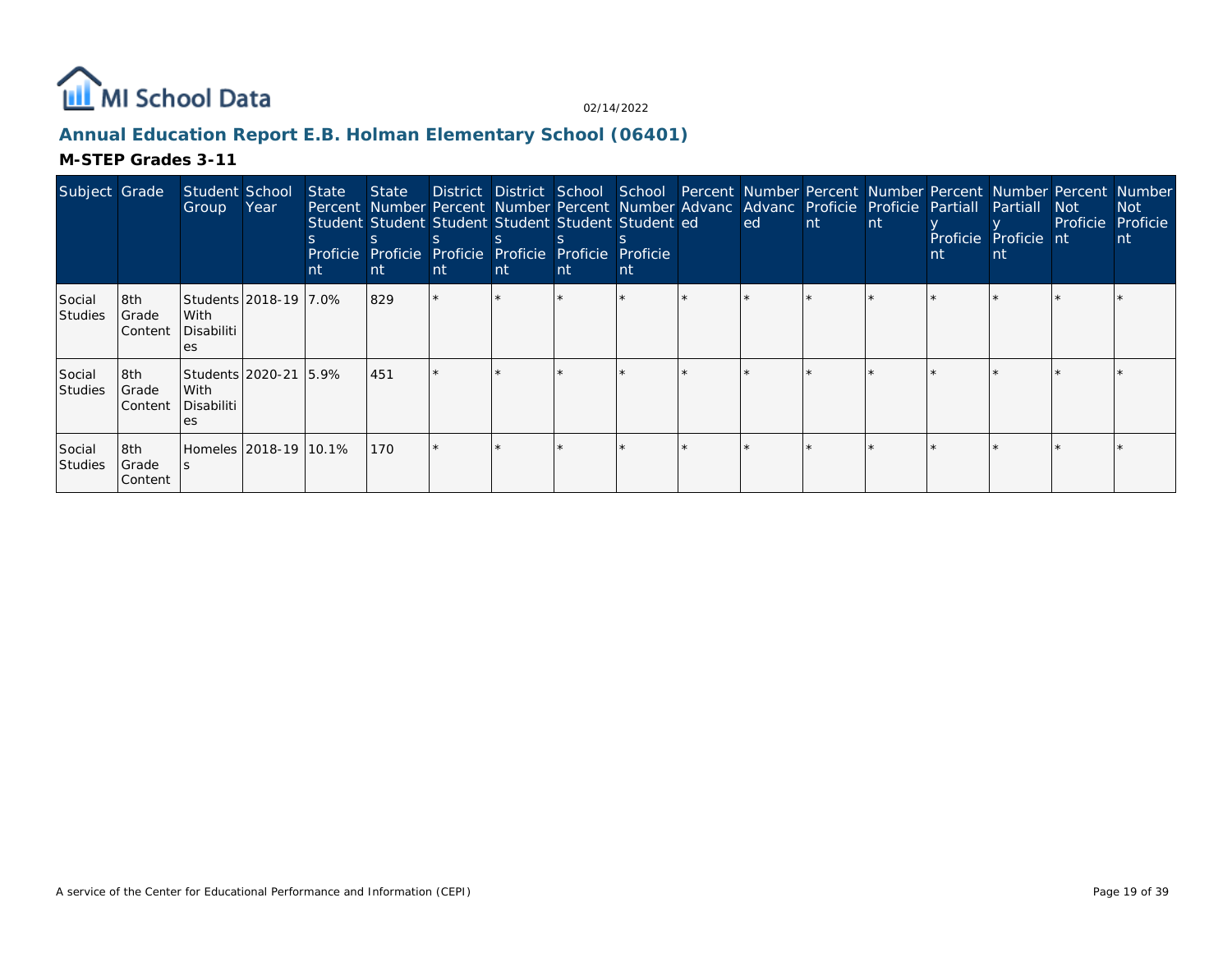

# **Annual Education Report E.B. Holman Elementary School (06401)**

| Subject Grade     |                         | Student School<br>Group    | Year                   | State<br><sub>S</sub><br>nt | <b>State</b><br><sub>S</sub><br>Proficie Proficie<br>nt | $\varsigma$<br>nt | $\mathcal{S}$<br>nt | Student Student Student Student Student Student ed<br>$\mathcal{S}$<br>Proficie Proficie Proficie Proficie<br>nt | nt |       | District District School School Percent Number Percent Number Percent Number Percent Number<br>Percent Number Percent Number Percent Number Advanc Advanc Proficie Proficie<br>ed | nt    | nt | Partiall<br>nt | Partiall<br>Proficie Proficie nt<br>nt | <b>Not</b><br>Proficie Proficie | <b>Not</b><br>nt |
|-------------------|-------------------------|----------------------------|------------------------|-----------------------------|---------------------------------------------------------|-------------------|---------------------|------------------------------------------------------------------------------------------------------------------|----|-------|-----------------------------------------------------------------------------------------------------------------------------------------------------------------------------------|-------|----|----------------|----------------------------------------|---------------------------------|------------------|
| English<br>(EBRW) | 8th<br>Grade<br>Content | All<br>Students            | 2018-19 61.9%          |                             | 66,575                                                  | 77.8%             | 14                  | 77.8%                                                                                                            | 14 | 22.2% | $\overline{4}$                                                                                                                                                                    | 55.6% | 10 | 5.6%           | $<$ 3                                  | 16.7%                           | 3                |
| English<br>(EBRW) | 8th<br>Grade<br>Content | All<br>Students            | 2020-21 63.6%          |                             | 49,572                                                  | 70.0%             | 14                  | 70.0%                                                                                                            | 14 | 40.0% | 8                                                                                                                                                                                 | 30.0% | 6  | 20.0%          |                                        | 10.0%                           | 2                |
| English<br>(EBRW) | 8th<br>Grade<br>Content | of Any<br>Race             | Hispanic 2018-19 51.1% |                             | 4,559                                                   |                   | $\star$             |                                                                                                                  |    |       |                                                                                                                                                                                   |       |    |                |                                        |                                 |                  |
| English<br>(EBRW) | 8th<br>Grade<br>Content | Hispanic<br>of Any<br>Race | 2020-21 51.6%          |                             | 3,236                                                   |                   | $\star$             |                                                                                                                  |    |       |                                                                                                                                                                                   |       |    |                |                                        |                                 |                  |
| English<br>(EBRW) | 8th<br>Grade<br>Content | White                      | 2018-19 69.2%          |                             | 49,851                                                  | 76.5%             | 13                  | 76.5%                                                                                                            | 13 | 23.5% | $\overline{4}$                                                                                                                                                                    | 52.9% | 9  | 5.9%           | $<$ 3                                  | 17.6%                           | 3                |
| English<br>(EBRW) | 8th<br>Grade<br>Content | White                      | 2020-21 68.6%          |                             | 38,380                                                  | 68.4%             | 13                  | 68.4%                                                                                                            | 13 | 36.8% |                                                                                                                                                                                   | 31.6% | 6  | 21.1%          |                                        | 10.5%                           | 2                |
| English<br>(EBRW) | 8th<br>Grade<br>Content | Female                     | 2018-19 68.3%          |                             | 36,099                                                  | 81.8%             | 9                   | 81.8%                                                                                                            | 9  | 36.4% | $\overline{4}$                                                                                                                                                                    | 45.5% | 5  | 9.1%           | $<$ 3                                  | 9.1%                            |                  |
| English<br>(EBRW) | 8th<br>Grade<br>Content | Female                     | 2020-21 68.5%          |                             | 26,232                                                  |                   |                     |                                                                                                                  |    |       |                                                                                                                                                                                   |       |    |                |                                        |                                 |                  |
| English<br>(EBRW) | 8th<br>Grade<br>Content | Male                       | 2018-19 55.8%          |                             | 30,476                                                  |                   | $\star$             | $\star$                                                                                                          |    |       |                                                                                                                                                                                   |       |    |                |                                        |                                 |                  |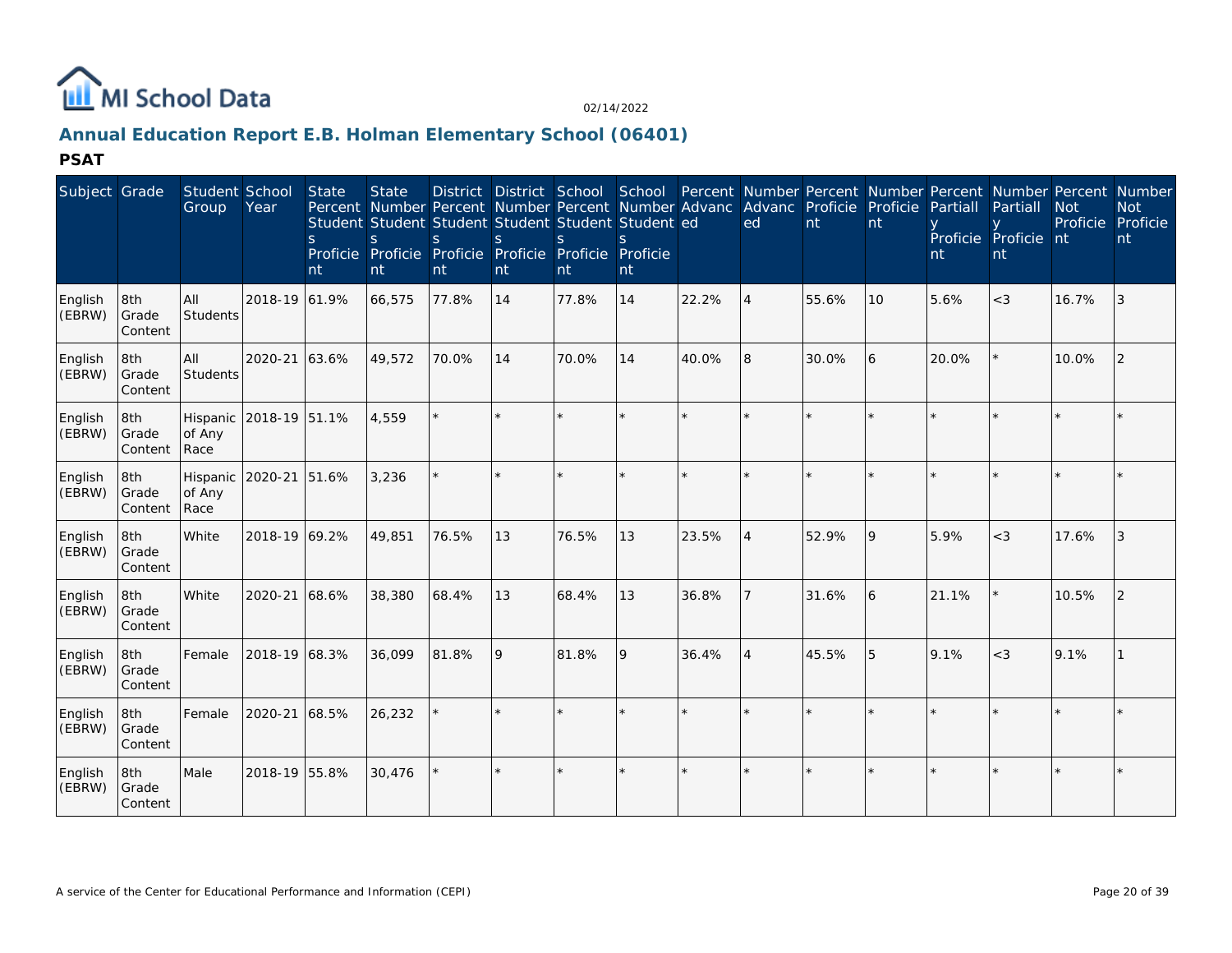

# **Annual Education Report E.B. Holman Elementary School (06401)**

| Subject Grade     |                         | Student School<br>Group               | Year                   | State<br><sub>S</sub><br>nt | <b>State</b><br><sub>S</sub><br>Proficie Proficie<br>nt | S<br>nt | S<br>nt | District District School School Percent Number Percent Number Percent Number Percent Number<br>Percent Number Percent Number Percent Number Advanc Advanc Proficie Proficie Partiall<br>Student Student Student Student Student Student ed<br>S<br>Proficie Proficie Proficie<br>nt | Proficie<br>nt |         | ed                          | nt      | nt             | nt    | Partiall<br>Proficie Proficie nt<br>nt | <b>Not</b><br>Proficie Proficie | <b>Not</b><br>nt |
|-------------------|-------------------------|---------------------------------------|------------------------|-----------------------------|---------------------------------------------------------|---------|---------|-------------------------------------------------------------------------------------------------------------------------------------------------------------------------------------------------------------------------------------------------------------------------------------|----------------|---------|-----------------------------|---------|----------------|-------|----------------------------------------|---------------------------------|------------------|
| English<br>(EBRW) | 8th<br>Grade<br>Content | Male                                  | 2020-21                | 58.9%                       | 23,340                                                  | 72.7%   | 8       | 72.7%                                                                                                                                                                                                                                                                               | 8              | 36.4%   | $\overline{4}$              | 36.4%   | $\overline{4}$ | 9.1%  | $<$ 3                                  | 18.2%                           | 2                |
| English<br>(EBRW) | 8th<br>Grade<br>Content | cally<br>Disadva<br>ntaged            | Economi 2018-19 46.7%  |                             | 24,818                                                  | 75.0%   | 9       | 75.0%                                                                                                                                                                                                                                                                               | 9              | 8.3%    | $<$ 3                       | 66.7%   | $\star$        | 8.3%  | $<$ 3                                  | 16.7%                           | 2                |
| English<br>(EBRW) | 8th<br>Grade<br>Content | Economi<br>cally<br>Disadva<br>ntaged | 2020-21                | 48.7%                       | 17,095                                                  | 63.6%   |         | 63.6%                                                                                                                                                                                                                                                                               |                | 36.4%   | $\boldsymbol{\vartriangle}$ | 27.3%   | 3              | 27.3% |                                        | 9.1%                            |                  |
| English<br>(EBRW) | 8th<br>Grade<br>Content | With<br>Disabiliti<br>es              | Students 2018-19 14.1% |                             | 1.652                                                   |         | $\star$ |                                                                                                                                                                                                                                                                                     | $\star$        | $\star$ | $\star$                     | $\star$ | $\star$        |       |                                        |                                 |                  |
| English<br>(EBRW) | 8th<br>Grade<br>Content | With<br>Disabiliti<br>es              | Students 2020-21 13.8% |                             | 1,071                                                   |         |         |                                                                                                                                                                                                                                                                                     |                |         |                             |         |                |       |                                        |                                 |                  |
| English<br>(EBRW) | 8th<br>Grade<br>Content | S                                     | Homeles 2018-19 39.0%  |                             | 646                                                     |         |         |                                                                                                                                                                                                                                                                                     |                |         |                             | $\star$ | $\star$        |       |                                        |                                 |                  |
| Mathem<br>atics   | 8th<br>Grade<br>Content | All<br><b>Students</b>                | 2018-19 41.4%          |                             | 44,565                                                  | 72.2%   | 13      | 72.2%                                                                                                                                                                                                                                                                               | 13             | 11.1%   | $<$ 3                       | 61.1%   |                | 16.7% |                                        | 11.1%                           | 2                |
| Mathem<br>atics   | 8th<br>Grade<br>Content | All<br>Students                       | 2020-21                | 36.0%                       | 28,035                                                  | 55.0%   | 11      | 55.0%                                                                                                                                                                                                                                                                               | 11             | 10.0%   | $<$ 3                       | 45.0%   |                | 40.0% |                                        | 5.0%                            |                  |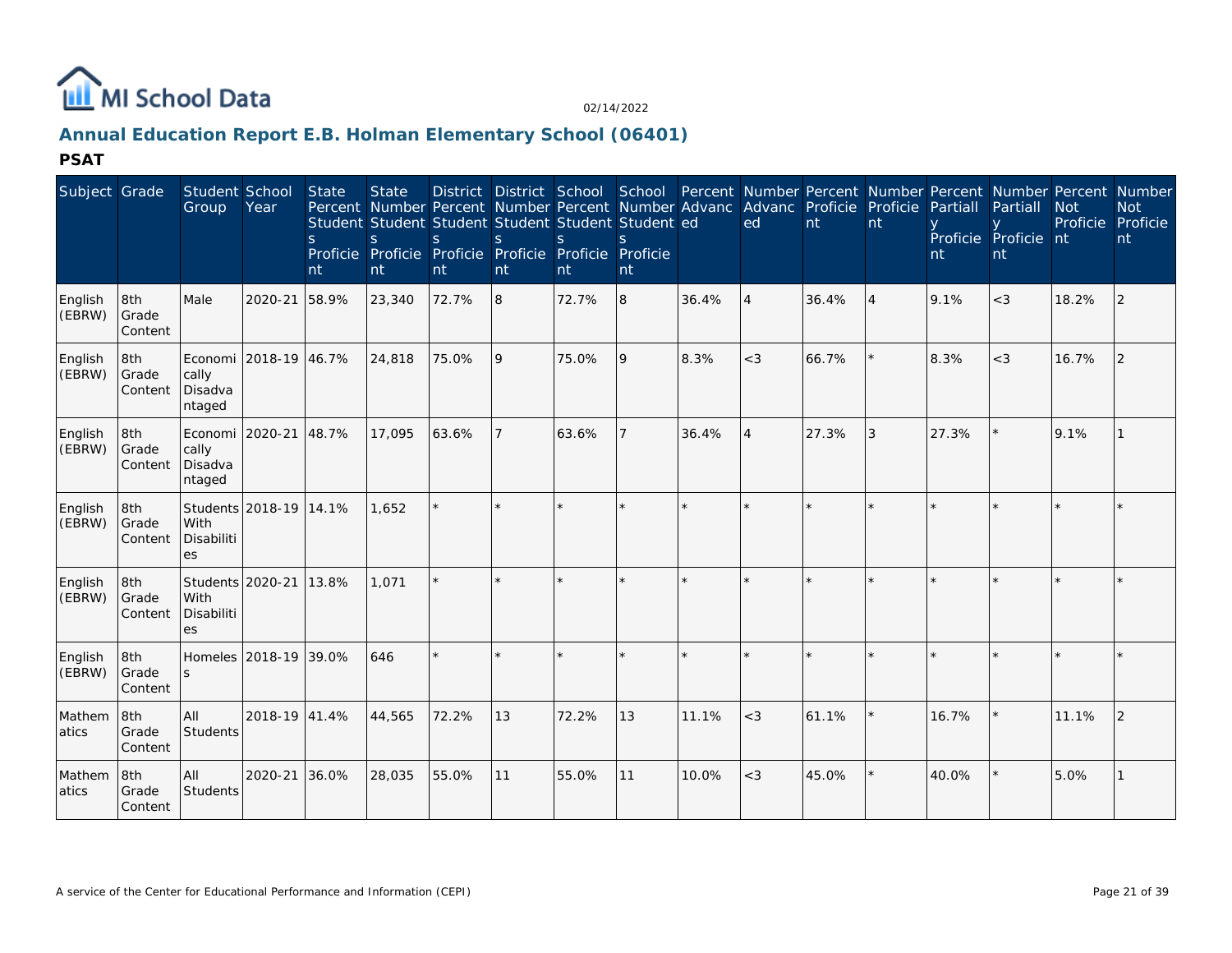

# **Annual Education Report E.B. Holman Elementary School (06401)**

| Subject Grade   |                         | Student School<br>Group    | Year                  | <b>State</b><br><sub>S</sub><br>nt | <b>State</b><br>S<br>nt | S<br>nt | <sup>S</sup><br>nt | Student Student Student Student Student Student ed<br><sub>S</sub><br>Proficie Proficie Proficie Proficie Proficie Proficie<br>nt | nt      |         | Percent Number Percent Number Percent Number Advanc Advanc Proficie Proficie<br>ed | nt      | nt      | Partiall<br>nt | Partiall<br>Proficie Proficie nt<br>nt | <b>Not</b> | District District School School Percent Number Percent Number Percent Number Percent Number<br><b>Not</b><br>Proficie Proficie<br>nt |
|-----------------|-------------------------|----------------------------|-----------------------|------------------------------------|-------------------------|---------|--------------------|-----------------------------------------------------------------------------------------------------------------------------------|---------|---------|------------------------------------------------------------------------------------|---------|---------|----------------|----------------------------------------|------------|--------------------------------------------------------------------------------------------------------------------------------------|
| Mathem<br>atics | 8th<br>Grade<br>Content | Hispanic<br>of Any<br>Race | 2018-19 27.1%         |                                    | 2,425                   |         |                    |                                                                                                                                   | $\star$ | $\star$ |                                                                                    | $\star$ | $\star$ |                |                                        |            |                                                                                                                                      |
| Mathem<br>atics | 8th<br>Grade<br>Content | Hispanic<br>of Any<br>Race | 2020-21 22.6%         |                                    | 1,419                   |         |                    | $\star$                                                                                                                           | $\star$ | $\star$ | $\star$                                                                            | $\star$ | $\star$ |                |                                        |            |                                                                                                                                      |
| Mathem<br>atics | 8th<br>Grade<br>Content | White                      | 2018-19 48.9%         |                                    | 35,213                  | 70.6%   | 12                 | 70.6%                                                                                                                             | 12      | 11.8%   | $<$ 3                                                                              | 58.8%   |         | 17.6%          |                                        | 11.8%      | 2                                                                                                                                    |
| Mathem<br>atics | 8th<br>Grade<br>Content | White                      | $2020 - 21$           | 40.0%                              | 22,403                  | 57.9%   | 11                 | 57.9%                                                                                                                             | 11      | 10.5%   | $<$ 3                                                                              | 47.4%   |         | 36.8%          |                                        | 5.3%       |                                                                                                                                      |
| Mathem<br>atics | 8th<br>Grade<br>Content | Female                     | 2018-19 42.2%         |                                    | 22,339                  | 72.7%   | 8                  | 72.7%                                                                                                                             | 8       | 9.1%    | $<$ 3                                                                              | 63.6%   |         |                |                                        | < 5%       | $\Omega$                                                                                                                             |
| Mathem<br>atics | 8th<br>Grade<br>Content | Female                     | 2020-21 34.8%         |                                    | 13,347                  |         |                    | $\star$                                                                                                                           | $\star$ | $\star$ | $\star$                                                                            | $\star$ | $\star$ |                |                                        |            |                                                                                                                                      |
| Mathem<br>atics | 8th<br>Grade<br>Content | Male                       | 2018-19 40.6%         |                                    | 22,226                  |         |                    | $\star$                                                                                                                           | $\star$ | $\star$ | $\star$                                                                            | $\star$ |         |                |                                        |            |                                                                                                                                      |
| Mathem<br>atics | 8th<br>Grade<br>Content | Male                       | 2020-21 37.1%         |                                    | 14,688                  | 54.5%   | 6                  | 54.5%                                                                                                                             | l 6     | 9.1%    | $<$ 3                                                                              | 45.5%   |         |                |                                        | < 5%       | $\overline{0}$                                                                                                                       |
| Mathem<br>atics | 8th<br>Grade<br>Content | cally<br>Disadva<br>ntaged | Economi 2018-19 24.5% |                                    | 13,048                  | 66.7%   | 8                  | 66.7%                                                                                                                             | 8       | 8.3%    | $<$ 3                                                                              | 58.3%   |         | 16.7%          | $<$ 3                                  | 16.7%      | 2                                                                                                                                    |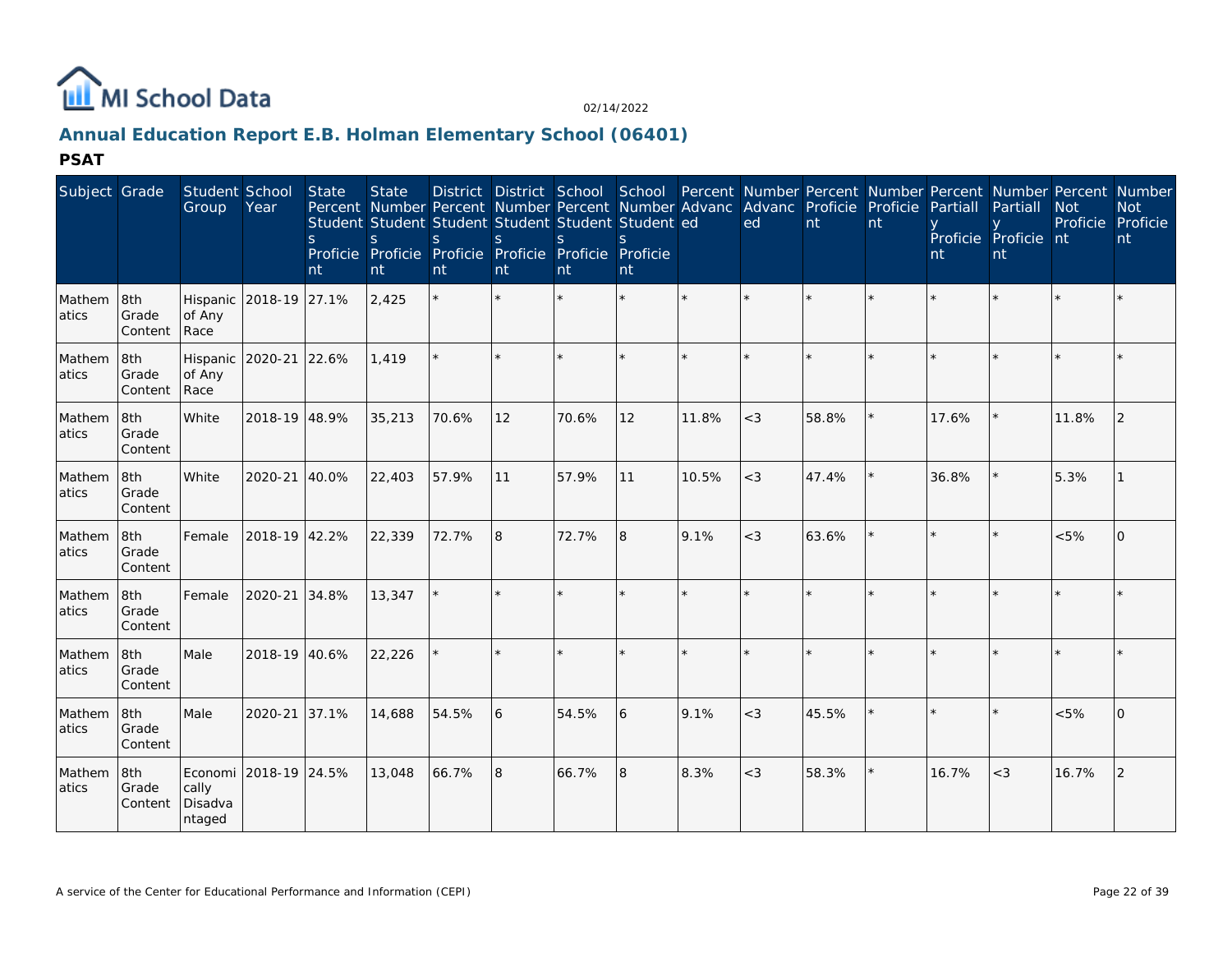

# **Annual Education Report E.B. Holman Elementary School (06401)**

| Subject Grade    |                           | Student School<br>Group                           | Year | <b>State</b><br>nt | State<br>S.<br>Proficie Proficie<br>nt | District District School School Percent Number Percent Number Percent Number Percent Number<br>Percent Number Percent Number Percent Number Advanc Advanc Proficie Proficie Partiall<br>Student Student Student Student Student Student ed<br>Proficie Proficie<br>nt | nt | Proficie<br><b>nt</b> | Proficie<br>nt |      | ed    | Int   | nt | nt    | Partiall<br>Proficie Proficie nt<br>nt | <b>Not</b><br>Proficie | <b>Not</b><br>Proficie<br>nt |
|------------------|---------------------------|---------------------------------------------------|------|--------------------|----------------------------------------|-----------------------------------------------------------------------------------------------------------------------------------------------------------------------------------------------------------------------------------------------------------------------|----|-----------------------|----------------|------|-------|-------|----|-------|----------------------------------------|------------------------|------------------------------|
| Mathem<br>atics  | 8th<br>Grade<br>Content   | Economi   2020-21<br>cally<br>Disadva<br>ntaged   |      | 20.2%              | 7,087                                  | 54.5%                                                                                                                                                                                                                                                                 | 16 | 54.5%                 | 16             | 9.1% | $<$ 3 | 45.5% |    | 36.4% |                                        | 9.1%                   |                              |
| Mathem<br>latics | 18th<br>Grade<br> Content | Students 2018-19 6.9%<br>With<br>Disabiliti<br>es |      |                    | 804                                    |                                                                                                                                                                                                                                                                       |    |                       |                |      |       |       |    |       |                                        |                        |                              |
| Mathem<br>atics  | 8th<br>Grade<br>Content   | Students 2020-21<br>With<br>Disabiliti<br>es      |      | 16.8%              | 526                                    |                                                                                                                                                                                                                                                                       |    |                       |                |      |       |       |    |       |                                        |                        |                              |
| Mathem<br>atics  | 8th<br>Grade<br>Content   | Homeles 2018-19 16.5%                             |      |                    | 275                                    |                                                                                                                                                                                                                                                                       |    |                       |                |      |       |       |    |       |                                        |                        |                              |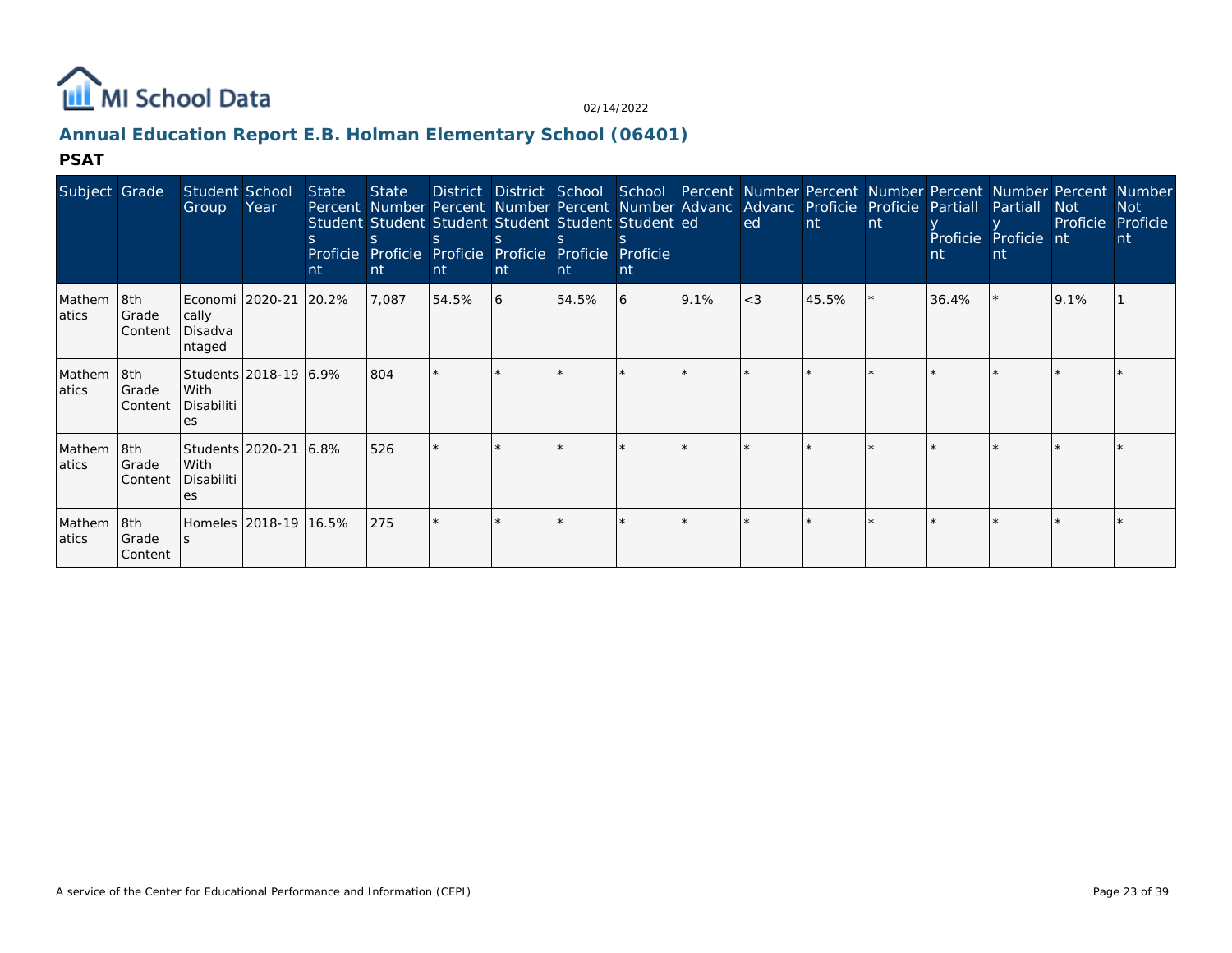

# **Annual Education Report E.B. Holman Elementary School (06401)**

#### **SAT**

| Location<br><b>Name</b>                                                                                | School Year | Subject | Student<br>Group | Mean SAT<br>Score | <b>Benchmark</b> | Met or<br>Exceeded | % Met or<br>Exceeded | Did Not Meet  % Did Not | Meet | <b>Number</b><br>Assessed |
|--------------------------------------------------------------------------------------------------------|-------------|---------|------------------|-------------------|------------------|--------------------|----------------------|-------------------------|------|---------------------------|
| $\mathbf{A}$ . $\mathbf{B}$ . $\mathbf{A}$ . $\mathbf{B}$ . $\mathbf{B}$ . $\mathbf{A}$ . $\mathbf{B}$ |             |         |                  |                   |                  |                    |                      |                         |      |                           |

No Data to Display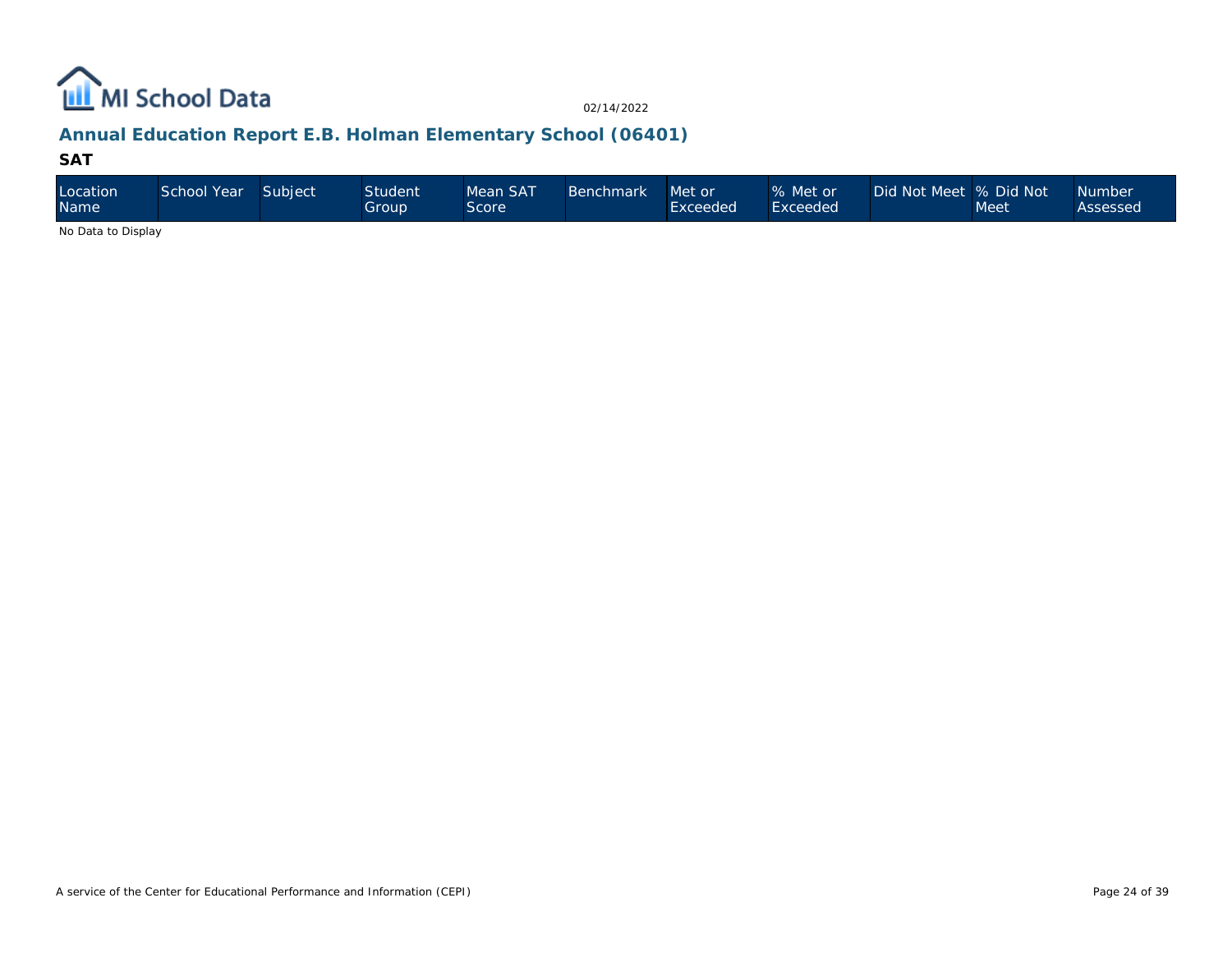

# **Annual Education Report E.B. Holman Elementary School (06401)**

**MI-Access Participation**

| Subiect | Grade I | Student Group School Year |  | State Percent<br><b>Students</b><br>Proficient | <b>District</b><br>Percent<br><b>Students</b><br>Proficient | School Percent Percent<br><b>Students</b><br>Proficient | Surpassed | Percent<br>Attained | Percent<br>Emerging |
|---------|---------|---------------------------|--|------------------------------------------------|-------------------------------------------------------------|---------------------------------------------------------|-----------|---------------------|---------------------|
|---------|---------|---------------------------|--|------------------------------------------------|-------------------------------------------------------------|---------------------------------------------------------|-----------|---------------------|---------------------|

No Data to Display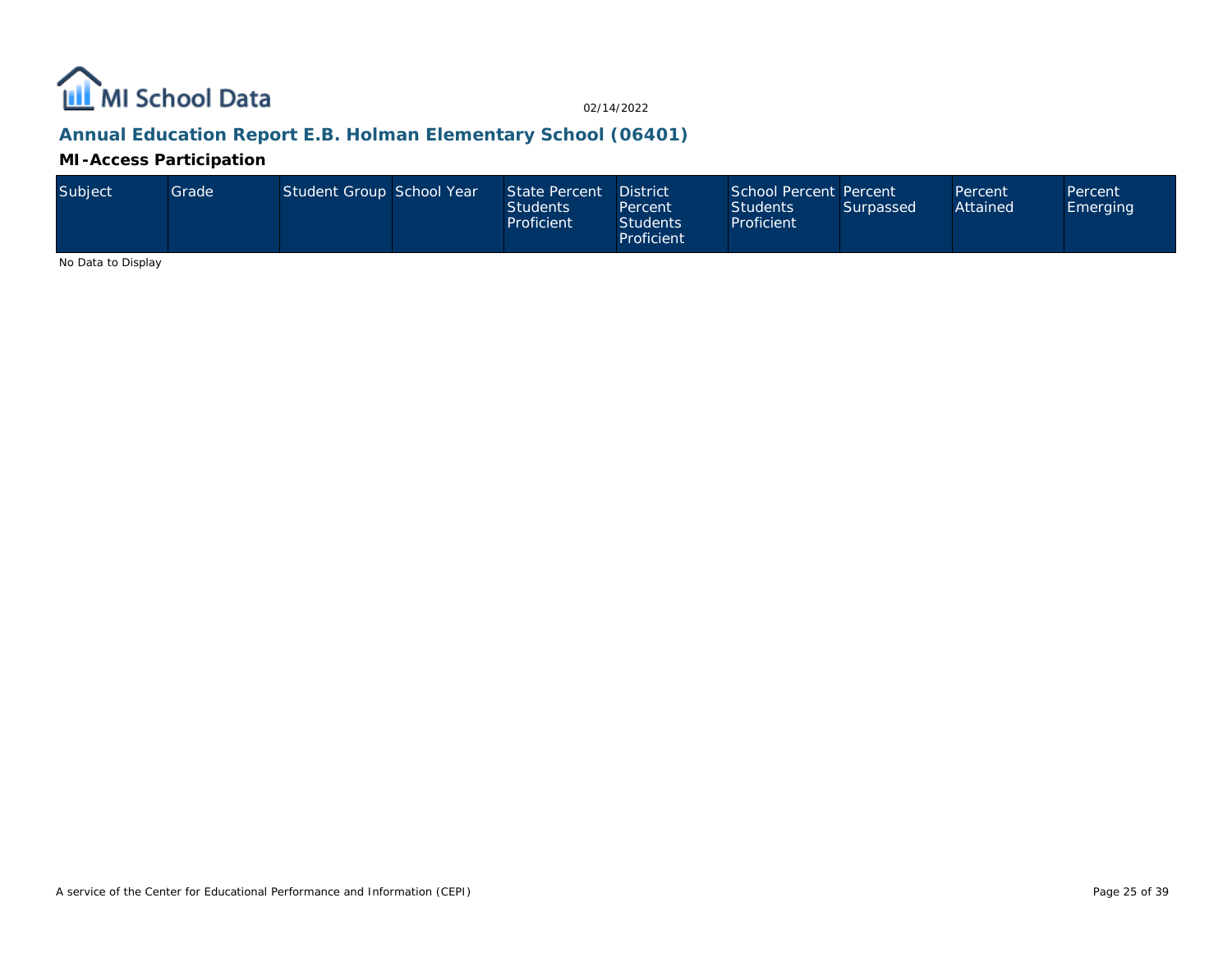

## **Annual Education Report E.B. Holman Elementary School (06401)**

| Subject    | Grade                           | Student<br>Group                               | School<br>Year | Number<br>Tested -<br>M-STEP,<br>SAT or MI- Access<br><b>Access</b> | Number<br>Tested -<br>Any MI- | Percent<br>Tested -<br>Any MI-<br>Access | Number<br>Tested -<br>Functional<br>Independe<br>nce | Percent<br>Tested -<br>Functional<br>Independe<br>nce | Number<br>Tested -<br>Supported<br>Independe<br>nce | Percent<br>Tested -<br>Supported<br>Independe n<br>nce | Number<br>Tested -<br>Participatio Participatio | Percent<br>Tested -<br>n |
|------------|---------------------------------|------------------------------------------------|----------------|---------------------------------------------------------------------|-------------------------------|------------------------------------------|------------------------------------------------------|-------------------------------------------------------|-----------------------------------------------------|--------------------------------------------------------|-------------------------------------------------|--------------------------|
| <b>ELA</b> | <b>All Grades</b><br>(Combined) | All Students                                   | 2020-21        | 103                                                                 | < 10                          |                                          |                                                      | $\star$                                               | ÷                                                   |                                                        |                                                 | $\star$                  |
| <b>ELA</b> | All Grades<br>(Combined)        | Asian                                          | 2020-21        | $<10$                                                               |                               |                                          |                                                      | $\star$                                               | $\star$                                             | ×.                                                     |                                                 | $\star$                  |
| <b>ELA</b> | All Grades<br>(Combined)        | Hispanic of<br>Any Race                        | 2020-21        | <10                                                                 | $\star$                       | $\star$                                  | $\star$                                              | $\star$                                               | $\star$                                             | ×.                                                     | $\star$                                         | $\star$                  |
| <b>ELA</b> | All Grades<br>(Combined)        | White                                          | 2020-21        | 101                                                                 | < 10                          | $\star$                                  |                                                      | $\star$                                               |                                                     |                                                        |                                                 | $\star$                  |
| <b>ELA</b> | All Grades<br>(Combined)        | Female                                         | 2020-21        | 54                                                                  | < 10                          | $\star$                                  |                                                      | $\star$                                               |                                                     |                                                        |                                                 | $\star$                  |
| <b>ELA</b> | <b>All Grades</b><br>(Combined) | Male                                           | 2020-21        | 49                                                                  | $<10$                         | $\star$                                  |                                                      | $\star$                                               |                                                     |                                                        |                                                 | $\star$                  |
| <b>ELA</b> | All Grades<br>(Combined)        | Economicall<br>y<br>Disadvantag<br>ed          | 2020-21        | 59                                                                  | < 10                          |                                          |                                                      | $\star$                                               |                                                     |                                                        |                                                 | $\star$                  |
| ELA        | All Grades<br>(Combined)        | <b>Not</b><br>Economicall<br>Disadvantag<br>ed | 2020-21        | 44                                                                  | <10                           | $\star$                                  |                                                      | $\star$                                               |                                                     |                                                        |                                                 | $\star$                  |
| <b>ELA</b> | All Grades<br>(Combined)        | Not English<br>Learners                        | 2020-21        | 103                                                                 | < 10                          | $\star$                                  |                                                      | $\star$                                               |                                                     |                                                        |                                                 | $\star$                  |
| <b>ELA</b> | <b>All Grades</b><br>(Combined) | Not Migrant                                    | 2020-21        | 103                                                                 | < 10                          |                                          |                                                      | $\star$                                               |                                                     |                                                        |                                                 | $\star$                  |
| <b>ELA</b> | All Grades<br>(Combined)        | <b>Students</b><br>With<br><b>Disabilities</b> | 2020-21        | < 10                                                                |                               | $\star$                                  |                                                      | $\star$                                               |                                                     |                                                        |                                                 | $\star$                  |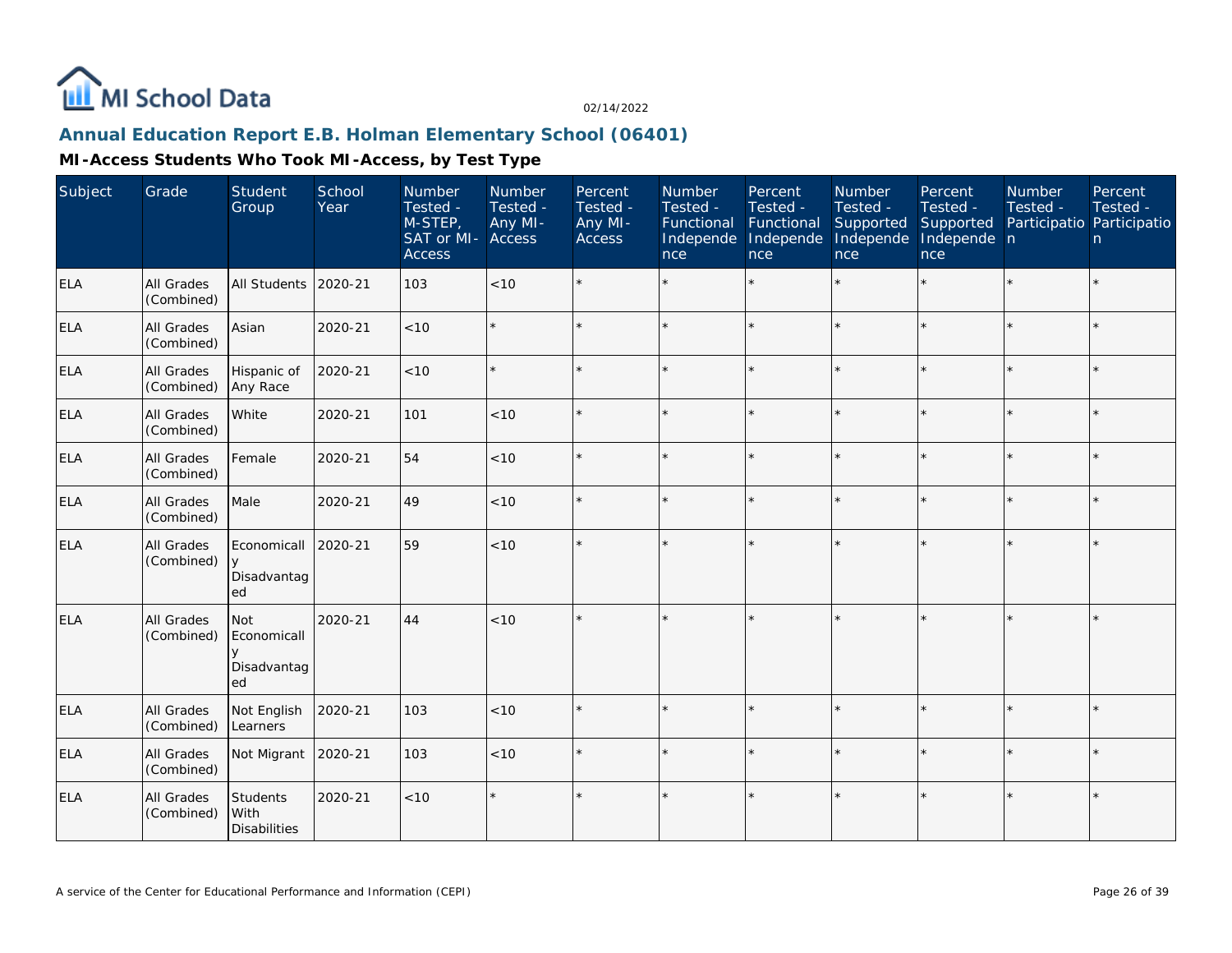

## **Annual Education Report E.B. Holman Elementary School (06401)**

| Subject                | Grade                    | <b>Student</b><br>Group                    | School<br>Year | Number<br>Tested -<br>M-STEP,<br>SAT or MI- Access<br><b>Access</b> | Number<br>Tested -<br>Any MI- | Percent<br>Tested -<br>Any MI-<br><b>Access</b> | Number<br>Tested -<br>Functional<br>Independe<br>nce | Percent<br>Tested -<br>Functional<br>Independe<br>nce | Number<br>Tested -<br>Supported<br>Independe<br>nce | Percent<br>Tested -<br>Supported<br>Independe n<br>nce | Number<br>Tested - | Percent<br>Tested -<br>Participatio Participatio<br>n |
|------------------------|--------------------------|--------------------------------------------|----------------|---------------------------------------------------------------------|-------------------------------|-------------------------------------------------|------------------------------------------------------|-------------------------------------------------------|-----------------------------------------------------|--------------------------------------------------------|--------------------|-------------------------------------------------------|
| <b>ELA</b>             | All Grades<br>(Combined) | Students<br>Without<br><b>Disabilities</b> | 2020-21        | 100                                                                 | < 10                          |                                                 |                                                      | $\star$                                               |                                                     | $\star$                                                | $\star$            | $\star$                                               |
| <b>ELA</b>             | All Grades<br>(Combined) | Not<br>Homeless                            | 2020-21        | 103                                                                 | < 10                          |                                                 |                                                      | ×                                                     |                                                     | ×.                                                     |                    | $\star$                                               |
| <b>ELA</b>             | All Grades<br>(Combined) | Not Foster<br>Care                         | 2020-21        | 103                                                                 | < 10                          | $\star$                                         |                                                      | $\star$                                               |                                                     | $\star$                                                | $\star$            | $\star$                                               |
| <b>ELA</b>             | All Grades<br>(Combined) | Not Military<br>Connected                  | 2020-21        | 103                                                                 | < 10                          | $\star$                                         |                                                      | ×                                                     |                                                     | $\star$                                                | $\star$            | $\star$                                               |
| Mathematics All Grades | (Combined)               | All Students                               | 2020-21        | 103                                                                 | < 10                          | ÷                                               |                                                      | $\star$                                               | $\star$                                             | $\star$                                                | $\star$            | $\star$                                               |
| Mathematics All Grades | (Combined)               | Asian                                      | 2020-21        | $<10$                                                               |                               | ÷                                               |                                                      | $\star$                                               |                                                     | $\star$                                                | $\star$            | $\star$                                               |
| Mathematics All Grades | (Combined)               | Hispanic of<br>Any Race                    | 2020-21        | < 10                                                                | $\star$                       | ÷.                                              |                                                      | $\star$                                               | $\star$                                             | $\star$                                                | $\star$            | $\star$                                               |
| Mathematics All Grades | (Combined)               | White                                      | 2020-21        | 101                                                                 | < 10                          |                                                 |                                                      | $\star$                                               | $\star$                                             | $\star$                                                | $\star$            | $\star$                                               |
| Mathematics All Grades | (Combined)               | Female                                     | 2020-21        | 54                                                                  | < 10                          |                                                 |                                                      | ×                                                     |                                                     | ×.                                                     | $\star$            | $\star$                                               |
| Mathematics All Grades | (Combined)               | Male                                       | 2020-21        | 49                                                                  | < 10                          | $\star$                                         |                                                      | $\star$                                               | $\star$                                             | $\star$                                                | $\star$            | $\star$                                               |
| Mathematics All Grades | (Combined)               | Economicall<br>Disadvantag<br>ed           | 2020-21        | 59                                                                  | < 10                          |                                                 |                                                      | ×                                                     |                                                     | $\star$                                                |                    | $\star$                                               |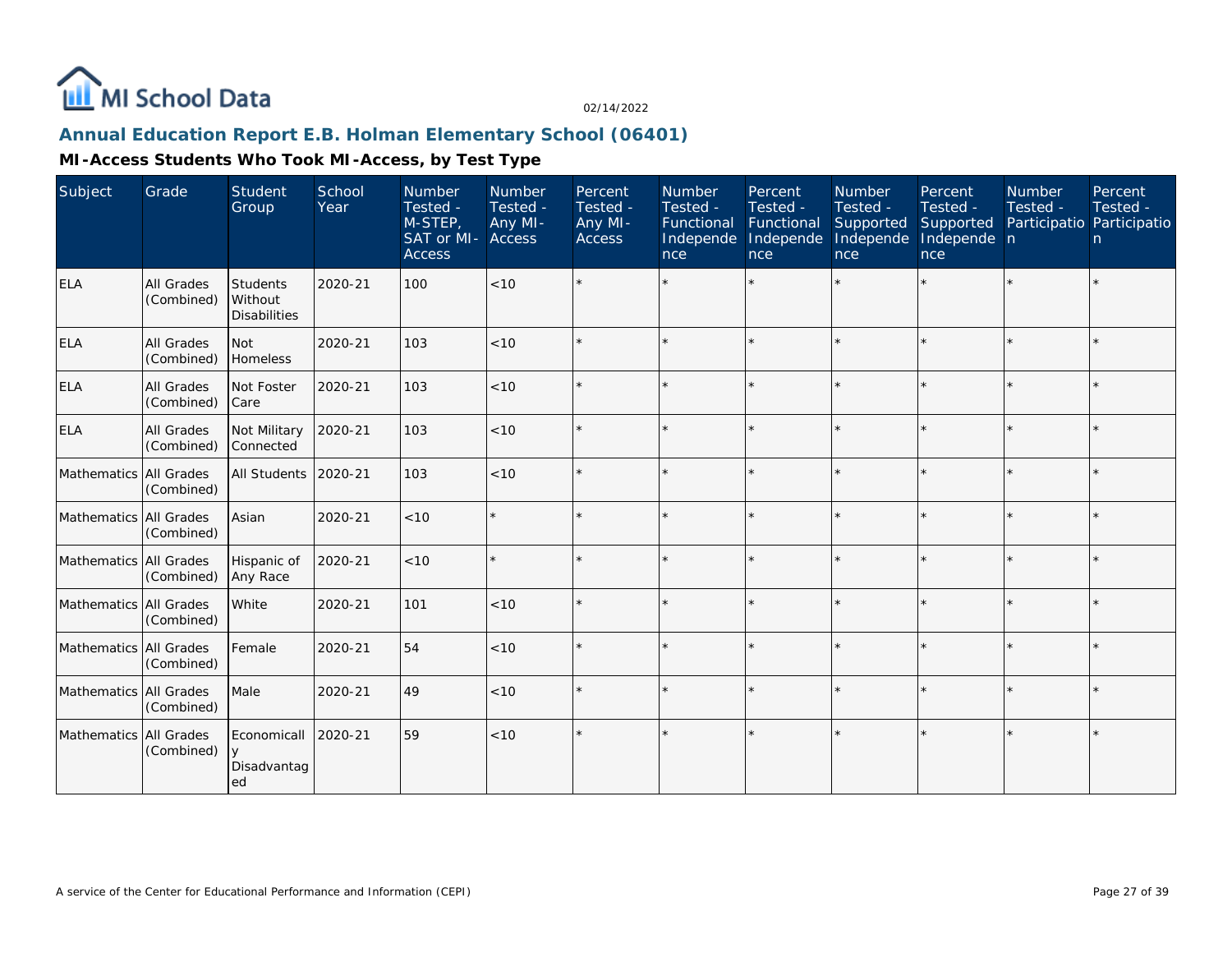

## **Annual Education Report E.B. Holman Elementary School (06401)**

| Subject                | Grade                    | <b>Student</b><br>Group                           | School<br>Year | Number<br>Tested -<br>M-STEP,<br>SAT or MI-<br><b>Access</b> | Number<br>Tested -<br>Any MI-<br>Access | Percent<br>Tested -<br>Any MI-<br>Access | Number<br>Tested -<br>Functional<br>Independe<br>nce | Percent<br>Tested -<br>Functional<br>Independe<br>nce | Number<br>Tested -<br>Supported<br>Independe<br>nce | Percent<br>Tested -<br>Supported<br>Independe n<br>nce | Number<br>Tested -<br>Participatio Participatio | Percent<br>Tested -<br>n. |
|------------------------|--------------------------|---------------------------------------------------|----------------|--------------------------------------------------------------|-----------------------------------------|------------------------------------------|------------------------------------------------------|-------------------------------------------------------|-----------------------------------------------------|--------------------------------------------------------|-------------------------------------------------|---------------------------|
| Mathematics All Grades | (Combined)               | Not<br>Economicall<br>V<br>Disadvantag<br>ed      | 2020-21        | 44                                                           | <10                                     |                                          |                                                      |                                                       |                                                     |                                                        |                                                 | $\star$                   |
| Mathematics All Grades | (Combined)               | Not English<br>Learners                           | 2020-21        | 103                                                          | < 10                                    |                                          |                                                      |                                                       |                                                     |                                                        |                                                 | $\star$                   |
| Mathematics All Grades | (Combined)               | Not Migrant                                       | 2020-21        | 103                                                          | $<10$                                   |                                          |                                                      |                                                       |                                                     |                                                        |                                                 | $\star$                   |
| Mathematics All Grades | (Combined)               | Students<br>l With<br><b>Disabilities</b>         | 2020-21        | < 10                                                         |                                         |                                          |                                                      |                                                       |                                                     |                                                        |                                                 | $\star$                   |
| Mathematics All Grades | (Combined)               | <b>Students</b><br>Without<br><b>Disabilities</b> | 2020-21        | 100                                                          | < 10                                    |                                          |                                                      |                                                       |                                                     |                                                        |                                                 | $\star$                   |
| Mathematics All Grades | (Combined)               | Not<br>Homeless                                   | 2020-21        | 103                                                          | <10                                     |                                          |                                                      |                                                       |                                                     |                                                        |                                                 | $\star$                   |
| Mathematics All Grades | (Combined)               | Not Foster<br>Care                                | 2020-21        | 103                                                          | < 10                                    |                                          |                                                      |                                                       |                                                     |                                                        |                                                 | $\star$                   |
| Mathematics All Grades | (Combined)               | Not Military<br>Connected                         | 2020-21        | 103                                                          | < 10                                    |                                          |                                                      |                                                       |                                                     |                                                        |                                                 | $\star$                   |
| Science                | All Grades<br>(Combined) | All Students                                      | 2020-21        | 39                                                           | < 10                                    |                                          |                                                      |                                                       |                                                     |                                                        |                                                 | $\star$                   |
| Science                | All Grades<br>(Combined) | Hispanic of<br>Any Race                           | 2020-21        | $<10$                                                        |                                         |                                          |                                                      |                                                       |                                                     |                                                        |                                                 | $\star$                   |
| Science                | All Grades<br>(Combined) | White                                             | 2020-21        | 38                                                           | $<10$                                   |                                          |                                                      |                                                       |                                                     |                                                        |                                                 | $\star$                   |
| Science                | All Grades<br>(Combined) | Female                                            | 2020-21        | 20                                                           | < 10                                    |                                          |                                                      |                                                       |                                                     |                                                        |                                                 | $\star$                   |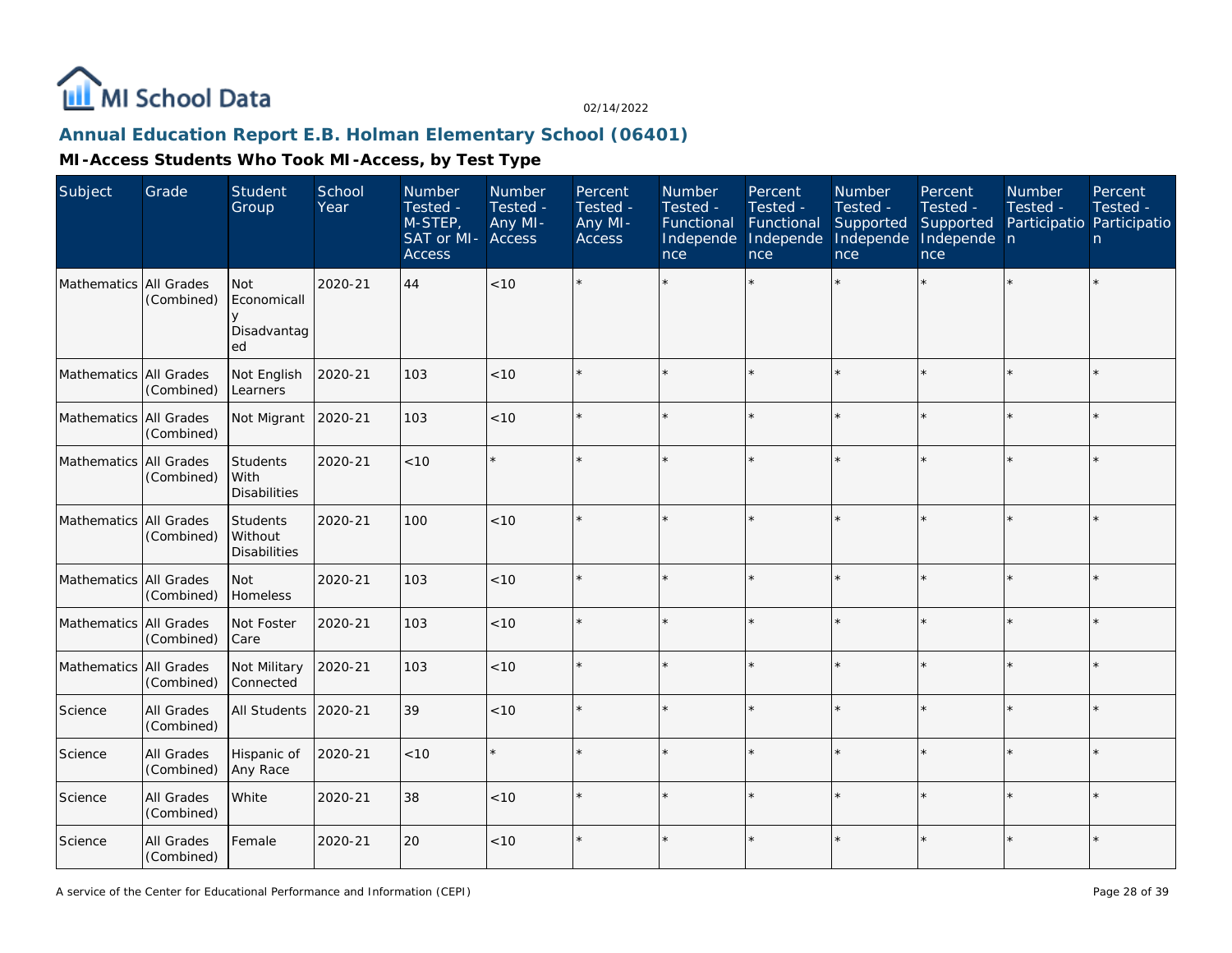

## **Annual Education Report E.B. Holman Elementary School (06401)**

| Subject           | Grade                    | Student<br>Group                                    | School<br>Year | Number<br>Tested -<br>$M-STEP$<br>SAT or MI-<br><b>Access</b> | Number<br>Tested -<br>Any MI-<br><b>Access</b> | Percent<br>Tested -<br>Any MI-<br>Access | Number<br>Tested -<br>Functional<br>Independe<br>nce | Percent<br>Tested -<br>Functional<br>Independe<br>nce | Number<br>Tested -<br>Supported<br>Independe<br>nce | Percent<br>Tested -<br>Supported<br>Independe n<br>nce | <b>Number</b><br>Tested -<br>Participatio Participatio | Percent<br>Tested -<br>n |
|-------------------|--------------------------|-----------------------------------------------------|----------------|---------------------------------------------------------------|------------------------------------------------|------------------------------------------|------------------------------------------------------|-------------------------------------------------------|-----------------------------------------------------|--------------------------------------------------------|--------------------------------------------------------|--------------------------|
| Science           | All Grades<br>(Combined) | Male                                                | 2020-21        | 19                                                            | $<10$                                          |                                          |                                                      | $\star$                                               | $\star$                                             |                                                        |                                                        | $\star$                  |
| Science           | All Grades<br>(Combined) | Economicall<br>y<br>Disadvantag<br>ed               | 2020-21        | 23                                                            | < 10                                           |                                          |                                                      | $\star$                                               |                                                     | $\star$                                                | $\star$                                                | $\star$                  |
| Science           | All Grades<br>(Combined) | <b>Not</b><br>Economicall<br>У<br>Disadvantag<br>ed | 2020-21        | 16                                                            | < 10                                           |                                          |                                                      |                                                       |                                                     |                                                        |                                                        | $\star$                  |
| Science           | All Grades<br>(Combined) | Not English<br>Learners                             | 2020-21        | 39                                                            | $<10$                                          |                                          |                                                      | $\star$                                               |                                                     |                                                        |                                                        | $\star$                  |
| Science           | All Grades<br>(Combined) | Not Migrant                                         | 2020-21        | 39                                                            | < 10                                           |                                          |                                                      | $\star$                                               |                                                     | $\star$                                                |                                                        | $\star$                  |
| Science           | All Grades<br>(Combined) | Students<br>With<br><b>Disabilities</b>             | 2020-21        | < 10                                                          | $\star$                                        |                                          |                                                      | $\star$                                               |                                                     | $\star$                                                |                                                        | $\star$                  |
| Science           | All Grades<br>(Combined) | Students<br>Without<br><b>Disabilities</b>          | 2020-21        | 37                                                            | < 10                                           |                                          |                                                      |                                                       |                                                     | $\star$                                                | $\star$                                                | $\star$                  |
| Science           | All Grades<br>(Combined) | Not<br>Homeless                                     | 2020-21        | 39                                                            | $<10$                                          |                                          |                                                      |                                                       |                                                     |                                                        |                                                        | $\star$                  |
| Science           | All Grades<br>(Combined) | Not Foster<br>Care                                  | 2020-21        | 39                                                            | < 10                                           |                                          |                                                      | $\star$                                               |                                                     | $\star$                                                |                                                        | $\star$                  |
| Science           | All Grades<br>(Combined) | Not Military<br>Connected                           | 2020-21        | 39                                                            | < 10                                           |                                          |                                                      | $\ddot{\phantom{0}}$                                  |                                                     | $\star$                                                |                                                        | k.                       |
| Social<br>Studies | All Grades<br>(Combined) | All Students                                        | 2020-21        | 39                                                            | $<10$                                          |                                          |                                                      | $\star$                                               |                                                     | $\star$                                                |                                                        | $\star$                  |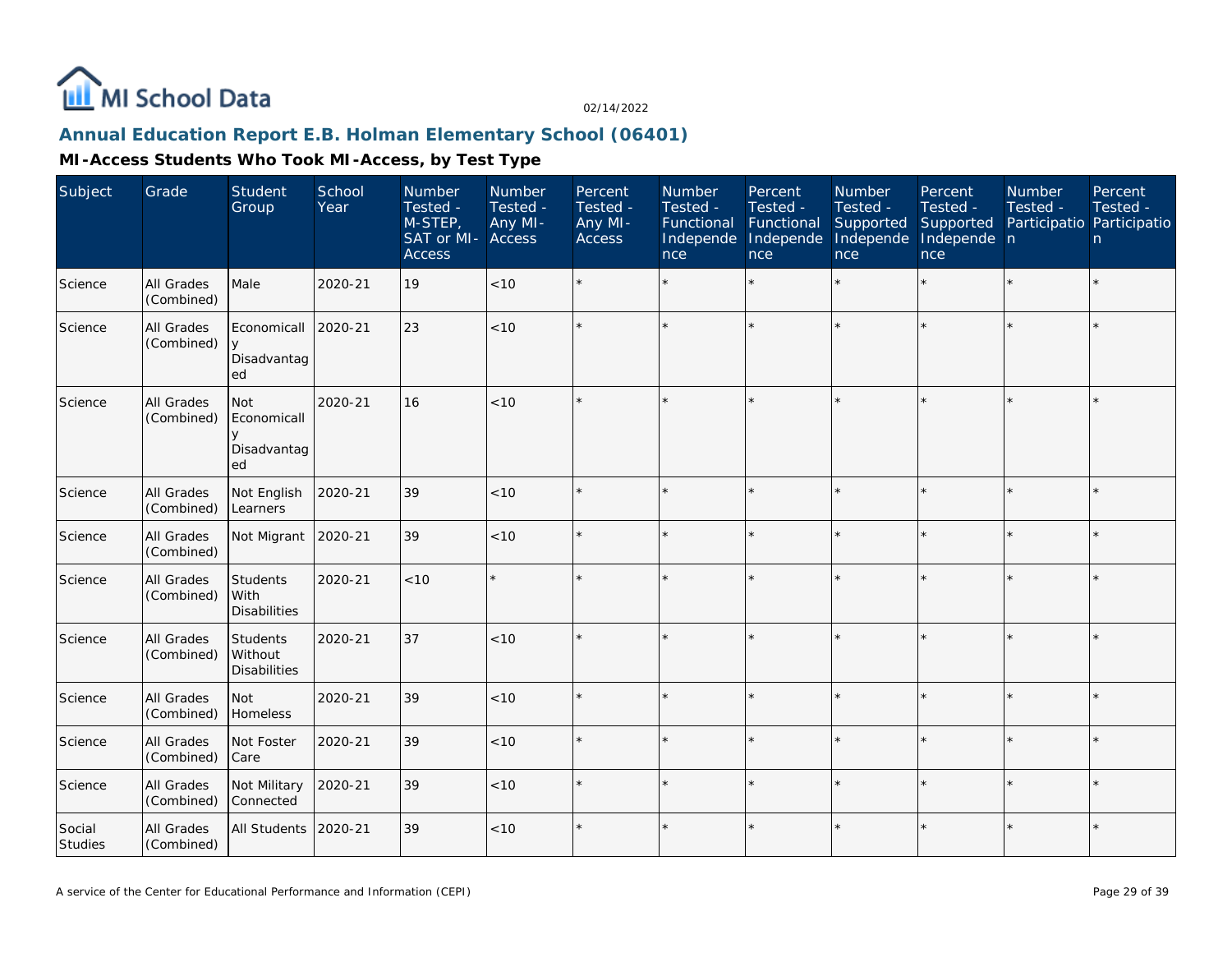

## **Annual Education Report E.B. Holman Elementary School (06401)**

| Subject                  | Grade                           | Student<br>Group                           | School<br>Year | Number<br>Tested -<br>M-STEP,<br>SAT or MI-<br><b>Access</b> | Number<br>Tested -<br>Any MI-<br><b>Access</b> | Percent<br>Tested -<br>Any MI-<br><b>Access</b> | Number<br>Tested -<br>Functional<br>Independe<br>nce | Percent<br>Tested -<br>Functional<br>Independe<br>nce | Number<br>Tested -<br>Supported<br>Independe<br>nce | Percent<br>Tested -<br>Supported<br>Independe n<br>nce | Number<br>Tested -<br>Participatio Participatio | Percent<br>Tested -<br>n |
|--------------------------|---------------------------------|--------------------------------------------|----------------|--------------------------------------------------------------|------------------------------------------------|-------------------------------------------------|------------------------------------------------------|-------------------------------------------------------|-----------------------------------------------------|--------------------------------------------------------|-------------------------------------------------|--------------------------|
| Social<br>Studies        | All Grades<br>(Combined)        | Hispanic of<br>Any Race                    | 2020-21        | <10                                                          |                                                |                                                 |                                                      | $\star$                                               | $\star$                                             | ×.                                                     | ×.                                              | $\star$                  |
| Social<br><b>Studies</b> | <b>All Grades</b><br>(Combined) | White                                      | 2020-21        | 38                                                           | < 10                                           | $\star$                                         |                                                      | $\star$                                               |                                                     | $\star$                                                | $\star$                                         | $\star$                  |
| Social<br>Studies        | <b>All Grades</b><br>(Combined) | Female                                     | 2020-21        | 20                                                           | < 10                                           |                                                 |                                                      | $\star$                                               | ×                                                   | $\star$                                                | $\star$                                         | $\star$                  |
| Social<br>Studies        | <b>All Grades</b><br>(Combined) | Male                                       | 2020-21        | 19                                                           | $<10$                                          |                                                 |                                                      | $\star$                                               |                                                     | ×                                                      | $\star$                                         | $\star$                  |
| Social<br><b>Studies</b> | <b>All Grades</b><br>(Combined) | Economicall<br>y<br>Disadvantag<br>ed      | 2020-21        | 23                                                           | < 10                                           |                                                 |                                                      | $\star$                                               |                                                     | ×                                                      | $\star$                                         | $\star$                  |
| Social<br>Studies        | All Grades<br>(Combined)        | Not<br>Economicall<br>Disadvantag<br>ed    | 2020-21        | 16                                                           | < 10                                           |                                                 |                                                      | $\star$                                               |                                                     | ×                                                      | $\star$                                         | $\star$                  |
| Social<br><b>Studies</b> | All Grades<br>(Combined)        | Not English<br>Learners                    | 2020-21        | 39                                                           | < 10                                           |                                                 |                                                      | $\star$                                               |                                                     |                                                        |                                                 | $\star$                  |
| Social<br><b>Studies</b> | <b>All Grades</b><br>(Combined) | Not Migrant                                | 2020-21        | 39                                                           | < 10                                           |                                                 |                                                      | $\star$                                               |                                                     | ×                                                      | ×.                                              | $\star$                  |
| Social<br>Studies        | All Grades<br>(Combined)        | Students<br>With<br><b>Disabilities</b>    | 2020-21        | < 10                                                         |                                                |                                                 |                                                      | $\star$                                               |                                                     | $\star$                                                |                                                 | $\star$                  |
| Social<br><b>Studies</b> | All Grades<br>(Combined)        | Students<br>Without<br><b>Disabilities</b> | 2020-21        | 37                                                           | $<10$                                          |                                                 |                                                      | $\star$                                               |                                                     |                                                        |                                                 | $\star$                  |
| Social<br>Studies        | All Grades<br>(Combined)        | Not<br>Homeless                            | 2020-21        | 39                                                           | $<10$                                          | $\star$                                         |                                                      | $\star$                                               | $\star$                                             | $\star$                                                | $\star$                                         | ¥                        |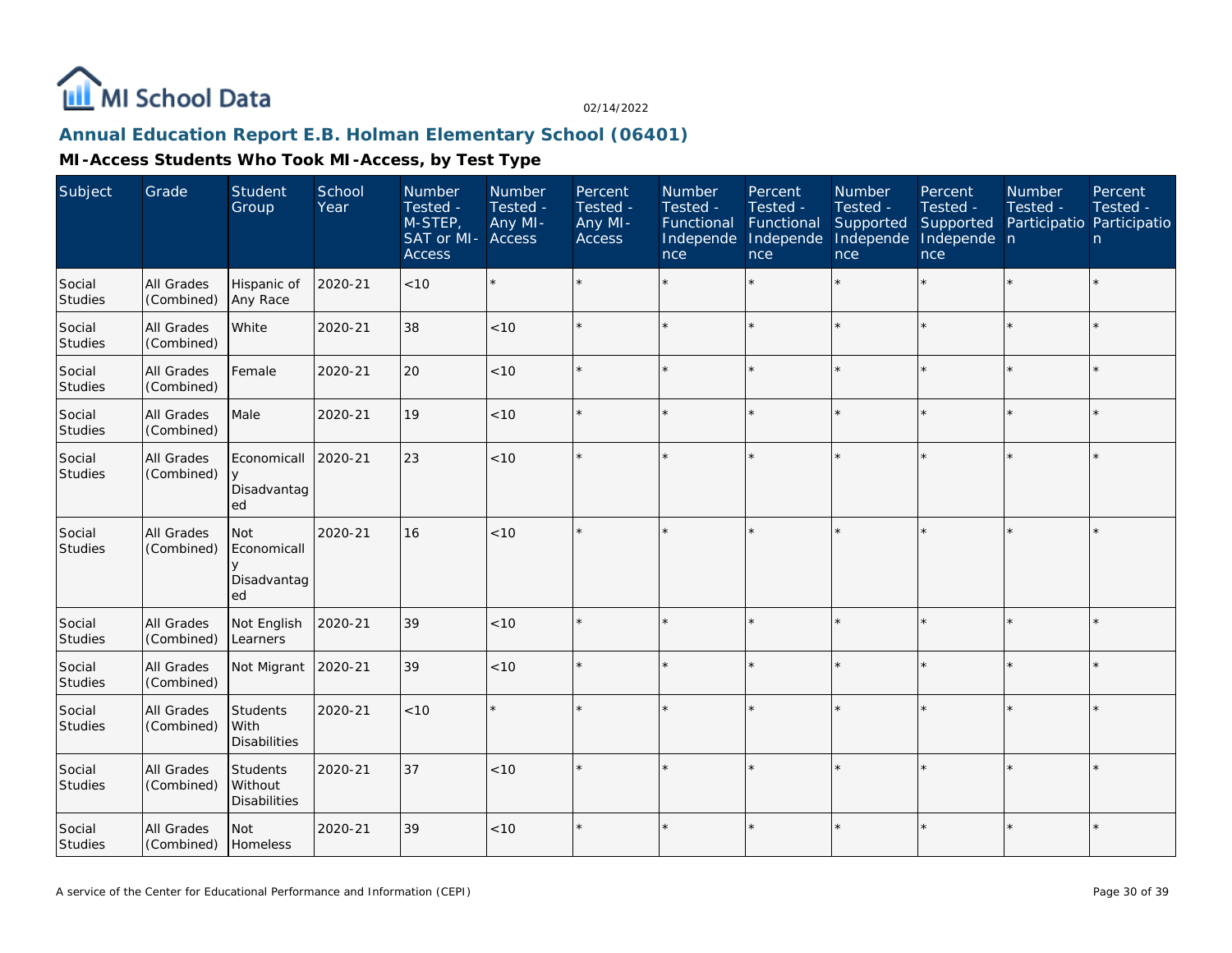

## **Annual Education Report E.B. Holman Elementary School (06401)**

| Subject           | Grade                             | Student<br>Group     | School<br>Year | <b>Number</b><br>Tested -<br>M-STEP.<br>SAT or MI- Access<br><b>Access</b> | <b>Number</b><br>Tested -<br>Any MI- | Percent<br>Tested -<br>Any MI-<br><b>Access</b> | <b>Number</b><br>Tested -<br>nce | Percent<br>Tested -<br>nce | <b>Number</b><br>Tested -<br>nce | Percent<br>Tested -<br>Independe Independe Independe Independe n<br>nce | <b>Number</b><br>Tested - | Percent<br>Tested -<br><b>Functional Functional Supported Supported Participatio Participatio</b> |
|-------------------|-----------------------------------|----------------------|----------------|----------------------------------------------------------------------------|--------------------------------------|-------------------------------------------------|----------------------------------|----------------------------|----------------------------------|-------------------------------------------------------------------------|---------------------------|---------------------------------------------------------------------------------------------------|
| Social<br>Studies | All Grades<br>Combined) Care      | Not Foster           | 2020-21        | 39                                                                         | $ $ < 10                             |                                                 |                                  |                            |                                  |                                                                         |                           |                                                                                                   |
| Social<br>Studies | All Grades<br>Combined) Connected | Not Military 2020-21 |                | 39                                                                         | $ $ < 10                             |                                                 |                                  |                            |                                  |                                                                         |                           |                                                                                                   |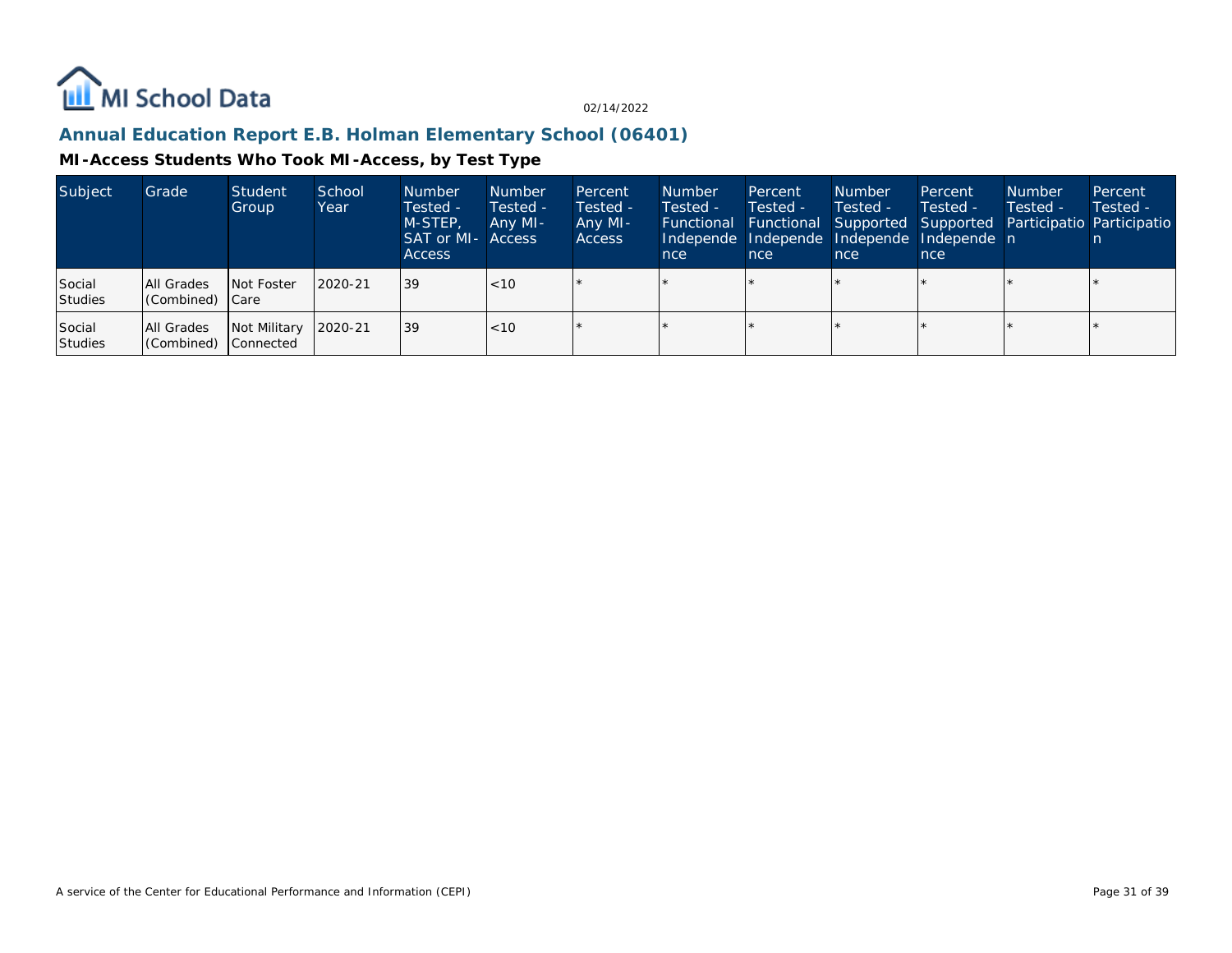

## **Annual Education Report E.B. Holman Elementary School (06401)**

**High School Graduation: Four-Year Adjusted Cohort Rate**

| Student Group     | <b>Baseline Data</b> | Most Recent<br><b>Results</b> | Interim Objective Interim Objective Long-Term Target |  |
|-------------------|----------------------|-------------------------------|------------------------------------------------------|--|
| $\cdots$ $\cdots$ |                      |                               |                                                      |  |

No Data to Display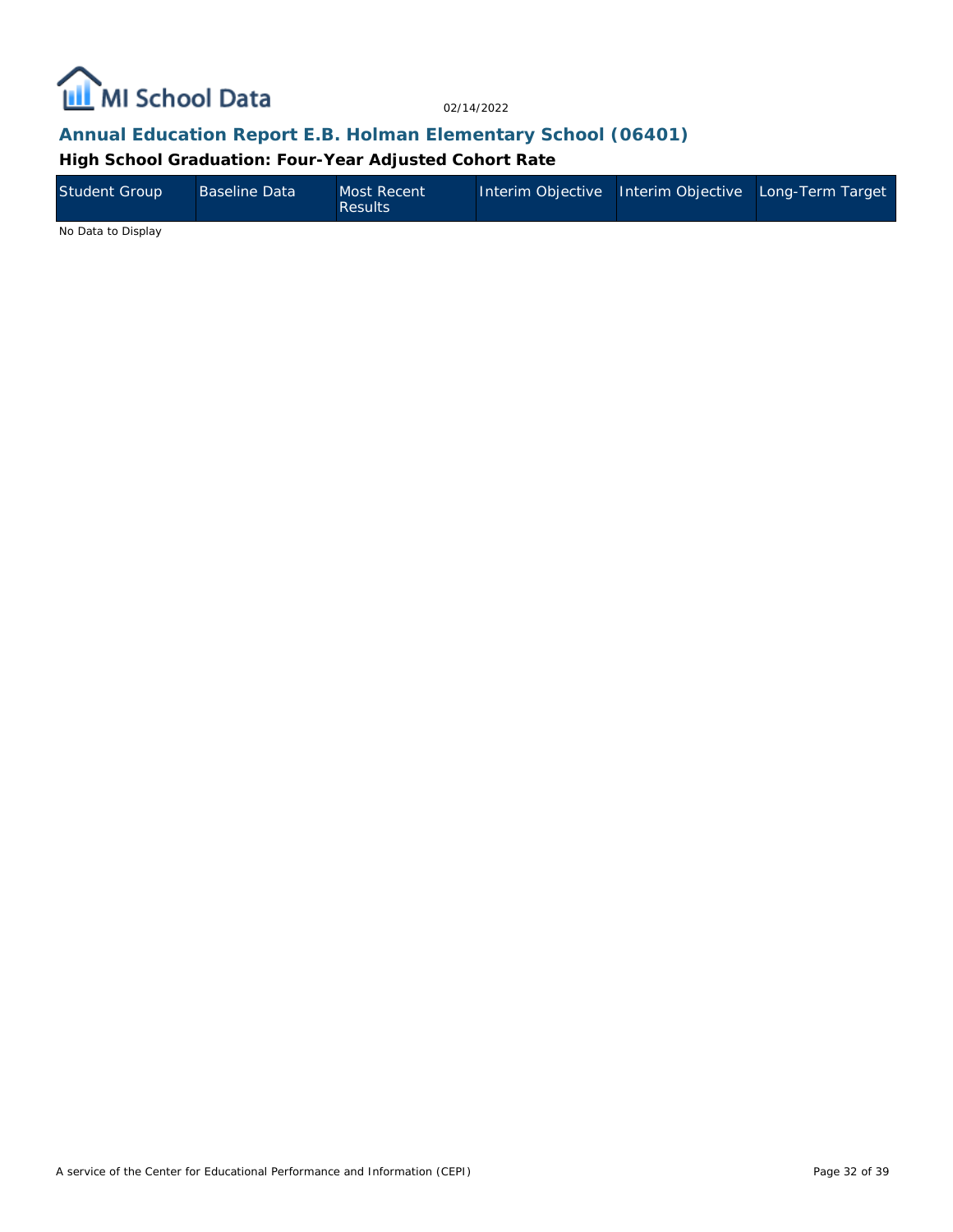

# **Annual Education Report E.B. Holman Elementary School (06401)**

#### **Accountability Details Attendance Data**

| <b>Student Group</b> | Statewide | <b>District</b> | School |
|----------------------|-----------|-----------------|--------|
| All Students         | 80.07%    | N/A             | 86.71% |

*\* All data based on students enrolled for a full academic year.*

*\*\* More information regarding the Michigan School Index System can be found at the following link:*

#### **Inexperienced Teachers**

|                                             | <b>Total Number Number</b><br>of Staffing<br>Group | Inexperience | Percent<br>Inexperience Poverty | Count High-<br><b>Schools</b> | Percent High- Count Low-<br>Poverty<br><b>Schools</b> | Poverty<br><b>Schools</b> | <b>Percent Low-</b><br>Poverty<br>Schools |
|---------------------------------------------|----------------------------------------------------|--------------|---------------------------------|-------------------------------|-------------------------------------------------------|---------------------------|-------------------------------------------|
| E.B. Holman<br>Elementary<br>School (06401) | 9.00                                               | 0.00         | $0.0\%$                         | N/A                           | N/A                                                   | N/A                       | N/A                                       |

#### **Inexperienced Principals and Other School Leaders**

|                                             | <b>Total Number Number</b><br>of Staffing<br>Group |      | Percent<br>Inexperience Inexperience | Count High-<br>Poverty<br><b>Schools</b> | Percent High- Count Low-<br>Poverty<br><b>Schools</b> | Poverty<br><b>Schools</b> | Percent Low-<br>Poverty<br><b>Schools</b> |
|---------------------------------------------|----------------------------------------------------|------|--------------------------------------|------------------------------------------|-------------------------------------------------------|---------------------------|-------------------------------------------|
| E.B. Holman<br>Elementary<br>School (06401) | 0.50                                               | 0.00 | $0.0\%$                              | N/A                                      | N/A                                                   | N/A                       | N/A                                       |

#### **Teacher Emergency or Provisional Credentials**

|                                             | of Teachers | Total Number Number with Percent with Count High-<br>Emergency or Emergency or Poverty<br><b>Provisional</b><br><b>Credentials</b> | Provisional<br><b>Credentials</b> | Schools | Percent High- Count Low-<br>Poverty<br><b>Schools</b> | Poverty<br><b>Schools</b> | <b>Percent Low-</b><br>Poverty<br>Schools |
|---------------------------------------------|-------------|------------------------------------------------------------------------------------------------------------------------------------|-----------------------------------|---------|-------------------------------------------------------|---------------------------|-------------------------------------------|
| E.B. Holman<br>Elementary<br>School (06401) | 9.00        | 0.00                                                                                                                               | $0.0\%$                           | IN/A    | N/A                                                   | N/A                       | N/A                                       |

#### **Out-of-Field Teachers**

|                                             | Total Number Number of<br>of Teachers | Out-of-Field<br><b>Teachers</b> | Percent of<br>Out-of-Field<br>Teachers | Count High-<br>Poverty<br>Schools | Percent High- Count Low-<br>Poverty<br><b>Schools</b> | Poverty<br><b>Schools</b> | Percent Low-<br>Poverty<br>Schools |
|---------------------------------------------|---------------------------------------|---------------------------------|----------------------------------------|-----------------------------------|-------------------------------------------------------|---------------------------|------------------------------------|
| E.B. Holman<br>Elementary<br>School (06401) | 9.00                                  | 0.00                            | $0.0\%$                                | N/A                               | N/A                                                   | IN/A                      | IN/A                               |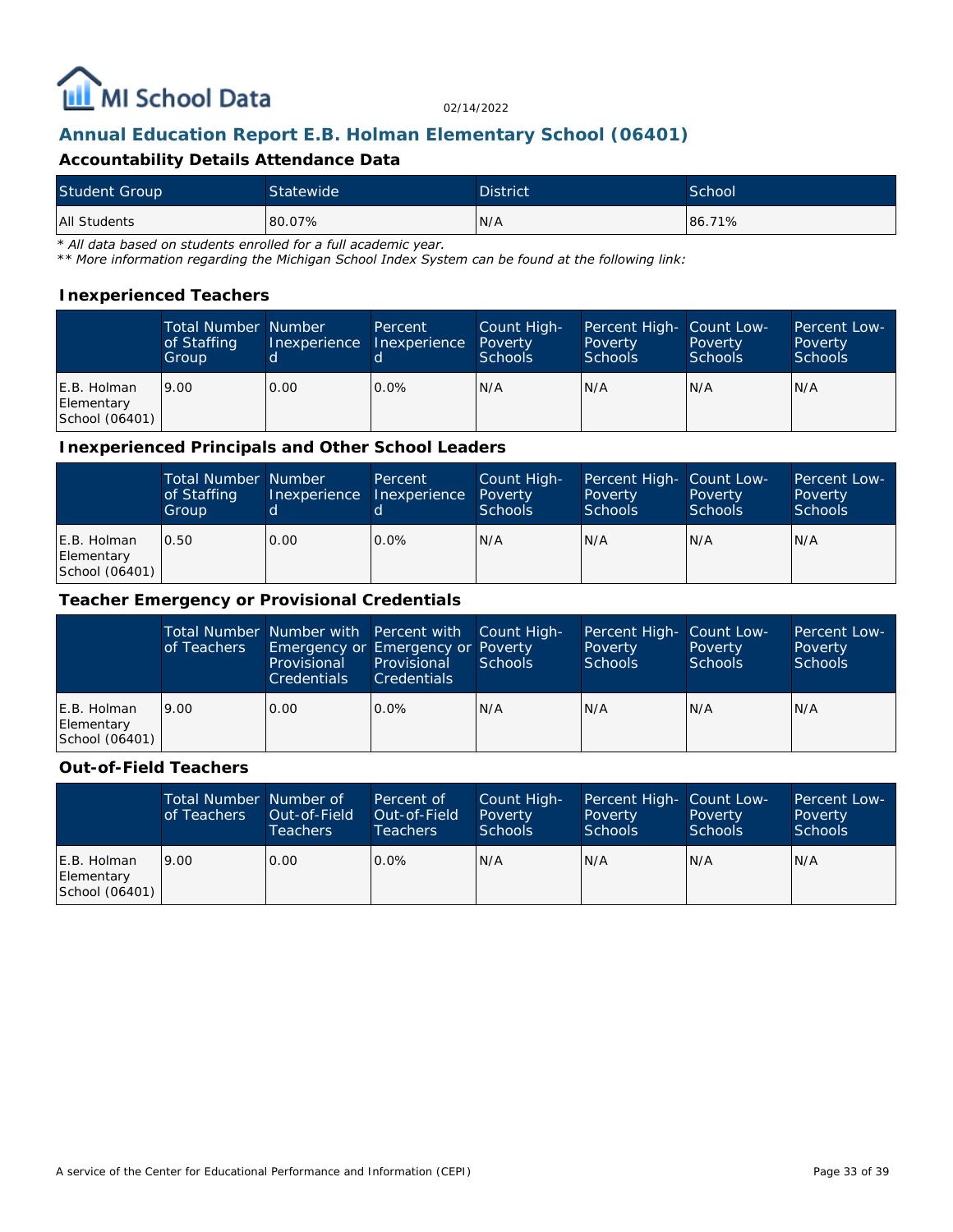

# **Annual Education Report E.B. Holman Elementary School (06401)**

#### **NAEP Grade 4 Math**

|                                                 | Percent of<br><b>Students</b> | Percent below<br><b>Basic</b> | Percent Basic | Percent Proficient | Percent Advanced |
|-------------------------------------------------|-------------------------------|-------------------------------|---------------|--------------------|------------------|
| <b>All Students</b>                             | 100                           | 24                            | 41            | 29                 | 7                |
| Male                                            | 51                            | 22                            | 40            | 30                 | 8                |
| Female                                          | 49                            | 25                            | 42            | 28                 | 5                |
| Eligible                                        | 51                            | 36                            | 44            | 18                 | $\overline{2}$   |
| Not Eligible                                    | 49                            | 12                            | 37            | 40                 | 11               |
| Info not available                              | $\ddagger$                    | $\ddagger$                    | $\ddagger$    | $\ddagger$         | $\ddagger$       |
| White                                           | 65                            | 15                            | 41            | 36                 | 8                |
| Black or African<br>American                    | 17                            | 51                            | 39            | 9                  | 1                |
| Hispanic                                        | 9                             | 34                            | 45            | 17                 | $\overline{4}$   |
| Asian                                           | 3                             | 9                             | 32            | 37                 | 22               |
| American Indian or<br>Alaska Native             | $\ddagger$                    | $\ddagger$                    | $\ddagger$    | $\ddagger$         | $\ddagger$       |
| Native Hawaiian or<br>Other Pacific<br>Islander | $\ddagger$                    | $\ddagger$                    | $\ddagger$    | $\ddagger$         | $\ddagger$       |
| Two or More Races                               | 5                             | 29                            | 42            | 22                 | 7                |
| Students With<br><b>Disabilities</b>            | 11                            | 60                            | 29            | 10                 |                  |
| <b>Students Without</b><br><b>Disabilities</b>  | 89                            | 19                            | 42            | 31                 | $\overline{7}$   |
| English Language<br>Learners                    | 10                            | 37                            | 46            | 14                 | $\overline{2}$   |
| Not English<br>Language Learners                | 90                            | 22                            | 40            | 31                 | 7                |

*‡ Reporting Standards not met. Note: Observed differences are not necessarily statistically significant. Detail may not sum to total because of rounding. SOURCE: U.S. Department of Education. Institute for Education Sciences. National Center for Education Statistics. National Assessment of Educational Progress (NAEP) 2019 Mathematics Achievement.*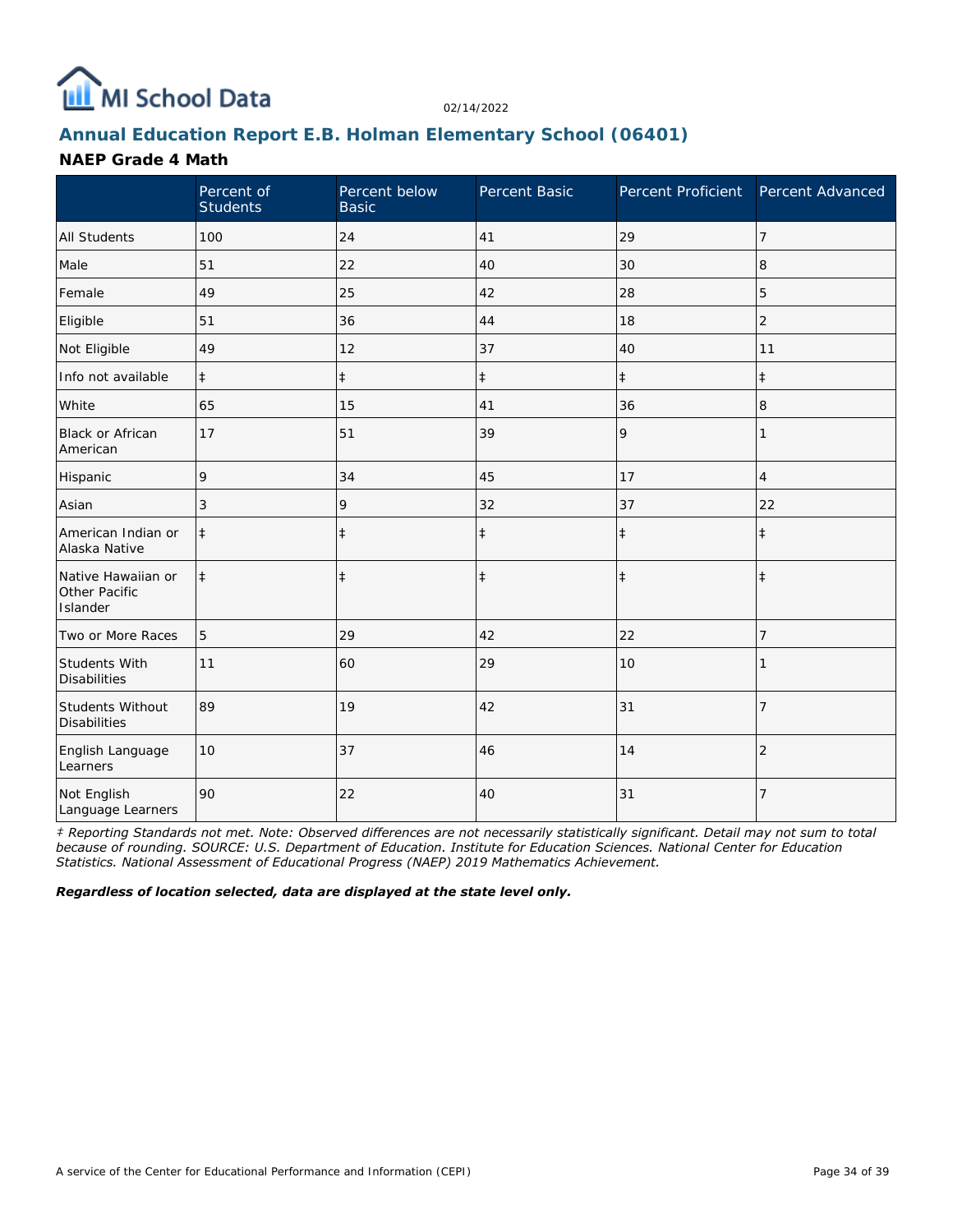

# **Annual Education Report E.B. Holman Elementary School (06401)**

### **NAEP Grade 8 Math**

|                                                 | Percent of<br><b>Students</b> | Percent below<br><b>Basic</b> | Percent Basic | Percent Proficient | Percent Advanced |
|-------------------------------------------------|-------------------------------|-------------------------------|---------------|--------------------|------------------|
| <b>All Students</b>                             | 32                            | 68                            | 31            | 9                  |                  |
| Male                                            | 51                            | 33                            | 67            | 31                 | 10               |
| Female                                          | 49                            | 31                            | 69            | 31                 | 7                |
| Eligible                                        | $\overline{4}$                | 48                            | 52            | 16                 | 3                |
| Not Eligible                                    | 55                            | 19                            | 81            | 43                 | 13               |
| Info not available                              | $\ddagger$                    | $\ddagger$                    | $\ddagger$    | $\ddagger$         | $\ddagger$       |
| White                                           | 70                            | 25                            | 75            | 37                 | 11               |
| Black or African<br>American                    | 15                            | 64                            | 36            | 9                  | 1                |
| Hispanic                                        | 8                             | 41                            | 59            | 16                 | $\overline{2}$   |
| Asian                                           | 3                             | 14                            | 86            | 52                 | 21               |
| American Indian or<br>Alaska Native             | $\ddagger$                    | $\ddagger$                    | $\ddagger$    | $\ddagger$         | $\ddagger$       |
| Native Hawaiian or<br>Other Pacific<br>Islander | $\ddagger$                    | $\ddagger$                    | $\ddagger$    | $\ddagger$         | $\ddagger$       |
| Two or More Races                               | $\overline{4}$                | 39                            | 61            | 24                 | $\overline{4}$   |
| Students With<br><b>Disabilities</b>            | 10                            | 75                            | 25            | 5                  | $\Omega$         |
| <b>Students Without</b><br><b>Disabilities</b>  | 90                            | 27                            | 73            | 34                 | 9                |
| English Language<br>Learners                    | 6                             | 60                            | 40            | 8                  |                  |
| Not English<br>Language Learners                | 94                            | 30                            | 70            | 32                 | 9                |

*‡ Reporting Standards not met. NOTE: Observed differences are not necessarily statistically significant. Detail may not sum to total because of rounding. SOURCE: U.S. Department of Education. Institute for Education Sciences. National Center for Education Statistics. National Assessment of Educational Progress (NAEP) 2019 Mathematics Achievement.*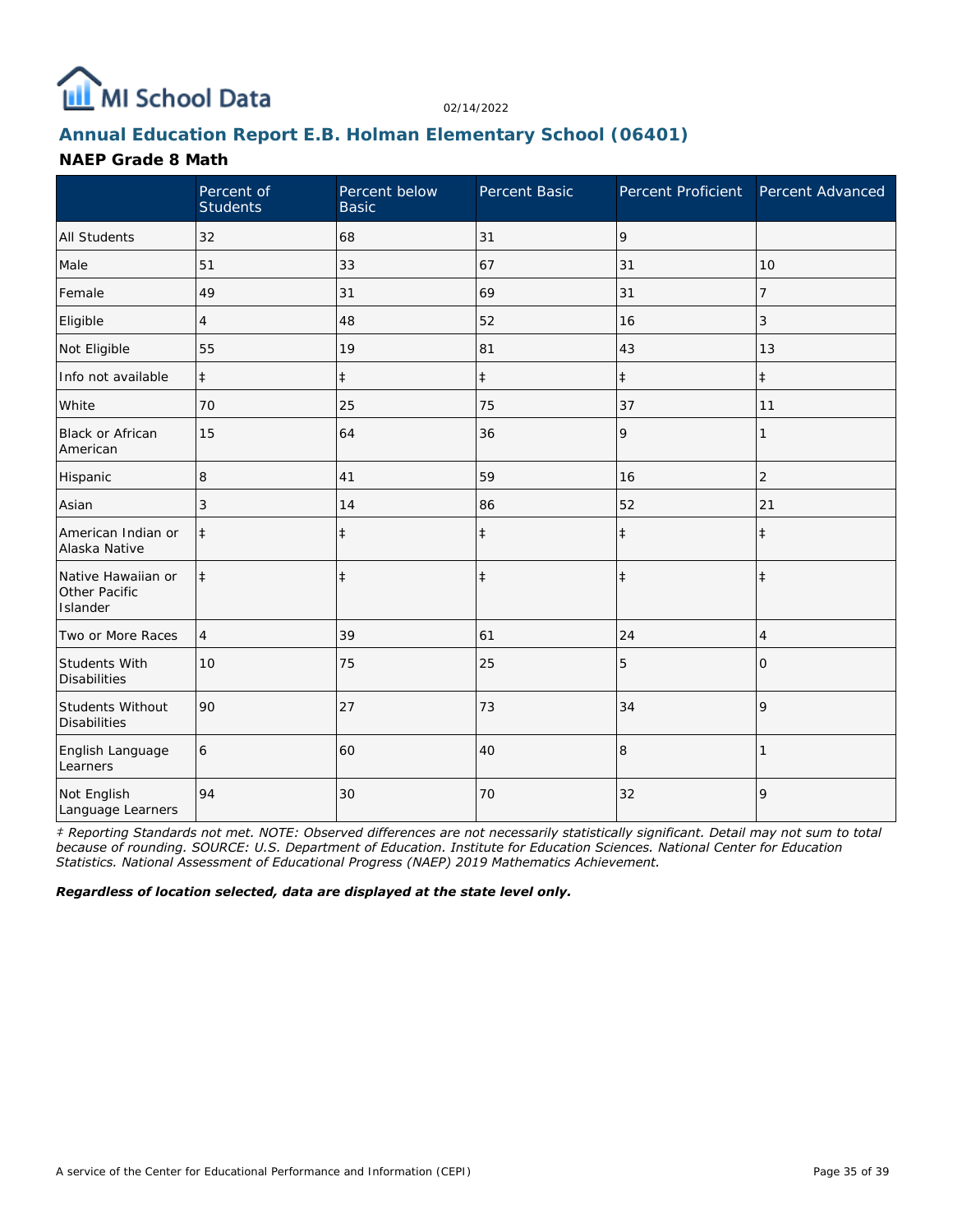

# **Annual Education Report E.B. Holman Elementary School (06401)**

### **NAEP Grade 4 Reading**

|                                                 | Percent of<br><b>Students</b> | Percent below<br><b>Basic</b> | Percent Basic | Percent Proficient | Percent Advanced |
|-------------------------------------------------|-------------------------------|-------------------------------|---------------|--------------------|------------------|
| <b>All Students</b>                             | 100                           | 36                            | 64            | 32                 | 7                |
| Male                                            | 51                            | 40                            | 60            | 28                 | 6                |
| Female                                          | 49                            | 32                            | 68            | 36                 | 9                |
| Eligible                                        | 53                            | 49                            | 51            | 20                 | 3                |
| Not Eligible                                    | 47                            | 21                            | 79            | 45                 | 13               |
| Info not available                              | $\ddagger$                    | $\ddagger$                    | $\ddagger$    | $\ddagger$         | $\ddagger$       |
| White                                           | 65                            | 29                            | 71            | 37                 | 9                |
| Black or African<br>American                    | 18                            | 58                            | 42            | 15                 | $\overline{2}$   |
| Hispanic                                        | 9                             | 50                            | 50            | 18                 | $\overline{c}$   |
| Asian                                           | 3                             | 18                            | 82            | 44                 | 15               |
| American Indian or<br>Alaska Native             | $\ddagger$                    | $\ddagger$                    | $\ddagger$    | $\ddagger$         | $\ddagger$       |
| Native Hawaiian or<br>Other Pacific<br>Islander | $\ddagger$                    | $\ddagger$                    | $\ddagger$    | $\ddagger$         | $\ddagger$       |
| Two or More Races                               | 5                             | 33                            | 67            | 35                 | 8                |
| Students With<br><b>Disabilities</b>            | 10                            | 74                            | 26            | 10                 |                  |
| Students Without<br><b>Disabilities</b>         | 90                            | 31                            | 69            | 34                 | $\,8\,$          |
| English Language<br>Learner                     | 11                            | 57                            | 43            | 14                 | 3                |
| Not English<br>Language Learner                 | 89                            | 33                            | 67            | 34                 | 8                |

*# Rounds to zero*

*‡ Reporting Standards not met. NOTE: Observed differences are not necessarily statistically significant. Detail may not sum to total because of rounding. SOURCE: U.S. Department of Education, Institute of Education Sciences, National Center for Education Statistics, National Assessment of Educational Progress (NAEP), 2019 Reading Assessment.*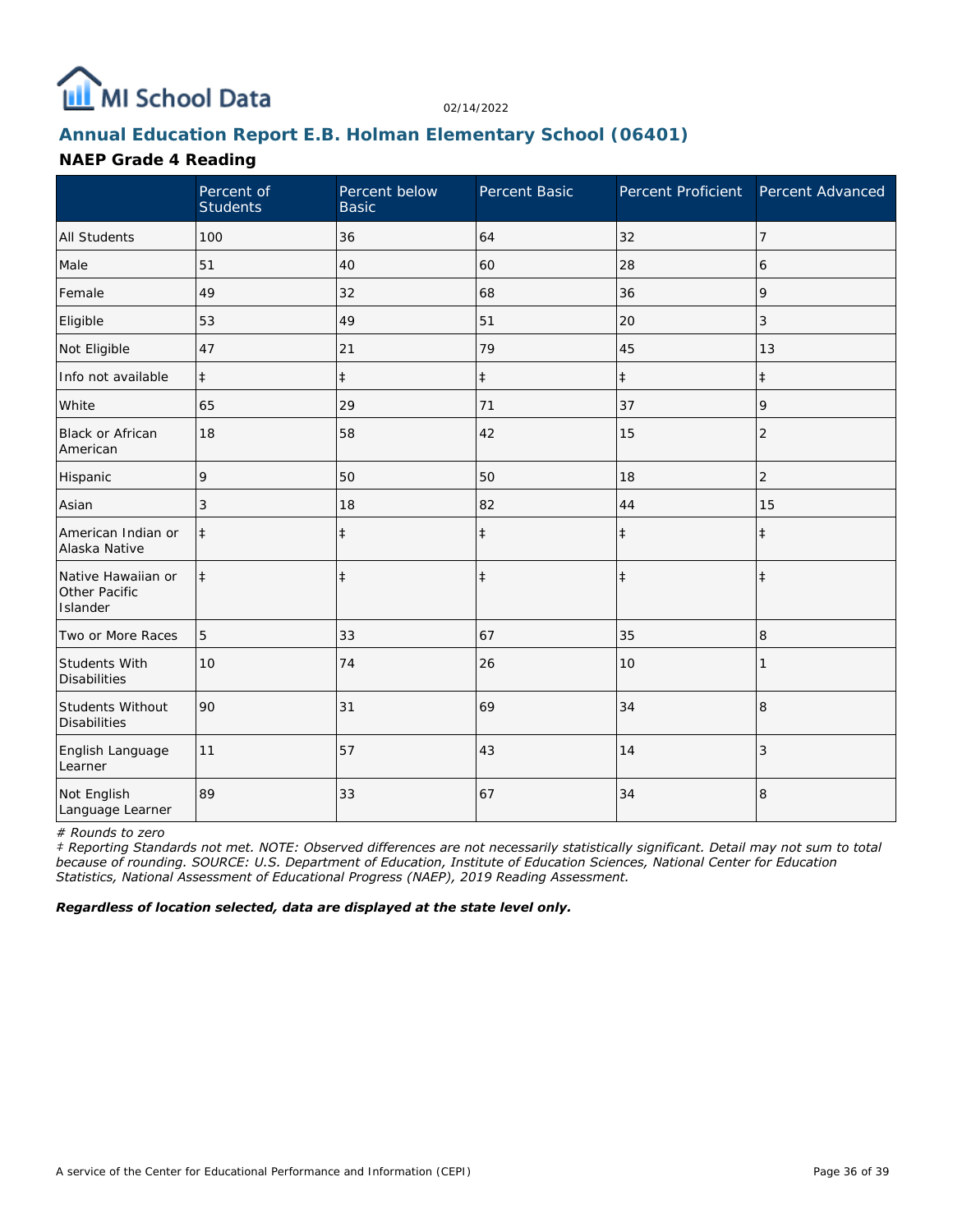

# **Annual Education Report E.B. Holman Elementary School (06401)**

### **NAEP Grade 8 Reading**

|                                                 | Percent of<br><b>Students</b> | Percent below<br><b>Basic</b> | Percent Basic | Percent Proficient Percent Advanced |                |
|-------------------------------------------------|-------------------------------|-------------------------------|---------------|-------------------------------------|----------------|
| <b>All Students</b>                             | 100                           | 27                            | 73            | 31                                  | 3              |
| Male                                            | 51                            | 32                            | 68            | 26                                  | $\overline{2}$ |
| Female                                          | 49                            | 21                            | 79            | 37                                  | 3              |
| Eligible                                        | 47                            | 39                            | 61            | 19                                  |                |
| Not Eligible                                    | 52                            | 15                            | 85            | 43                                  | 4              |
| Info not available                              | $\ddagger$                    | $\ddagger$                    | $\ddagger$    | $\ddagger$                          | $\pm$          |
| White                                           | 70                            | 22                            | 78            | 35                                  | 3              |
| <b>Black or Afican</b><br>American              | 15                            | 48                            | 52            | 12                                  | 0              |
| Hispanic                                        | 8                             | 36                            | 64            | 22                                  | 1              |
| Asian                                           | 3                             | 14                            | 86            | 56                                  | 6              |
| American Indian or<br>Alaska Native             | $\ddagger$                    | $\ddagger$                    | $\ddagger$    | $\ddagger$                          | $\ddagger$     |
| Native Hawaiian or<br>Other Pacific<br>Islander | $\ddagger$                    | $\ddagger$                    | $\ddagger$    | $\ddagger$                          | $\ddagger$     |
| Two or More Races                               | 4                             | 23                            | 77            | 40                                  | 5              |
| <b>Students With</b><br><b>Disabilities</b>     | 11                            | 71                            | 29            | 5                                   | $\Omega$       |
| Students Without<br><b>Disabilities</b>         | 89                            | 21                            | 79            | 35                                  | 3              |
| English Language<br>Learner                     | 6                             | 57                            | 43            | 6                                   | $\Omega$       |
| Not English<br>Language Learner                 | 94                            | 25                            | 75            | 33                                  | 3              |

*# Rounds to zero*

*‡ Reporting Standards not met. NOTE: Observed differences are not necessarily statistically significant. Detail may not sum to total because of rounding. SOURCE: U.S. Department of Education, Institute of Education Sciences, National Center for Education Statistics, National Assessment of Educational Progress (NAEP), 2019 Reading Assessment.*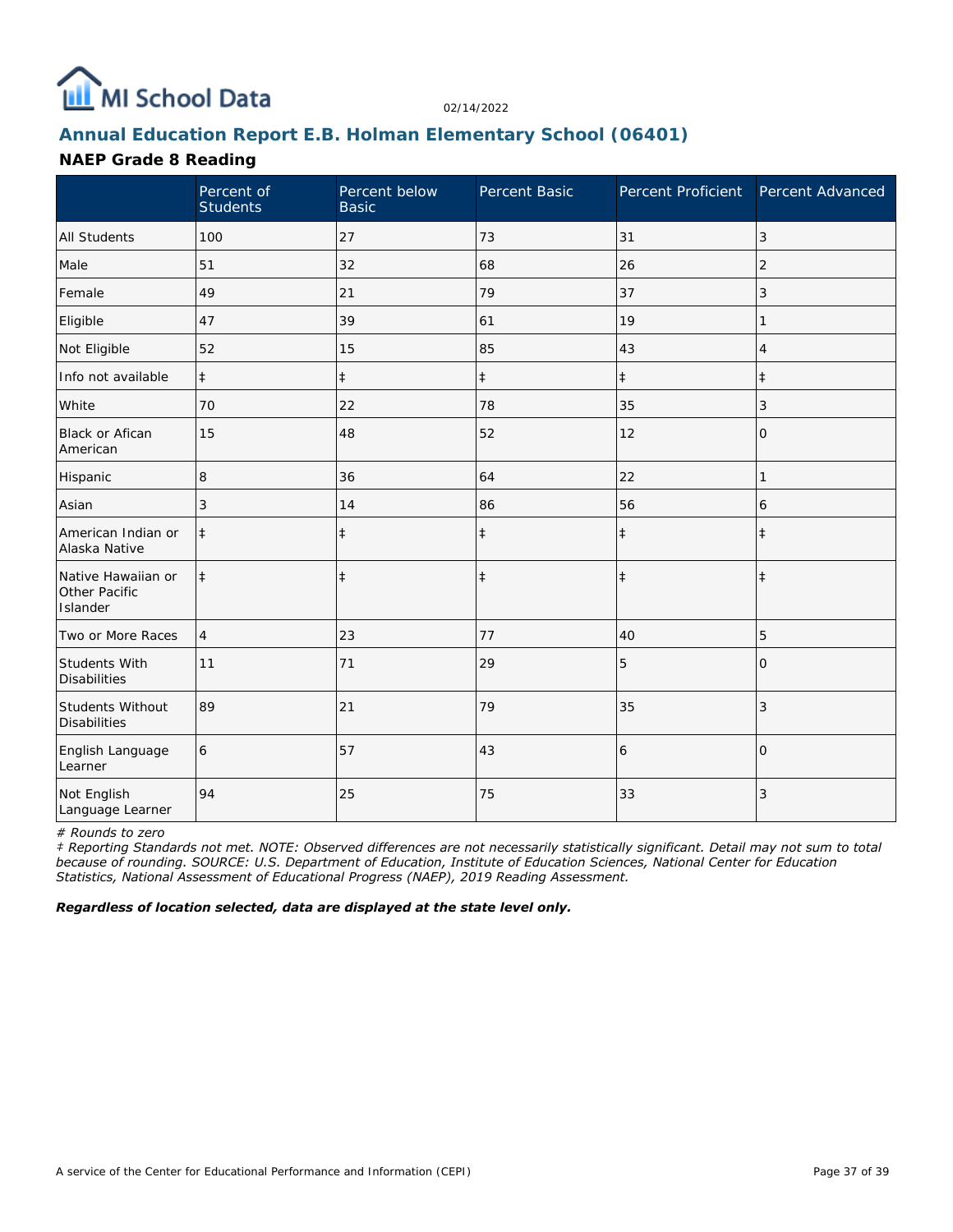

## **Annual Education Report E.B. Holman Elementary School (06401)**

### **NAEP Participation Data**

| Grade | Subject | Participation Rate Standard Error<br>for Students with<br><b>Disabilities</b> |      | Participation Rate Standard Error<br>for Limited English<br><b>Proficient Students</b> |      |
|-------|---------|-------------------------------------------------------------------------------|------|----------------------------------------------------------------------------------------|------|
| 14    | Math    | 86.9                                                                          | 2.25 | 197                                                                                    | 0.97 |
|       | Reading | 85.4                                                                          | 2.57 | 98                                                                                     | 1.04 |
| 18    | Math    | 81.9                                                                          | 2.48 | 95                                                                                     | 1.79 |
|       | Reading | 83.3                                                                          | 2.41 | <u>o</u>                                                                               | 3.97 |

*The National Assessment of Educational Progress (NAEP) is periodically administered by the U.S. Department of Education based on assessments administered to samples of students in each state. Federal regulations require the display of state level NAEP data on the Annual Education Report. These data represent the performance of the most recent sample of Michigan students on the NAEP.*